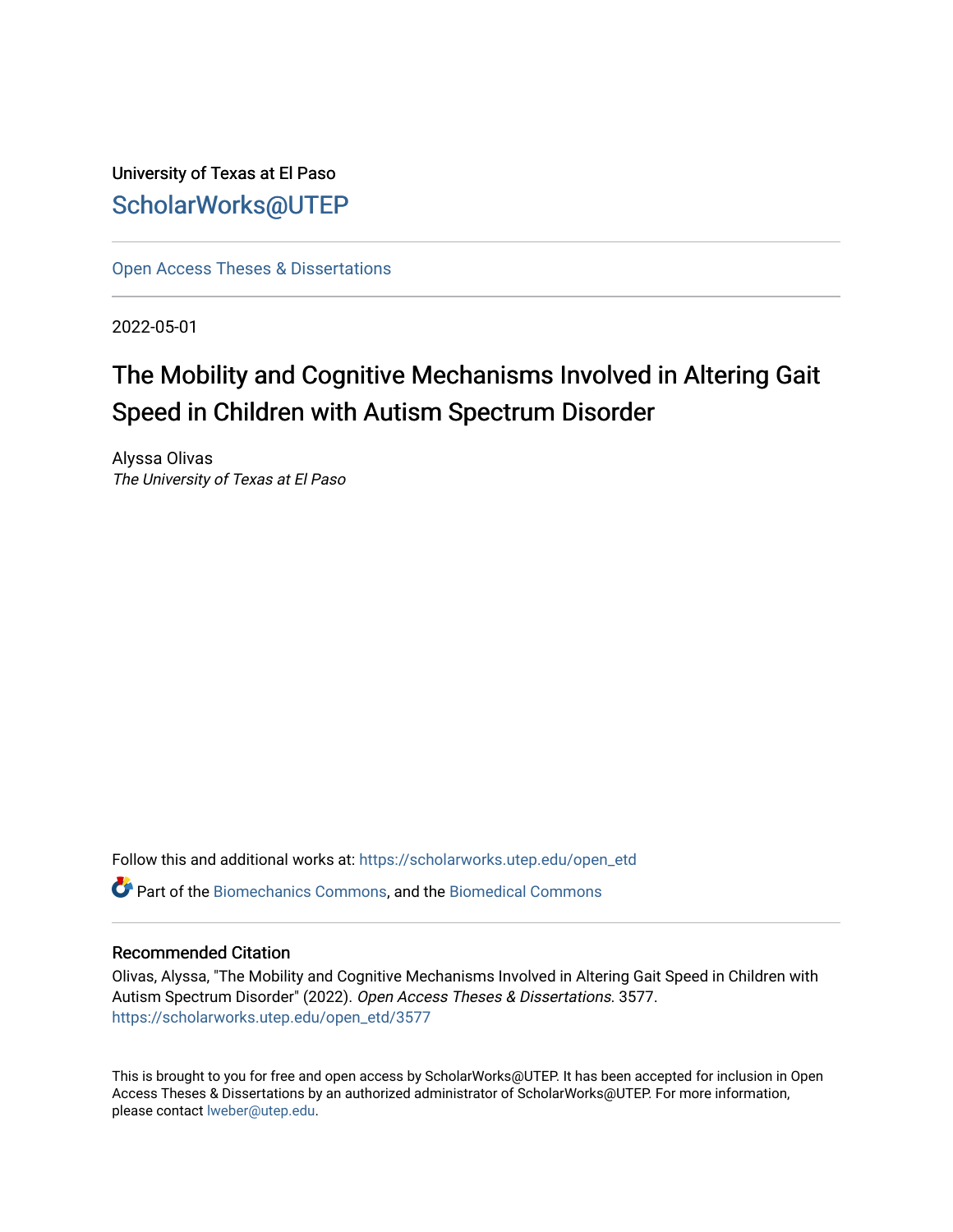# THE MOBILITY AND COGNITIVE MECHANISMS INVOLVED IN

# ALTERING GAIT SPEED IN CHILDREN WITH

# AUTISM SPECTRUM DISORDER

# ALYSSA NICOLE OLIVAS

Doctoral Program in Biomedical Engineering

APPROVED:

Jeffrey Eggleston, Ph.D., Chair

Meagan Kendall, Ph.D.

Anita Parada, Ph.D., CBIS

Rhonda Manning, PT, DPT, PCS

Stephen L. Crites, Jr., Ph.D. Dean of the Graduate School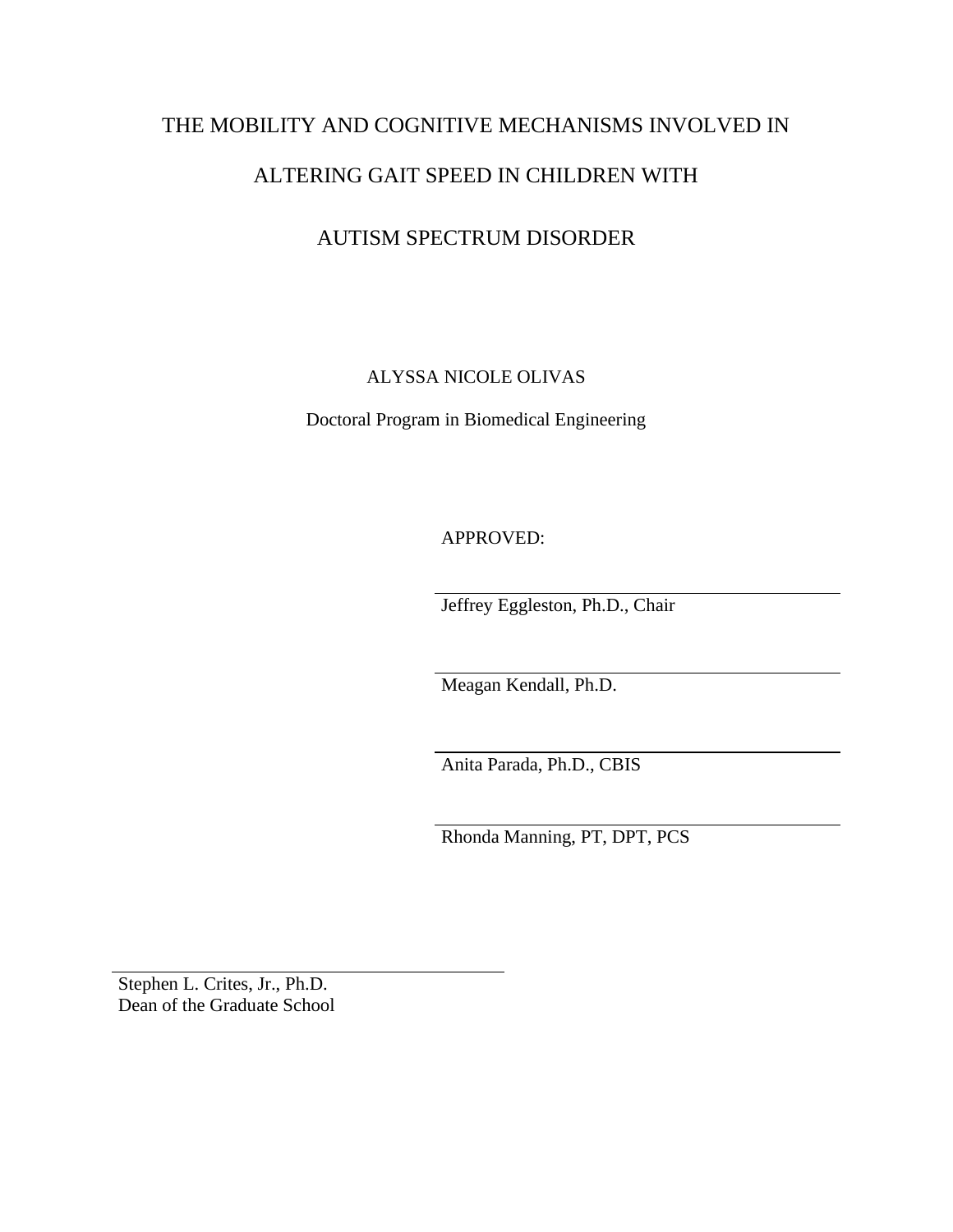Copyright ©

by

Alyssa Nicole Olivas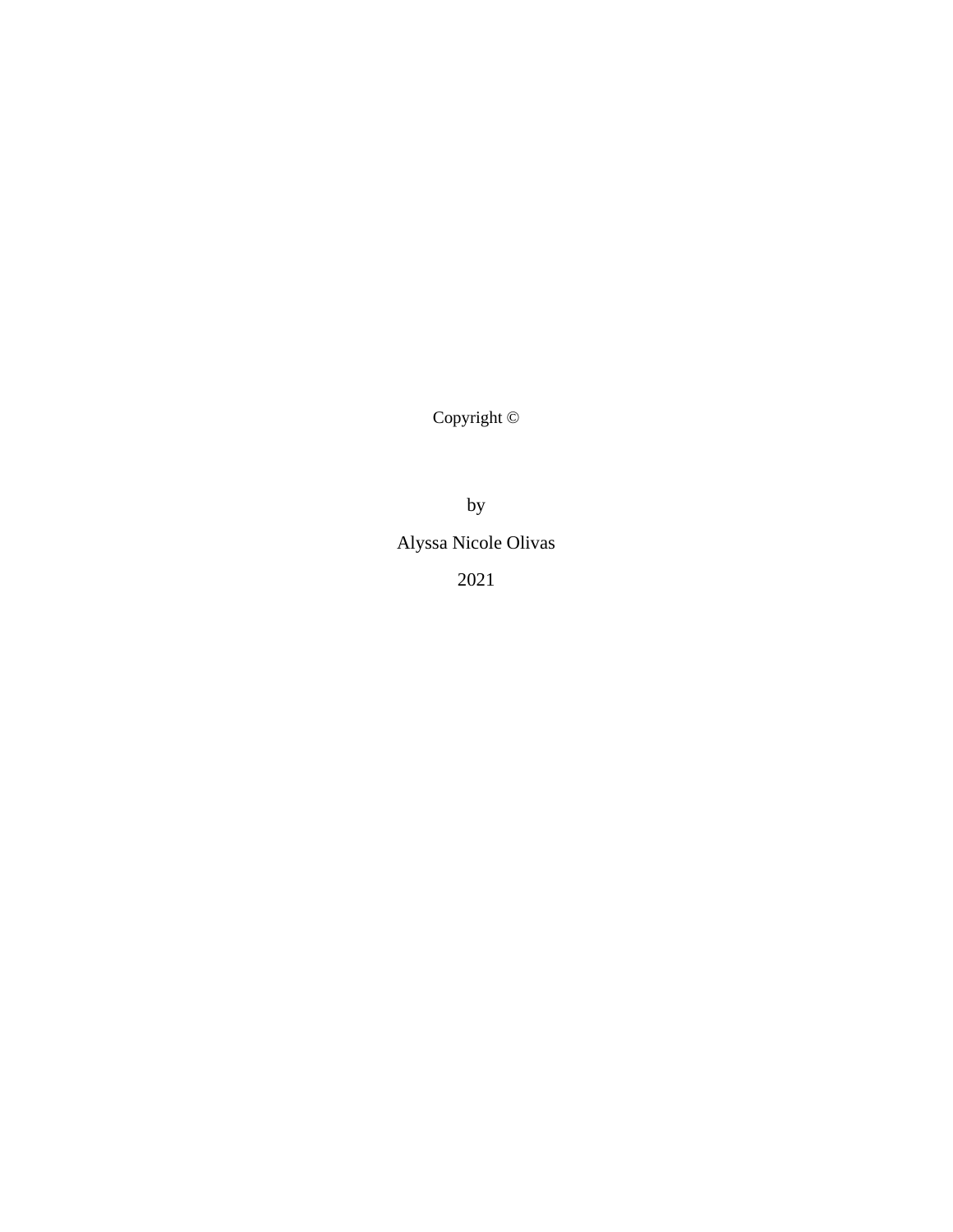# THE MOBILITY AND COGNITIVE MECHANISMS INVOLVED IN ALTERING GAIT SPEED IN CHILDREN WITH AUTISM SPECTRUM DISORDER

by

# ALYSSA NICOLE OLIVAS, B.S.

# **DISSERTATION**

Presented to the Faculty of the Graduate School of

The University of Texas at El Paso

in Partial Fulfillment

of the Requirements

for the Degree of

# DOCTOR OF PHILOSOPHY

Department of Metallurgical, Materials, and Biomedical Engineering THE UNIVERSITY OF TEXAS AT EL PASO

May 2022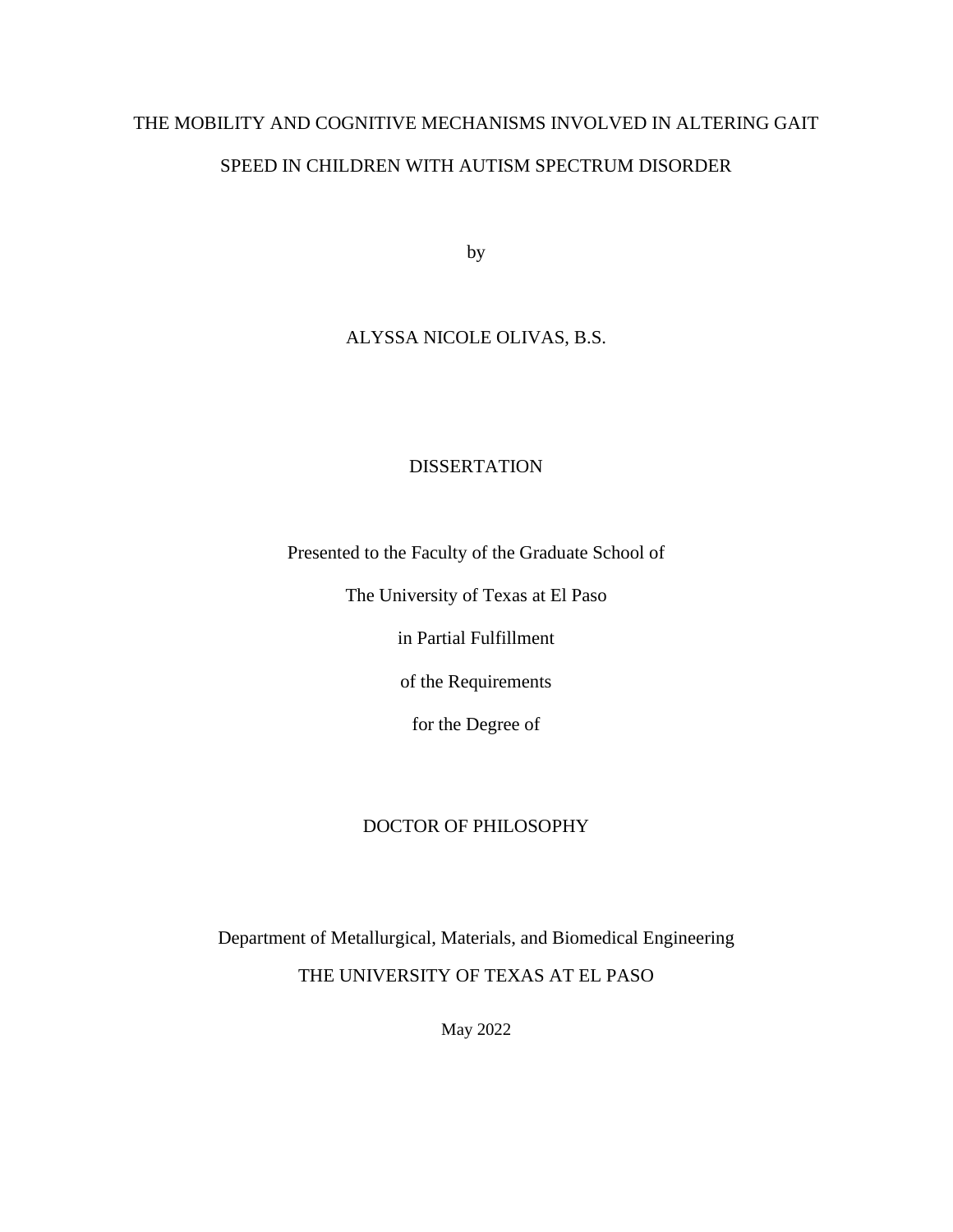# **ACKNOWLEDGEMENTS**

I would like to thank all the participants and their families for participating in this study. I appreciate them taking time out of their days to assist in the project. I would also like to thank the members of the UTEP GAIT Lab who assisted me with data collections and processing. Lastly, I would like to thank my family (Mom, Dad, Olivia) and Jacob for always supporting me throughout my journey. Their encouragement and love have given me strength to achieve all of my goals.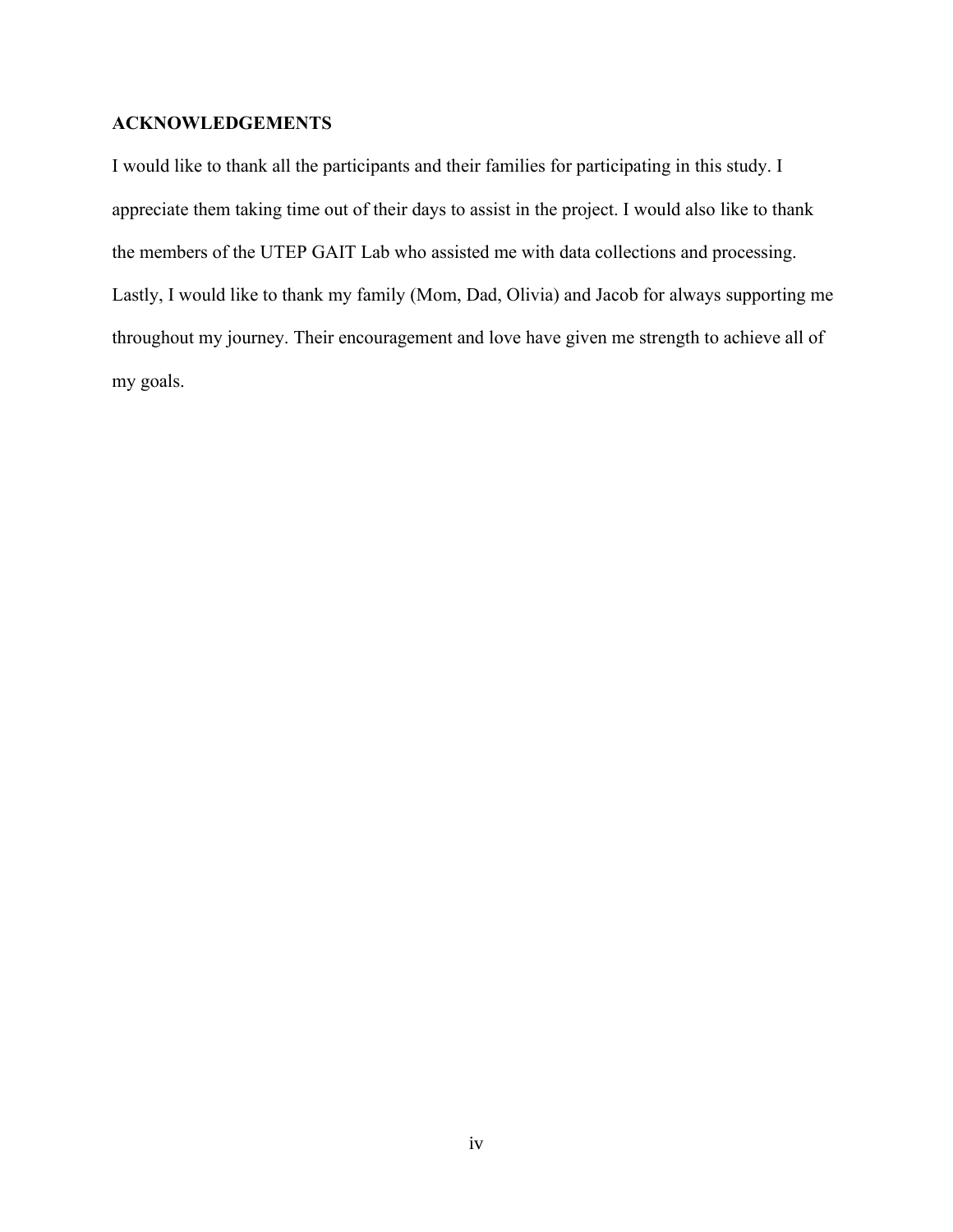# **ABSTRACT**

Autism is a socio-behavioral disorder, and diagnoses are conducted through behavioral screening instruments. Recent research suggests motor deficits may be a core symptom of the disorder, as children with autism present with deficits in motor development, locomotor skills, and postural instability. In addition, children with autism often have affected, executive function, attention, and perception cognitive domains. Different gait speeds have been used to examine gait adaptations in other clinical populations. Additionally, individuals with decreased cognitive abilities have demonstrated difficulties in modulating their walking speed. There is limited research on mechanisms children with autism use to alter their gait speed, or if cognitive abilities play a role in this task. Therefore, this multi-aim project sought to examine the mobility and cognitive mechanisms involved in altering gait speed in children with autism. Children with autism demonstrated different lower extremity angular joint positions in different speeds in the pre-swing sub-phase of gait, leading to increased hip extension, increased knee flexion, and decreased dorsiflexion at increased speeds. Large effect sizes observed in the ankle angular joint positions, suggest a primary kinematic strategy that involves the ankle when changing speed. Children with autism demonstrated no differences in dynamic stability when comparing different speeds, indicating dynamic stability is unaffected when altering gait speed. Children with autism presented with reduced cognitive abilities and slower cognitive processing. However, they did not differ from neurotypical children in their gait velocity or kinematics, indicating they mechanically alter their gait velocity, similarly to their neurotypical peers. Children with autism did not demonstrate correlations between cognitive processes and gait variables, which may indicate that children with autism are not using cognitive processes while changing their walking

v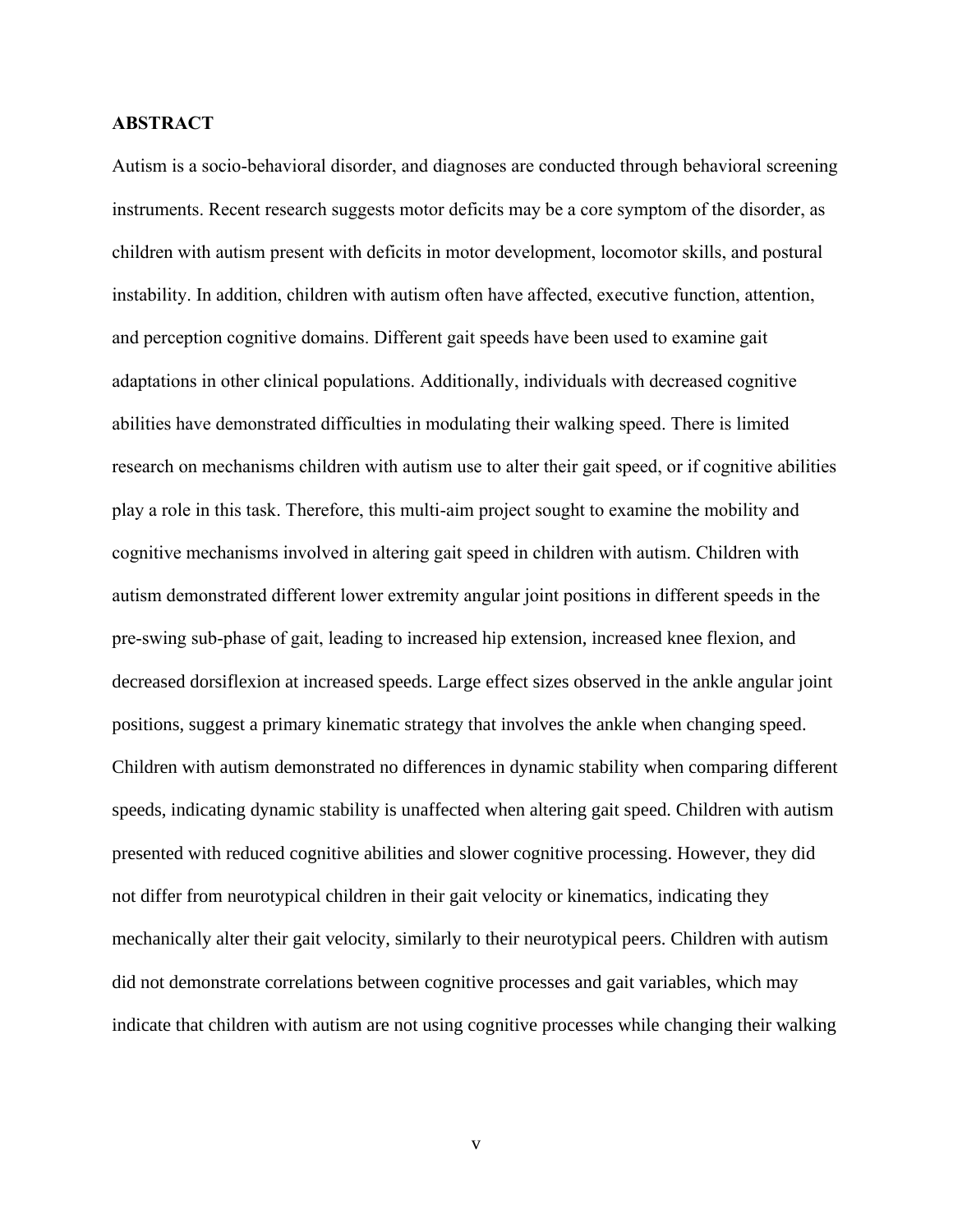speed. The findings from this study may prove beneficial, as altering gait speed is a typical task children with autism use in their daily lives.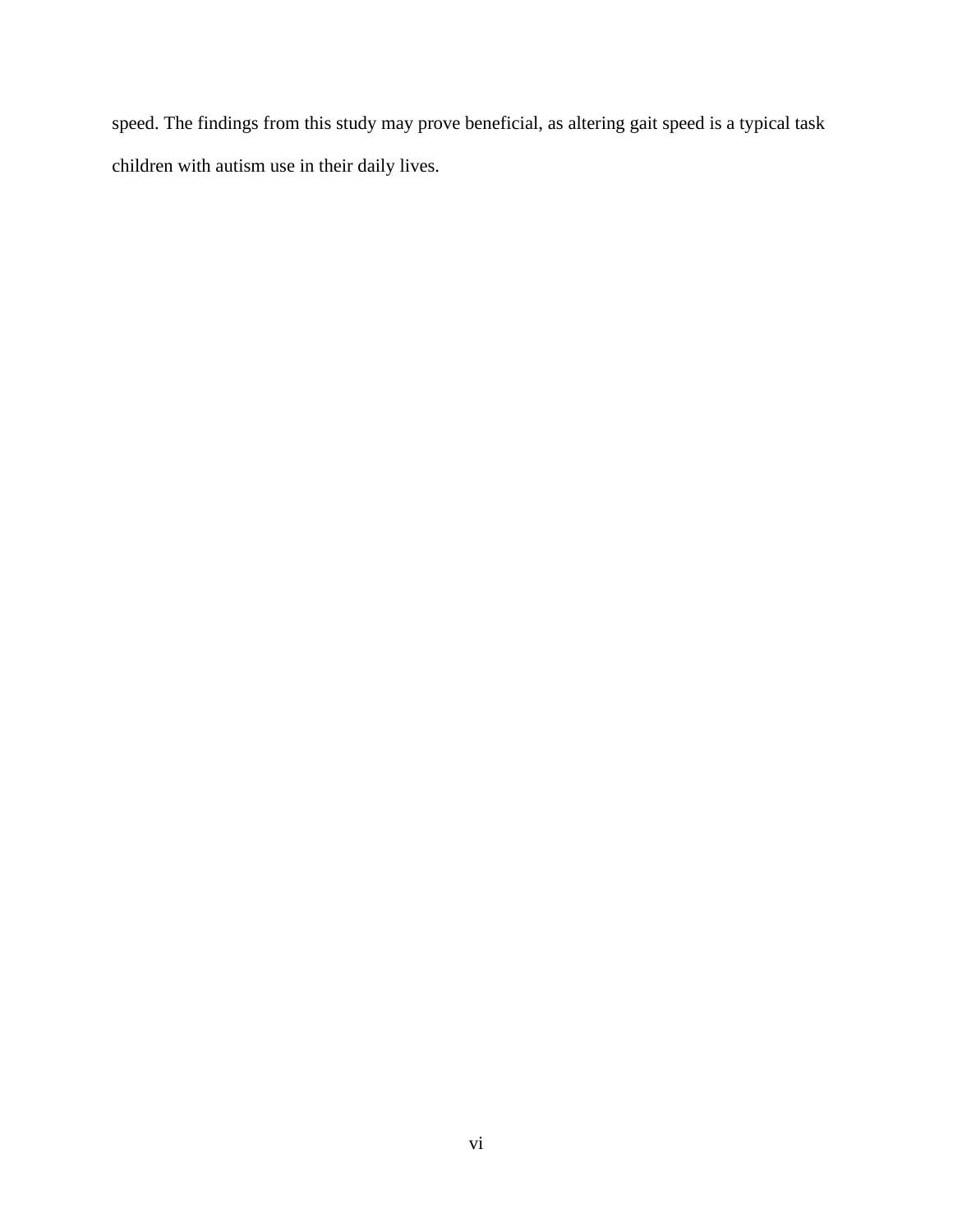# **TABLE OF CONTENTS**

| CHAPTER 2 – CHILDREN WITH AUTISM UTILIZE AN ANKLE JOINT STRATEGY   |
|--------------------------------------------------------------------|
|                                                                    |
|                                                                    |
|                                                                    |
|                                                                    |
|                                                                    |
| CHAPTER 3 - DYNAMIC STABILITY IS NOT ALTERED IN VARIOUS GAIT       |
|                                                                    |
|                                                                    |
|                                                                    |
| DISCUSSION<br>.30                                                  |
|                                                                    |
| CHAPTER 4 – CHILDREN WITH AUTISM DO NOT EMPLOY COGNITIVE ABILITIES |
|                                                                    |
|                                                                    |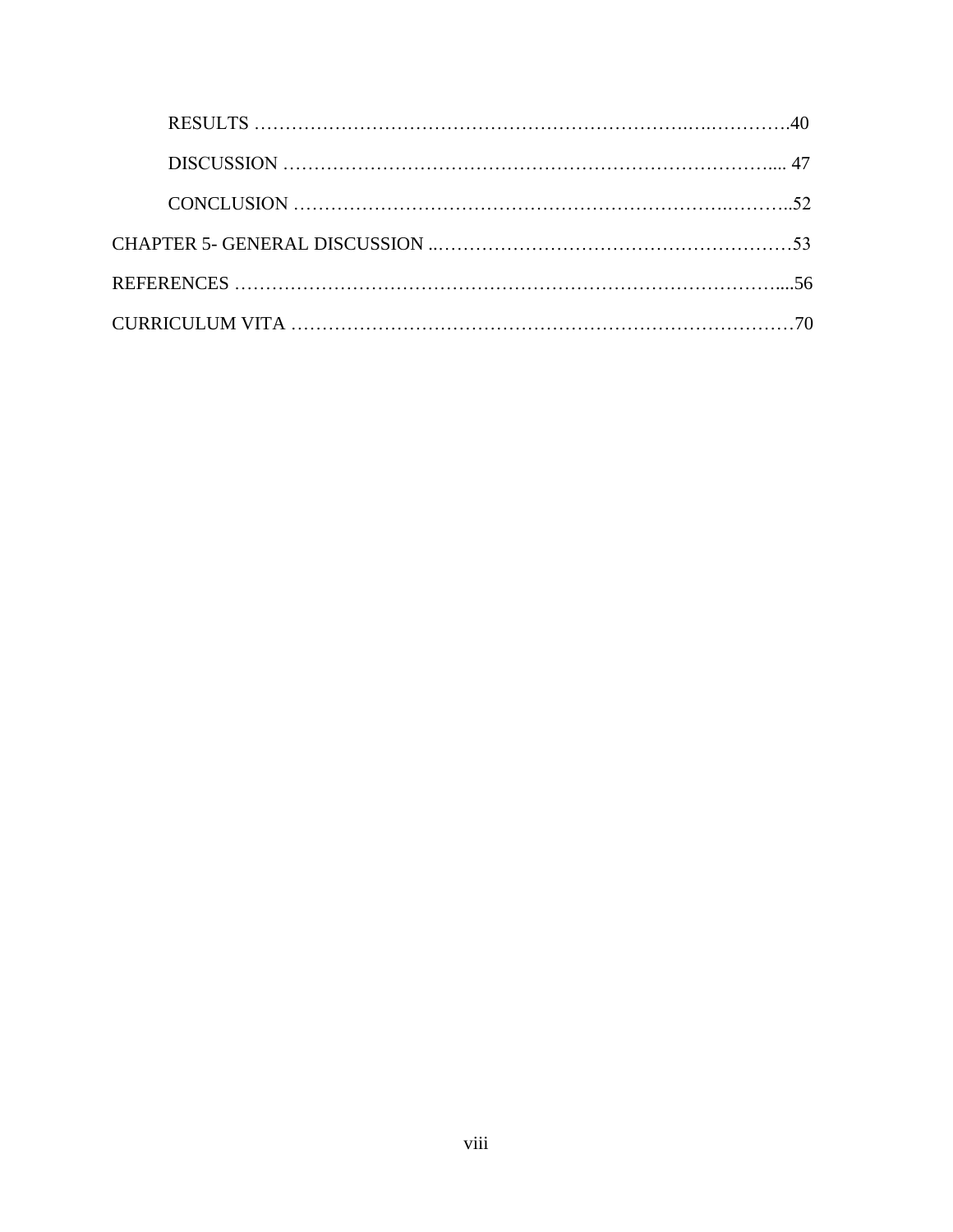# **LIST OF TABLES**

 **Page**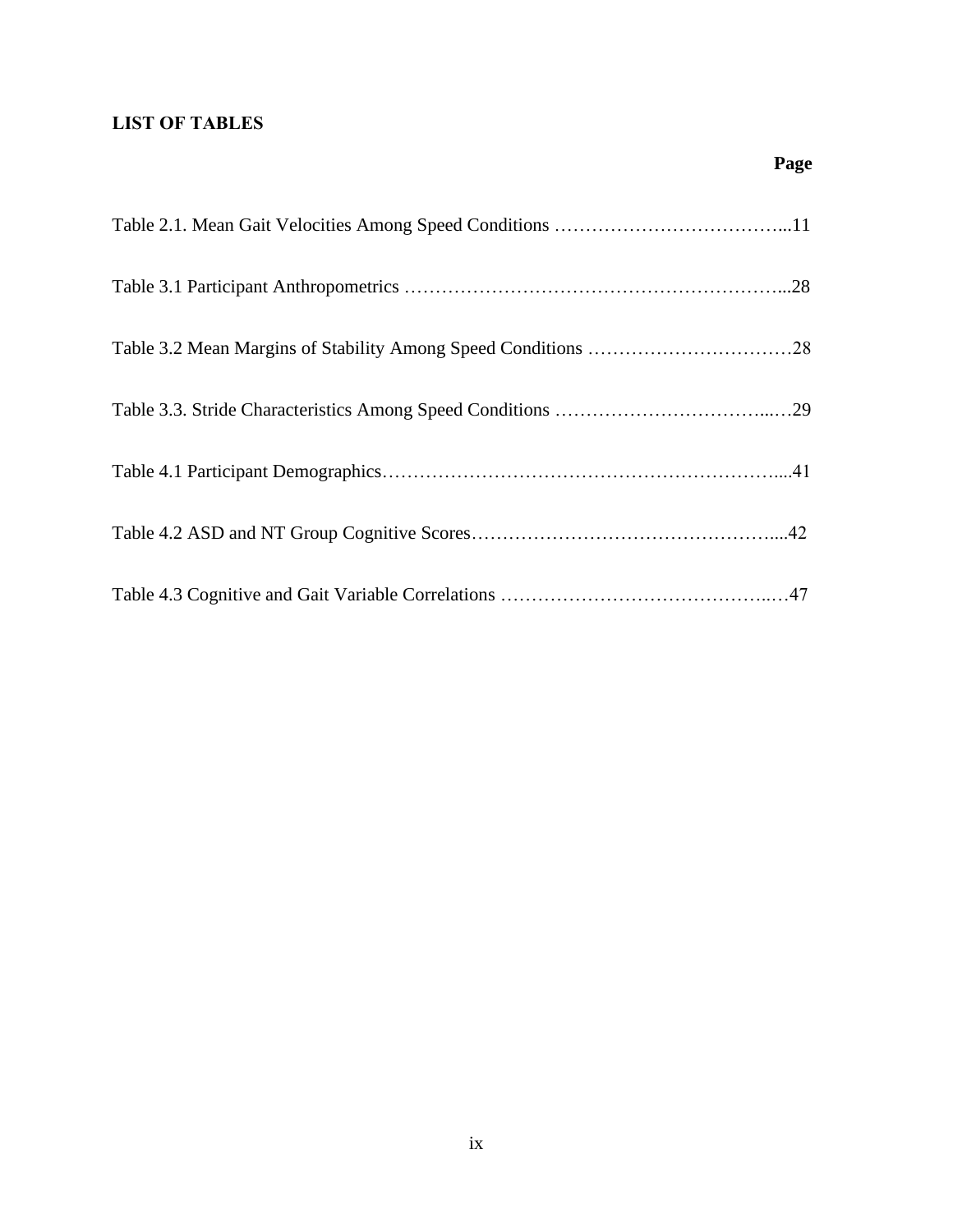# **LIST OF FIGURES**

| Figure 4.1 Mean Velocities and Walking Speed Reserve for ASD and NT Group44 |
|-----------------------------------------------------------------------------|
| Figure 4.2 Mean Right Knee Angular Joint Positions for ASD and NT Group44   |
| Figure 4.3 Mean Left Knee Angular Joint Positions for ASD and NT Group45    |
| Figure 4.4 Mean Right Ankle Angular Joint Positions for ASD and NT Group 45 |
| Figure 4.5 Mean Left Ankle Angular Joint Positions for ASD and NT Group46   |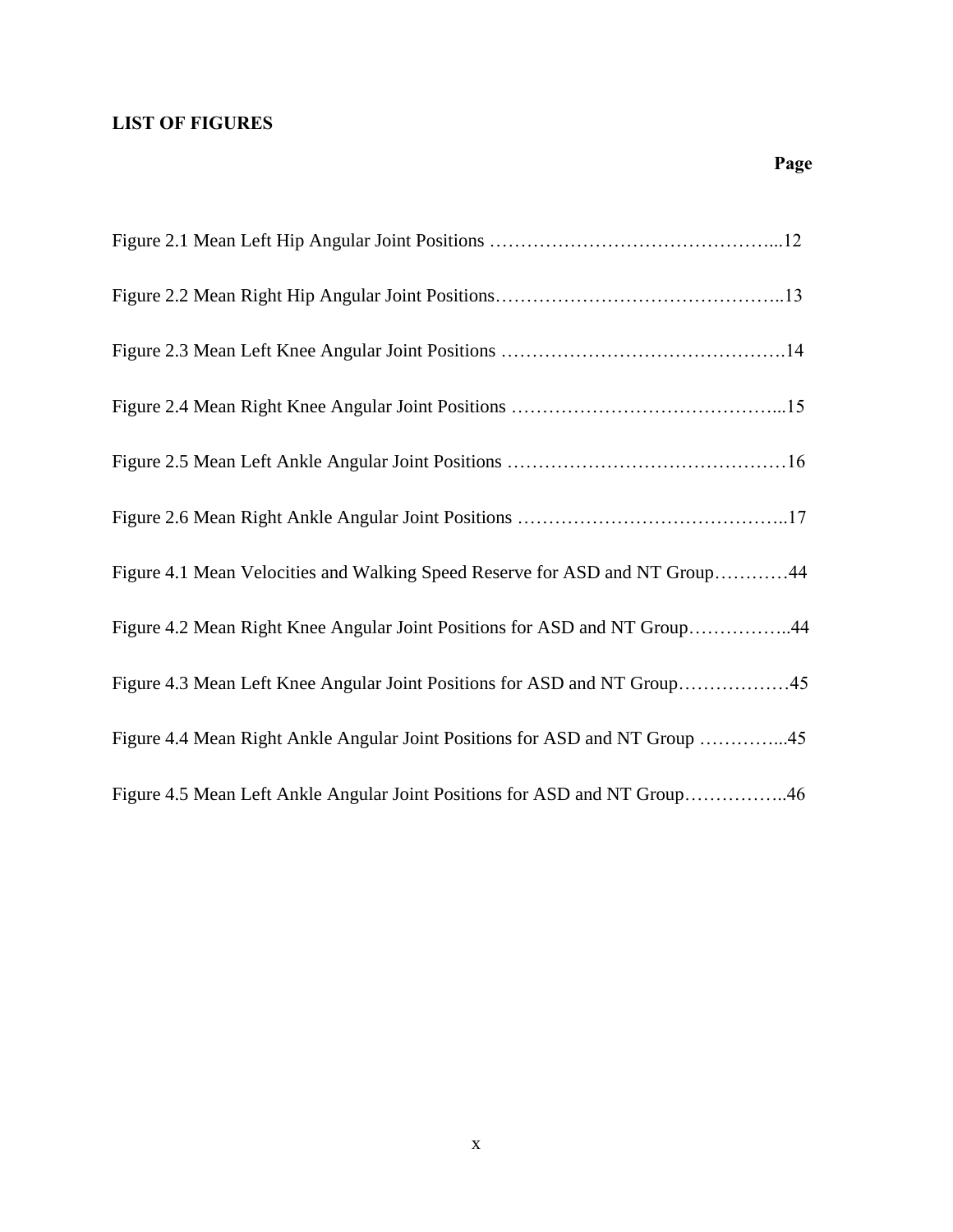## **CHAPTER 1: INTRODUCTION**

Autism Spectrum Disorder (ASD) affects 1 in 54 children in the United States (Maenner, Shaw, & Baio, 2020) and, as of 2015, has an estimated economic burden of \$268 billion per year at the national level (Leigh & Du, 2015). ASD is typically characterized as a behavioral disorder, with core symptoms in areas of social communication and restricted and repetitive behaviors (American Psychiatric Association, 2013). Additionally, diagnosis methods primarily consist of behavioral screening instruments (Lord, Elsabbagh, Baird, & Veenstra-Vanderweele, 2018). However, past research has suggested that motor deficits may be a core symptom of the disorder (Fournier, Hass, Naik, Lodha, & Cauraugh, 2010; Matson, Matson, & Beighley, 2011), with nearly 80% of children exhibiting delays in motor milestones (Floris et al., 2016). Additionally, children with ASD present deficits in gross motor development and locomotor skills (Pan, Tsai, & Chu, 2009), such as wider step width (Nobile et al., 2011), decreased step length (Ambrosini, Courchesne, & Kaufman, 1998), slower walking speed (Lum et al., 2020), reduced range of motion at the ankle and knee joint (Ambrosini et al., 1998; Nobile et al., 2011), and increased asymmetry of the lower extremity joints during gait (Eggleston, Harry, Hickman, & Dufek, 2017) when compared to their neurotypical peers (NT)

In addition to gait, impairments in postural control and stability have been observed in individuals with ASD. Increased postural sway and decreased postural stability have been identified in individuals with ASD in multiple sensory altering conditions (Lim, Partridge, Girdler, & Morris, 2017). Most postural control studies in this population have focused on static posture (Kohen-Raz, Volkman, & Cohen, 1992; Minshew, Sung, Jones, & Furman, 2004), with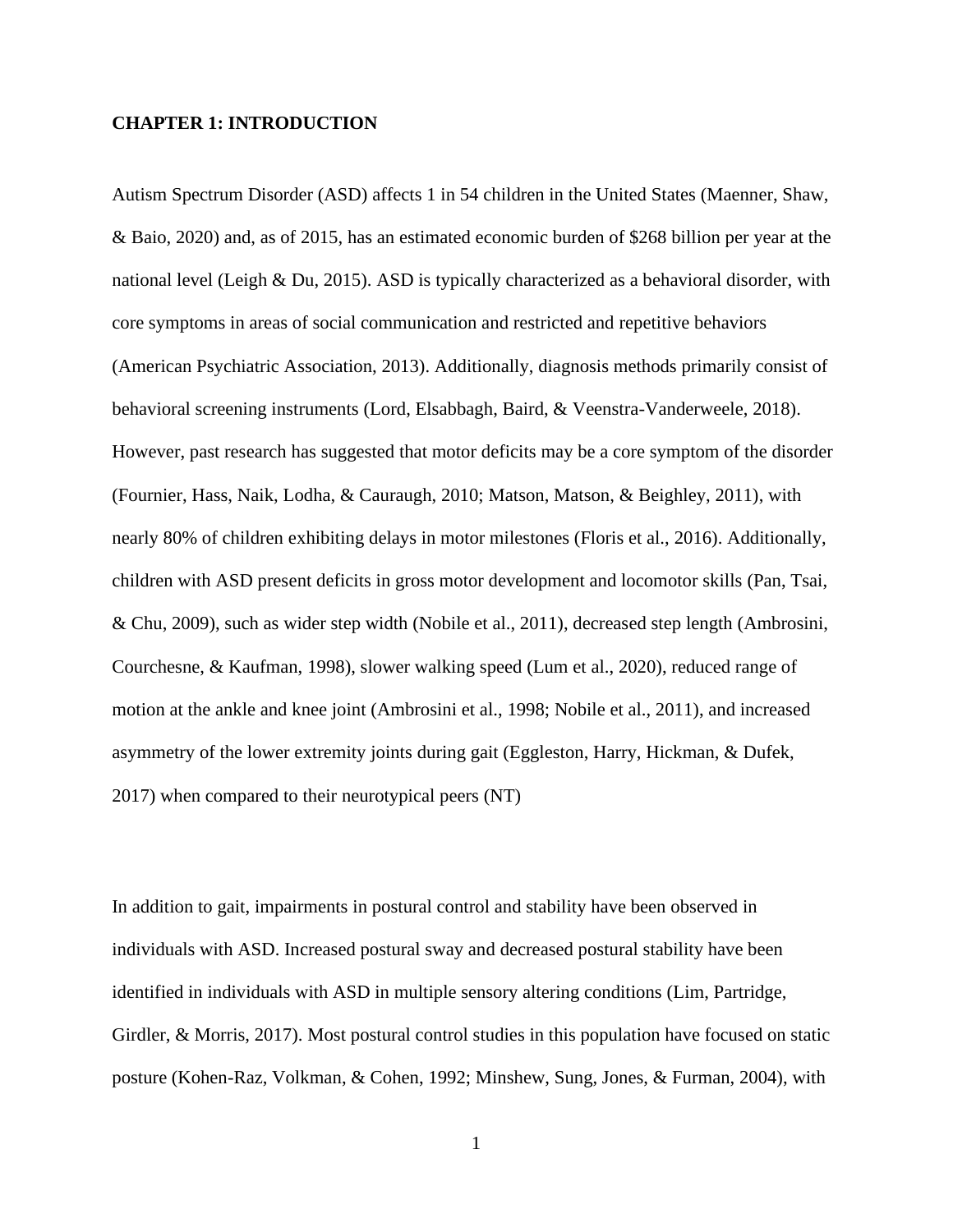few focusing on dynamic postural control (Fournier et al., 2010). One method of quantifying dynamic stability is using margin of stability (MOS) (Hof, AL, Gazendam, & Sinke, 2005). Quantifying the MOS during gait has yet to be done in the ASD population and may yield information on how children with ASD are able to control their center of mass within their base of support during gait. If stability is compromised while walking in children with ASD, this may identify a discernable pattern in this population and a potential area in need of intervention.

While recent evidence has expanded on the deficits present in gait and stability in individuals with ASD, another area of interest in the characterization of ASD is cognitive abilities (Dichter et al., 2010; Robinson, Goddard, Dritschel, Wisley, & Howlin, 2009). It has been established that 33% of school-age children with ASD present with intellectual disabilities (IQ <70) (Maenner et al., 2020). Additionally, one third of individuals with ASD have exhibited cognitive impairments in multiple domains (Brunsdon et al., 2015). Past literature has established that executive function, perception, and attention cognitive domains may be deficient in children with ASD (Kas et al., 2014; Rajendran & Mitchell, 2007). Furthermore, it has been suggested that deficits in executive function and perception could explain the social and behavioral symptomology associated with ASD (Rajendran & Mitchell, 2007). However, there is little research aimed at understanding whether cognitive abilities impact the gross motor skills in children with ASD. It has been suggested in other populations, such as the elderly, that higher levels of cognitive impairment were associated with a poorer ability to increase speed and walk quickly (Callisaya, Michele L. et al., 2017). This indicates that populations with reduced cognitive abilities have difficulty altering their gait in response to different environments, which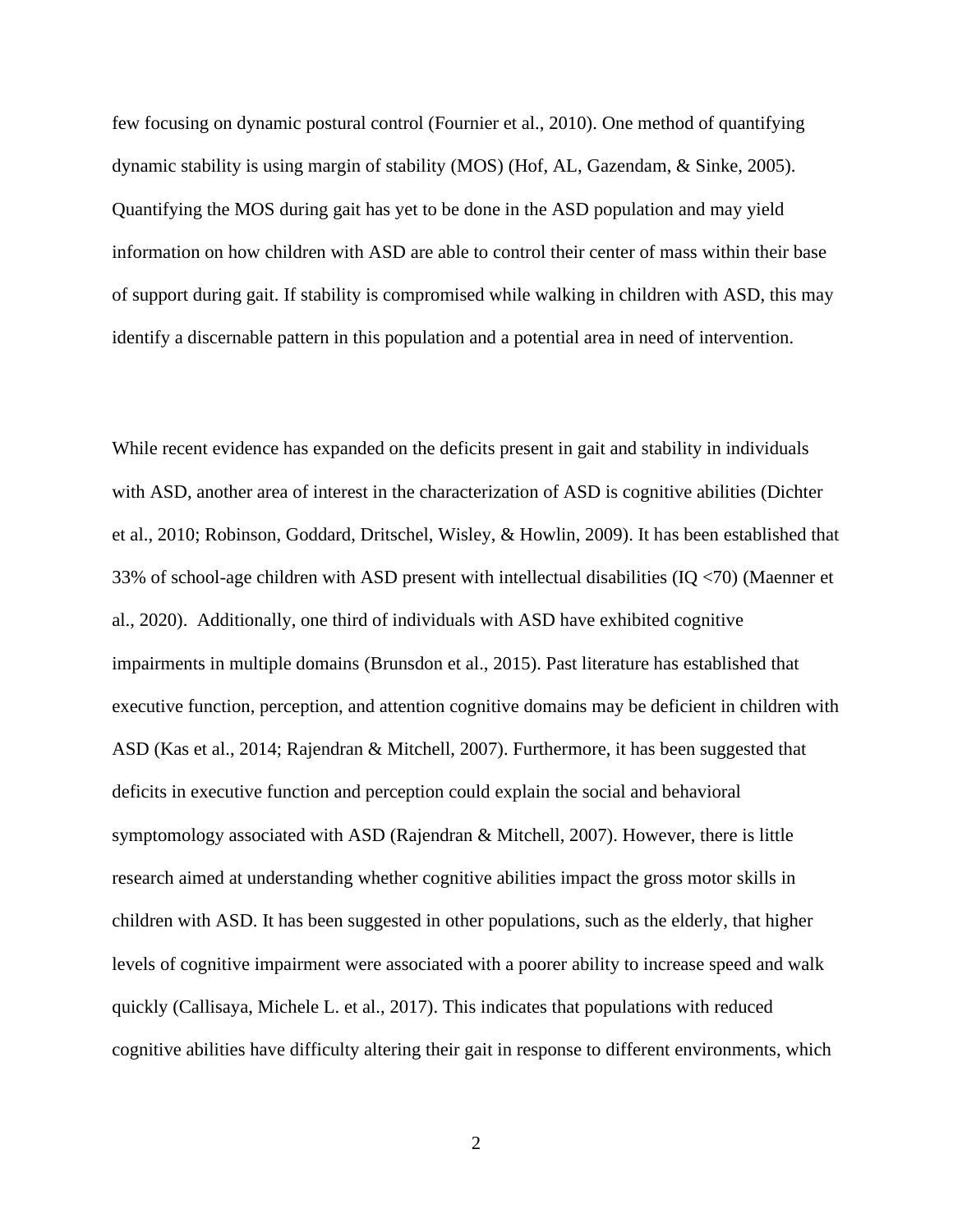in turn, may impact their daily life. However, there is little research on how the potential affected cognitive domains may play a role in gait speed in children with ASD.

Examining altering gait speed has been used in a variety of clinical populations to understand different gait patterns (Helbostad & Moe-Nilssen, 2003), variability (Yu, Riskowski, Brower, & Sarkodie-Gyan, 2009), and responses to gait perturbations (Nayate et al., 2012). Cognitive resources may play a role in an individual's ability to modify gait speed (Callisaya, Michele L. et al., 2017). Past research revealed differences in spatial temporal gait characteristics at different speeds in children with Attention Deficit Hyperactivity Disorder (ADHD) and revealed timing regulation deficits in this population (Papadopoulos, McGinley, Bradshaw, & Rinehart, 2014). Additionally, research has suggested that a reduced fast walking speed is associated with decreased levels of cognitive abilities (Deshpande, Metter, Bandinelli, Guralnik, & Ferrucci, 2009). Walking speed reserve, defined as the ability to change from preferred to fast walking speed, has been positively associated with greater cognitive abilities (Callisaya, ML, Blizzard, McGinley, & Srikanth, 2012). However, there is still little information about how children with ASD may respond to certain gait perturbations such as altering gait speed. Only one study examined fast, slow, and preferred gait speeds in children with ASD compared to NT children (Nayate et al., 2012), and focused only on spatial temporal parameters. Results revealed the ASD group displayed an increased stride width and step length in each speed condition, with the differences most evident at the preferred and slow speed. The authors attributed their findings to abnormalities in the cerebellum and fronto-striatal system, that may cause a difference in the intended and actual movements (Nayate et al., 2012). However, it is currently unknown if there are different angular joint motion strategies used in differing gait speeds in children with ASD,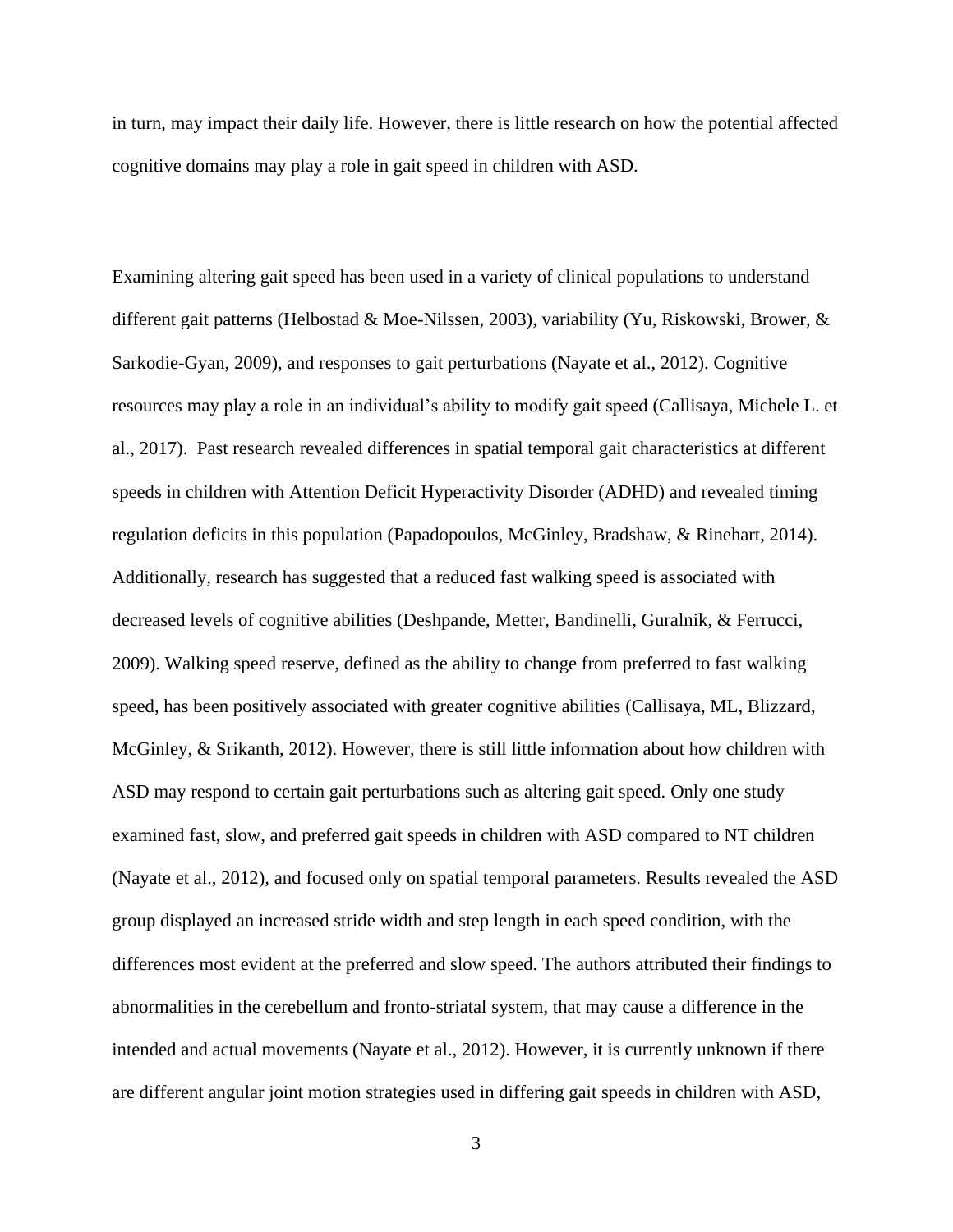and where those differences may lie. Such knowledge will give more insight in how children with ASD modulate their lower extremity joints to accommodate different speeds. Additionally, by quantifying dynamic stability during differing gait speeds, results may indicate whether children with ASD are less stable at velocities other than their preferred velocity. Lastly, it is worth investigating whether the level of the cognitive abilities impacts the capability to change gait speed in children with ASD.

Therefore, there are three current aims of this project:

1) Examine the kinematic strategies used by children with ASD in all three speeds (preferred, fast, and slow). It is hypothesized that children with ASD will demonstrate different kinematic strategies in each of the speeds, due to the cerebellar abnormalities that are present in this population that may affect their performance of an intended and actual motor task.

2) Quantify dynamic stability in children with ASD in all three speeds. It is hypothesized that children will demonstrate decreased stability during the fast and slow walking speed, as children with ASD demonstrate differences in kinematic strategies during speeds that deviate from their preferred speed

3) Examine the relationships between cognitive abilities and the ability to increase walking speed in children with ASD. It is hypothesized that children with ASD will present decreased cognitive abilities than NT, and those with reduced processing speed, attention, and executive functions will have a slower walking speed, lower walking speed reserve, and different kinematic strategies.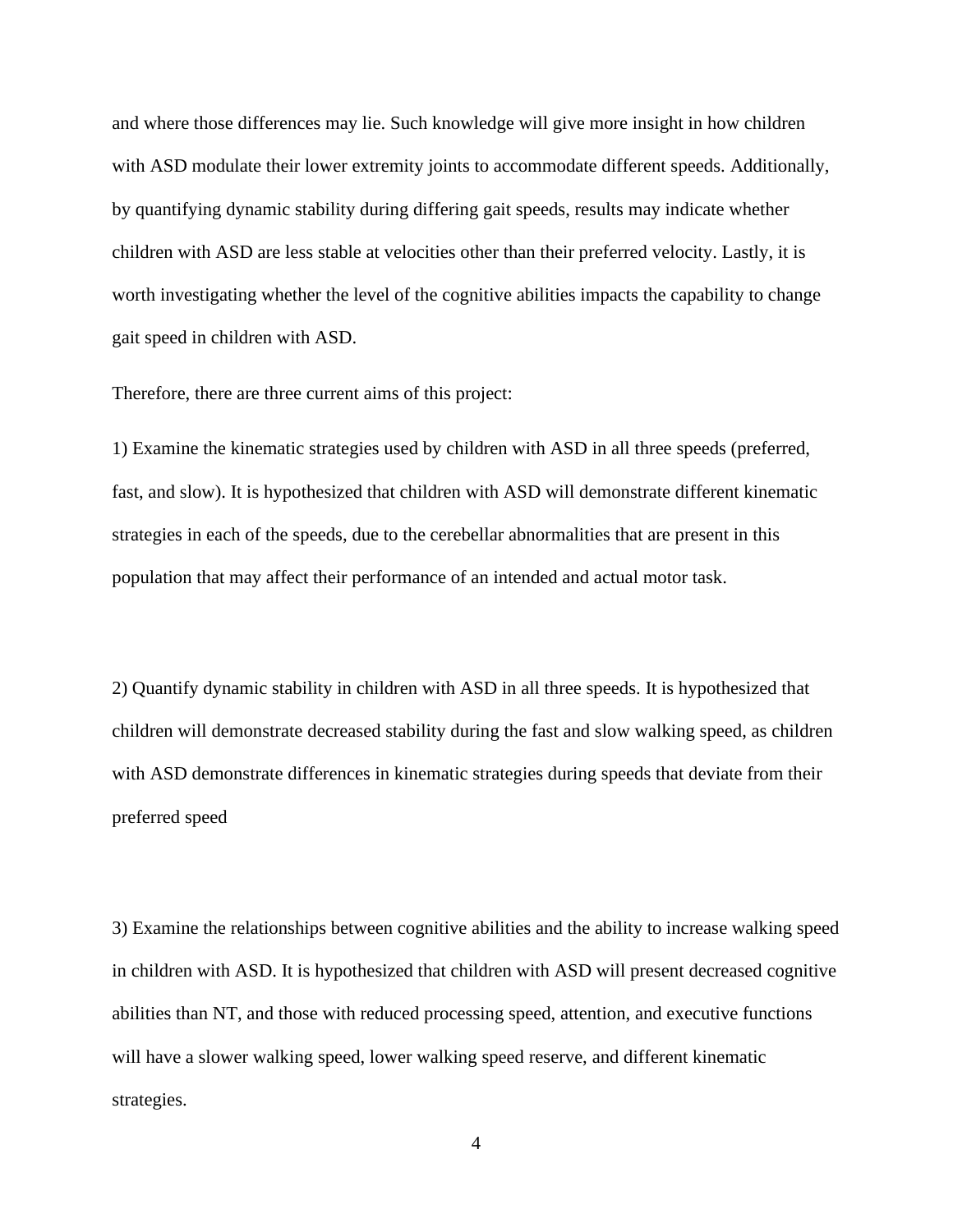# **CHAPTER 2: CHILDREN WITH AUTISM UTILIZE AN ANKLE JOINT STRATEGY WHEN ALTERING GAIT SPEED**

## **INTRODUCTION**

Understanding how individuals alter their gait speeds has been used in different clinical populations to understand different gait patterns (Helbostad & Moe-Nilssen, 2003) variability (Yu, Riskowski, Brower, & Sarkodie-Gyan, 2009), and responses to gait perturbations (Nayate et al., 2012). Most studies in this area have focused on adults with neurological impairments, including those with multiple sclerosis (MS; (Remelius et al., 2012), Parkinson's Disease (Cole, Sweeney, Conway, Blackmore, & Silburn, 2017; Morris, Iansek, Matyas, & Summers, 1994), dementia (Callisaya, Michele L. et al., 2017), and Alzheimer's Disease (Webster, Merory, & Wittwer, 2006). However, there have been few studies on children with neurological impairments, specifically on children with Autism Spectrum Disorder (ASD) who often exhibit variable walking patterns (Lum et al., 2020; Nayate et al., 2012).

ASD is categorized as a socio-behavioral disorder, with associated symptomology of communication deficits, social interaction deficits, and repetitive and restricted movements (American Psychiatric Association, 2013). Recent evidence suggests that ASD may also present as a movement disorder, as many individuals display deficits in locomotor skills and gross motor development (Floris et al., 2016; Fournier et al., 2010; Matson et al., 2011). Deficits in gross motor skills can impact daily life and lead to clumsy movement patterns during gait (Manicolo, Brotzmann, Hagmann-von Arx, Grob, & Weber, 2019). Additionally, past neurological studies indicate that the motor cortex, supplementary motor area, basal ganglia, and cerebellar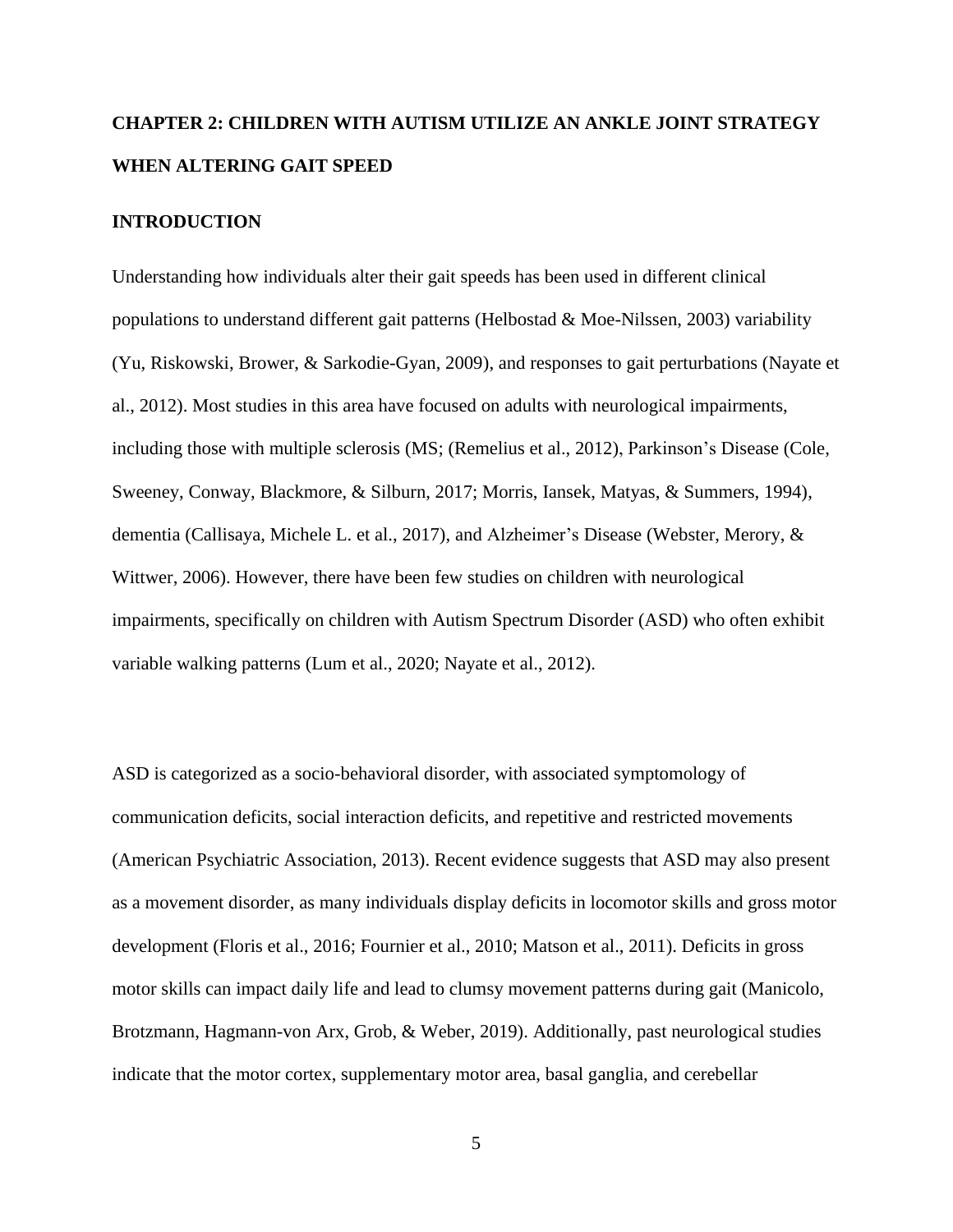abnormalities may play a role in the observed motor deficits in this population (Fournier et al., 2010).

Children with ASD have presented with spatial-temporal and kinematic differences during gait, when compared to their neurotypical (NT) peers. These distinct characteristics include an increased stride width (Nayate et al., 2012; Nobile et al., 2011; Shetreat-Klein, Shinnar, & Rapin, 2014), decreased step length (Ambrosini et al., 1998; Nobile et al., 2011; Vernazza-Martin et al., 2005; Vilensky, Damasio, & Maurer, 1981; Weiss, Moran, Parker, & Foley, 2013), slower stride velocity (Ambrosini et al., 1998; Nobile et al., 2011; Weiss et al., 2013), longer gait cycle, and increased stance and step time (Lum et al., 2020). It has been suggested that the observed differences are a subconscious effort to increase stability in this population (Kindregan et al., 2015). Individuals with ASD demonstrate reduced ankle joint range of motion (Ambrosini et al., 1998), reduced plantarflexion at toe-off (Nobile et al., 2011), reduced range of motion at the knee at toe-off (Nobile et al., 2011), and reduced knee extension at the initial contact phase of gait (Vilensky et al., 1981). Children with ASD have also displayed increased ankle joint stiffness, which may be attributed to an inefficient propulsion force during gait (Eggleston, Harry, & Dufek, 2018). Additionally, children with ASD have exhibited asymmetry in the lower extremity joint positions during gait (Eggleston et al., 2017).

The majority of gait analysis studies in the ASD population have used a preferred walking speed (Dufek, Eggleston, Harry, & Hickman, 2017; Eggleston et al., 2017; Eggleston, Landers, Bates, Nagelhout, & Dufek, 2018; Eggleston et al., 2020; Nobile et al., 2011; Vilensky et al., 1981).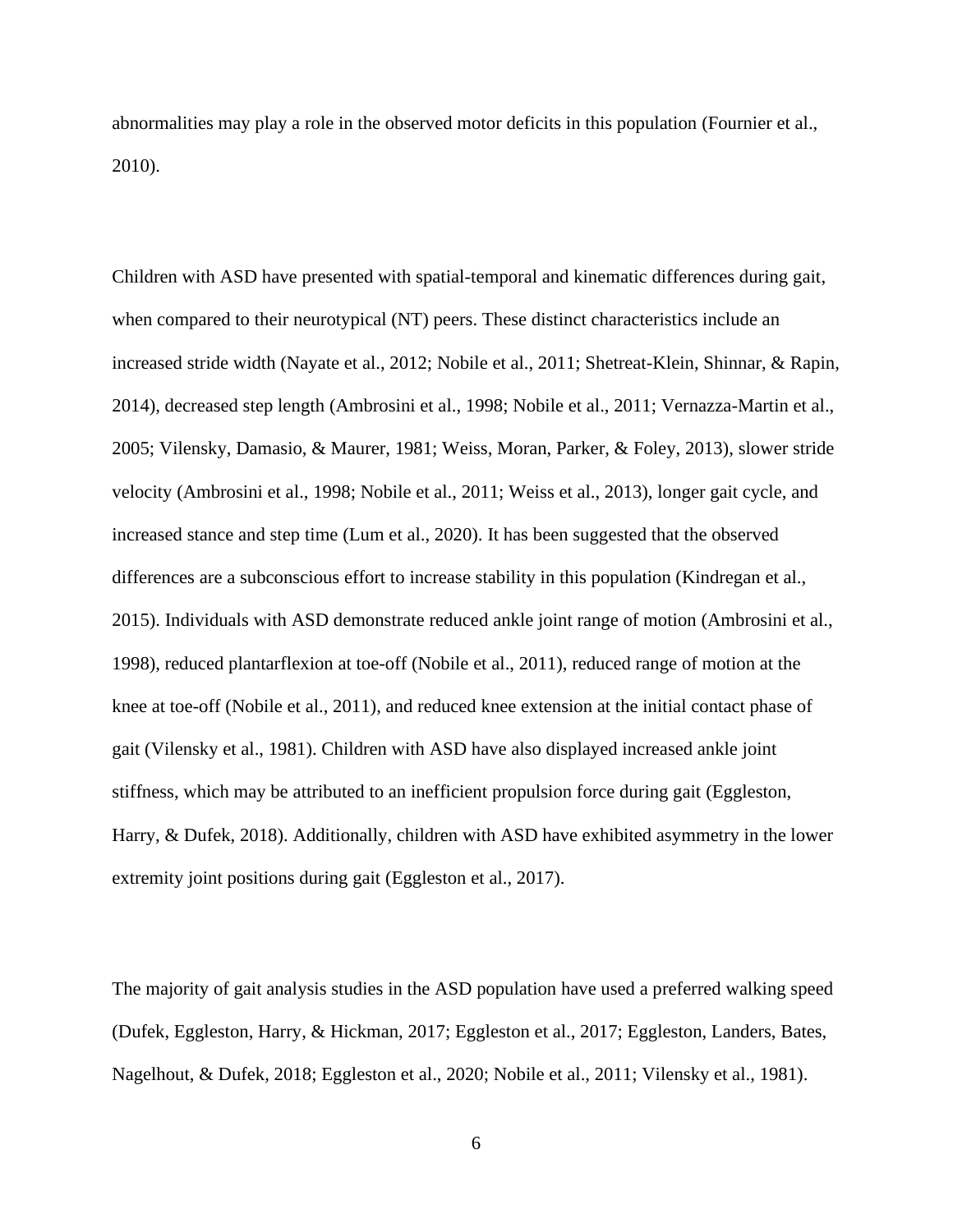There has been only one study previously done on preferred, fast, and slow gait speeds in children with ASD when compared to NT children (Nayate et al., 2012), which only examined spatial-temporal characteristics. The findings revealed that base of support was increased in all three gait speeds in children with ASD, compared to NT controls (Nayate et al., 2012). The authors suggested this was connected to cerebellar abnormalities that are often found in this population (Rinehart, Tonge, Iansek et al., 2006). Additionally, children with ASD presented with increased stride length at all speeds, mostly at the slow and preferred walking speeds, when compared to children with NT. This finding differs from a pathological parkinsonian gait pattern of decreased stride length at various cadences and may suggest children with ASD have a motor deficiency causing a discrepancy between the intended and actual movement (Nayate et al., 2012). The authors suggest this could be credited to abnormalities present in the fronto-striatal system that is causing increased adjustment of the intended movement. Past studies have identified atypical pre-movement cortical activity in children with ASD (Rinehart, Tonge, Bradshaw et al., 2006). However, it is currently unknown what angular joint motion strategies are used in differing gait speeds in children with ASD. Such knowledge will give more insight in how children with ASD modulate their lower extremity joints when changing their gait speed. Therefore, the purpose of the current study is to examine the kinematic strategies used by children with ASD in preferred, fast, and slow walking speeds. It is hypothesized that children with ASD will demonstrate different kinematic strategies in each of the speeds, due to the cerebellar abnormalities that are present in this population that may affect their performance of an intended and actual motor task.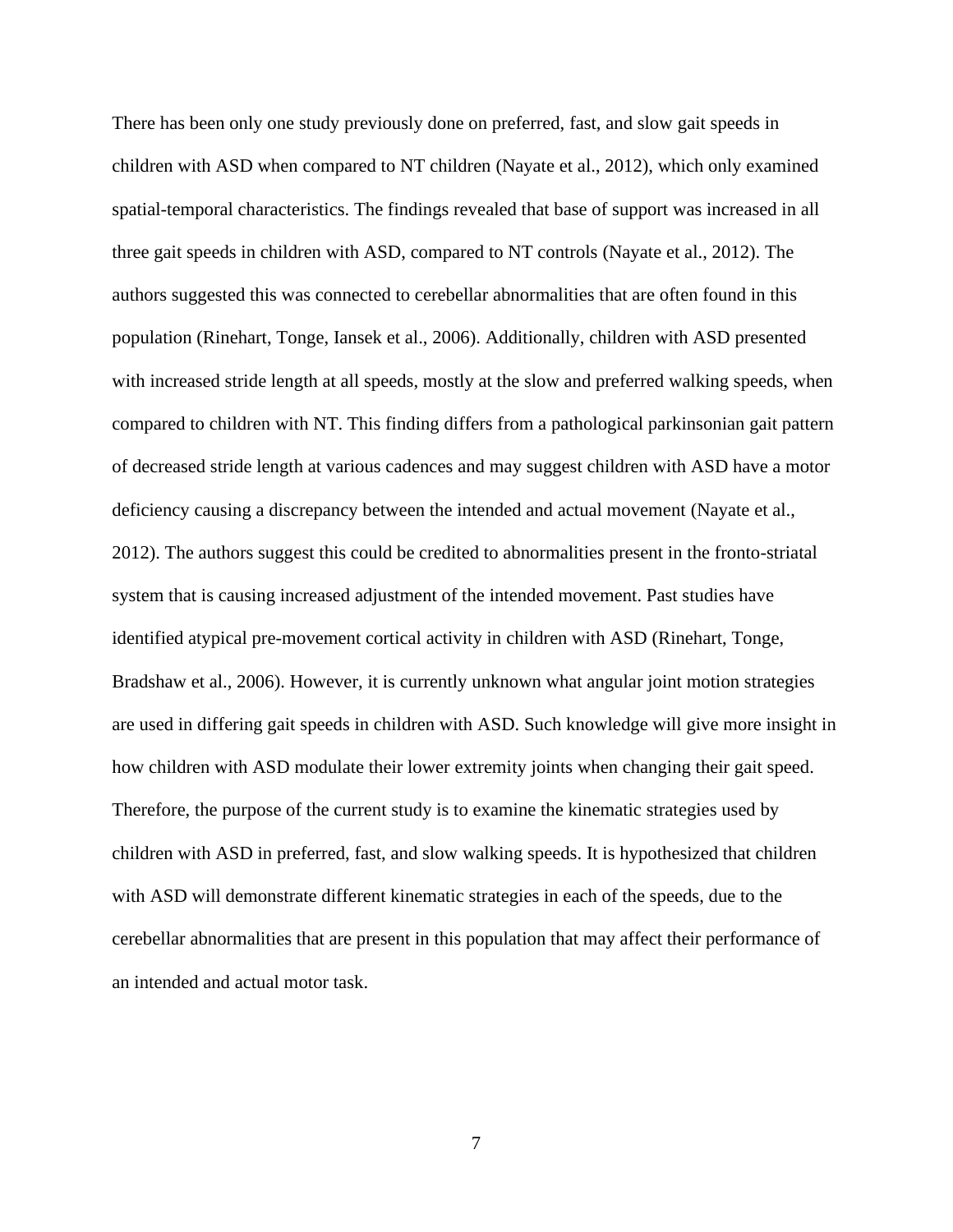#### **METHODS**

#### *Participants*

An a priori power analysis (G\*Power 3.1, Dusseldorf, Germany) was performed using data from (Nayate et al., 2012) to determine sample size. Based on an effect size of 0.98, power of 0.8, and significance level of 0.05, it was established that a sample size of 14 would provide sufficient statistical power. A sample of 14 children with ASD between the ages of 8-17 participated in the study. A clinical diagnosis of ASD was confirmed with documentation from a medical professional, or with an Individualized Education Program (IEP) for the child's school. All children were required to be free from any orthopedic condition/disorder which may further impair their ability to walk.

# *Instrumentation*

Participants were instrumented with spherical 14 mm retro-reflective markers, bilaterally, on the anterior superior iliac spines, posterior superior iliac spines, greater trochanters, iliac crests, medial and lateral femoral condyles, medial and lateral malleoli, and base of the second toe. Three-non-collinear reflective markers were placed bilaterally over the calcaneus. A single marker was placed on the sacrum for pelvis tracking. Additionally, thermo-plastic shells with four non-collinear marker clusters were placed on the lateral aspect, mid-segment of the thighs and legs using elastic wraps. Kinematic data were collected with a 10-camera three-dimensional motion capture system (200 Hz; Vicon Motion Systems, Ltd., Oxford, UK).

# *Protocol*

Anthropometric data was collected, and participants began by walking over-ground at their preferred self-selected speed and reminded to walk as naturally as possible, when needed. The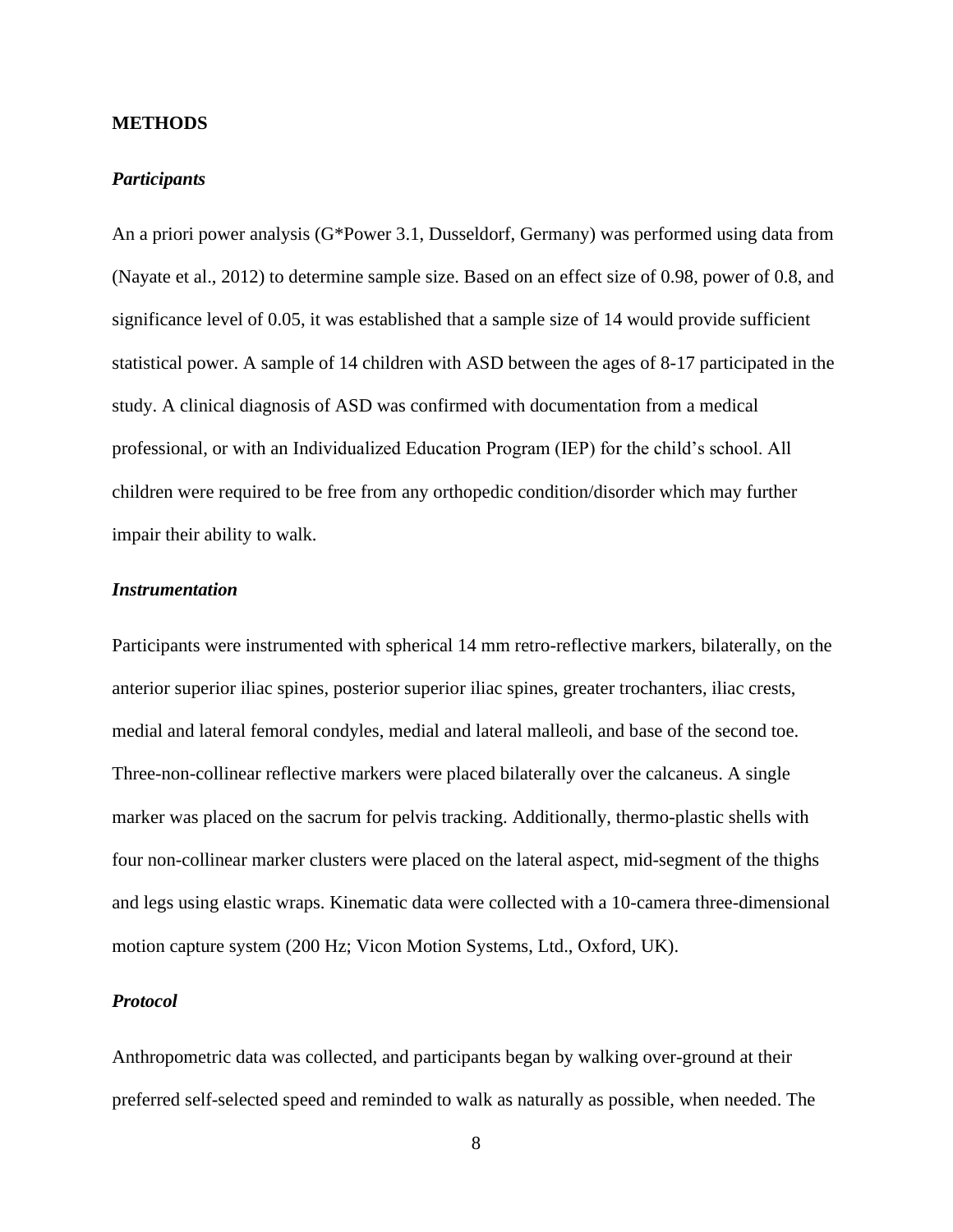order of the two experimental conditions, fast and slow speed, were randomized among participants. For the fast speed, participants were instructed to walk faster than their preferred speed and discouraged from running; trials were discarded if participants ran. For the slow speed, participants were asked to walk slower than their preferred speed. Velocity was monitored during all conditions using Brower Timing Gates (Brower Timing Systems, Draper, UT, USA) placed five meters apart. Twelve motion capture trials were collected for each condition for a total of 36 trials, and participants were given breaks when necessary.

# *Data Analysis*

Raw kinematic data were exported to Visual 3D Biomechanical Software Suite (C-Motion, Inc., Germantown, MD, USA) for further analysis. Marker trajectories were smoothed using a lowpass Butterworth digital filter (6 Hz) to remove high frequency noise. A seven-segment model was constructed from the smoothed marker trajectories including the pelvis and bilateral thigh, leg, and foot segments. All data were normalized to 100% of the gait cycle (101 data points). Heel strike and toe-off events were identified using a velocity-based algorithm (Zeni Jr, Richards, & Higginson, 2008). Variables of interest include bilateral hip, knee, and ankle angular position in the sagittal plane. Gait velocity in all three conditions were obtained using the times from the timing gates. The gait cycle was divided into seven sub-phases (Rancho Los Amigos National Rehabilitation Center, 2001) as a percentage of the gait cycle; the current study will focus on loading response (LR) (0–10% of the gait cycle), pre-swing (PSw) (51–60% of the gait cycle), and terminal swing (TSw) (88–100% of the gait cycle) sub-phases for bilateral angular joint positions. LR and TSw were focused on due to past literature revealing that body forward propulsion of the lower extremities when changing gait speed occurred during early stance and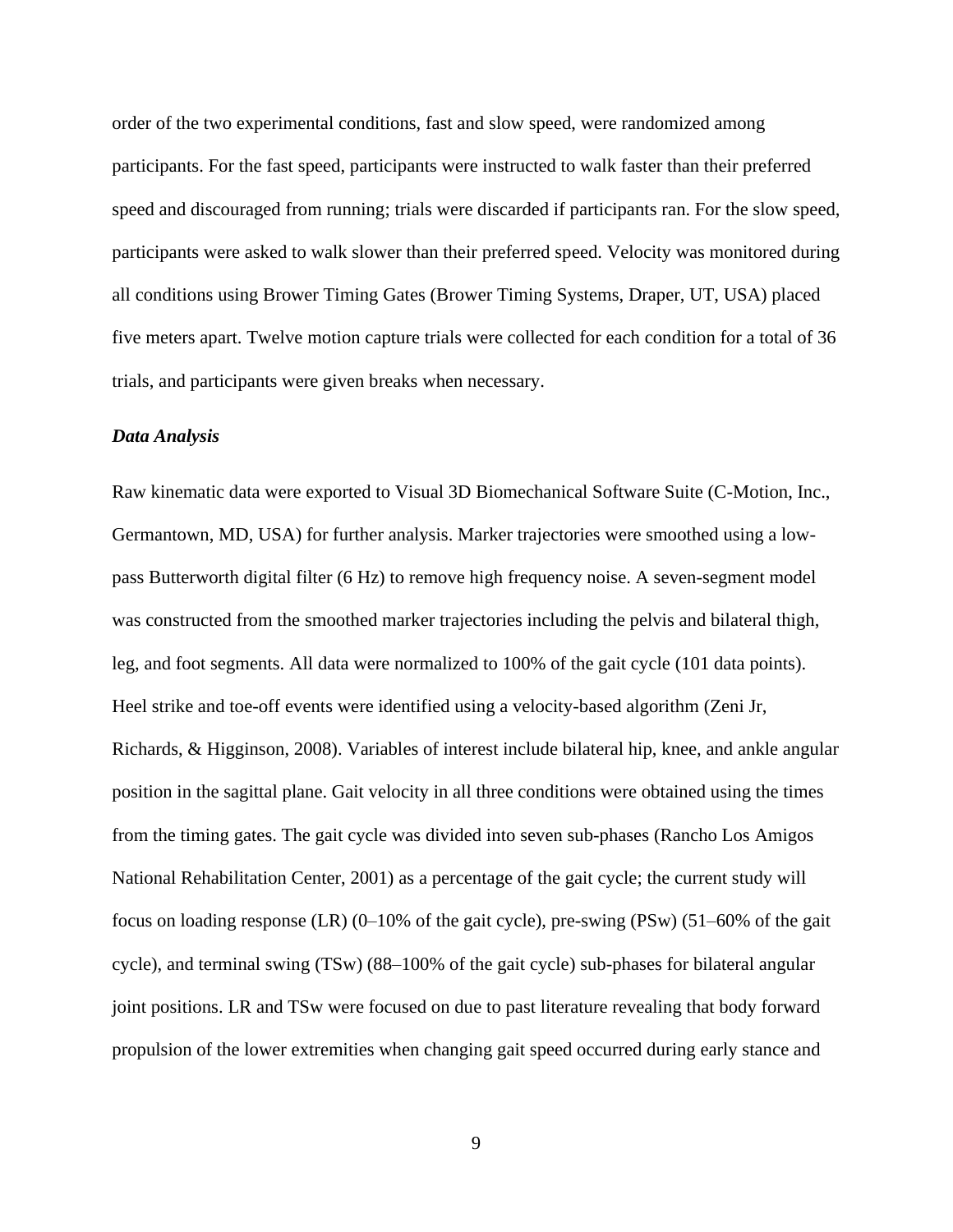late swing (Riley, Della Croce, & Kerrigan, 2001). PSw was used due to this sub-phase playing a role in limb advancement and weight transfer (Kharb, Saini, Jain, & Dhiman, 2011).

#### *Statistical Analysis*

For gait velocity, analysis of variance (ANOVA) with repeated measures ( $\alpha$ =0.05) was conducted, and pairwise comparisons were interpreted after applying the Sidak adjustment. Repeated measures ANOVAs were conducted to test for significant differences ( $\alpha$ =0.05) for each sub-phases between the three speeds for bilateral lower extremity angular positions. If significance was detected in the omnibus ANOVA test, pairwise comparisons were interpreted after applying the Sidak adjustment. The assumption of sphericity was tested with Maulky's test for sphericity for all tests, and if the assumption of sphericity was violated, the Greenhouse-Geisser estimate was used. Effect sizes were calculated as partial eta squared  $(\eta^2)$  and interpreted with Cohen's scale (Cohen, 1988). Limbs were not collapsed due to past research determining asymmetry between the limbs in children with ASD (Eggleston et al., 2017; Eggleston et al., 2018).

## **RESULTS**

# *Anthropometrics and Gait Velocity*

A total of 14 children with ASD participated in the study (2 females, 12 males, age:  $11.64 \pm 2.13$ years, height:  $1.55 \pm 0.15$  meters, mass:  $54.4 \pm 20.16$  kg). Analysis revealed significant differences among gait velocity in each of the three conditions,  $(F(1.23, 15.98) = 144.57, p < 0.001$ ,  $\eta^2$  = 0.92). After applying the Sidak adjustment, significant differences were found between the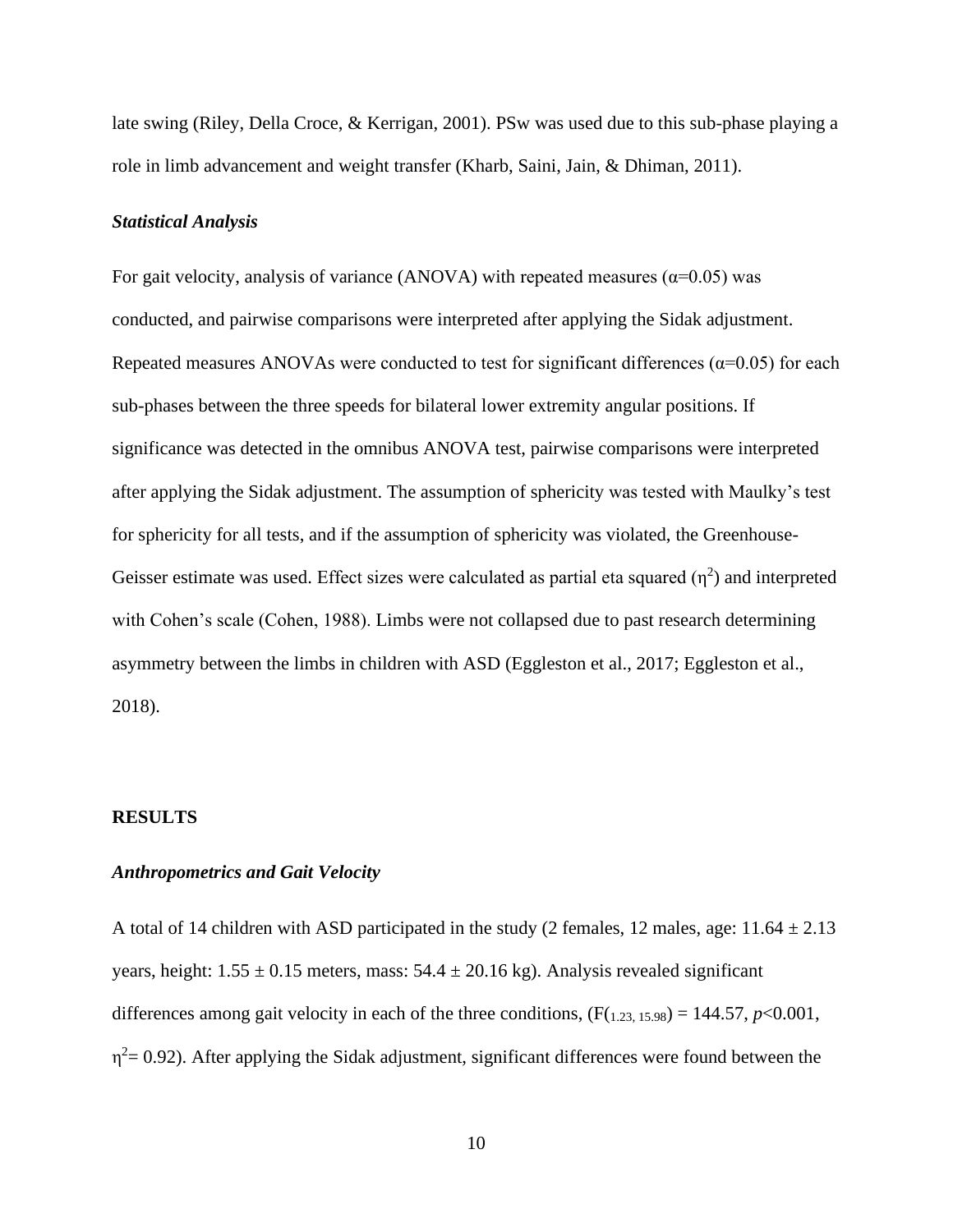fast and preferred velocity ( $p<0.001$ ), between the preferred and slow velocity ( $p<0.001$ ), and between the fast and slow velocity  $(p<0.001)$ . (**Table 2.1**)

|                                 | <b>Preferred</b> | Fast                 | <b>Slow</b>                       |  |
|---------------------------------|------------------|----------------------|-----------------------------------|--|
| <b>Velocity</b><br>$(m/s)$ *    | $1.06 \pm 0.13$  | $1.41 \pm 0.16 +$    | $0.72 \pm 0.16$ $\leftrightarrow$ |  |
| <b>Percent</b><br><b>Change</b> |                  | $+33.63 \pm 10.09\%$ | $-32.43 \pm 12.15\%$              |  |

| Table 2.1. Mean Gait Velocities Among Speed Conditions |  |  |  |
|--------------------------------------------------------|--|--|--|
|--------------------------------------------------------|--|--|--|

Mean and  $(\pm)$  standard deviation values for gait velocity at each speed. Percent change from preferred velocity is included. Asterisk (\*) indicates a statistically significant (*p*<0.05) difference among the conditions in the F-test,  $(\bullet)$  indicates a statistically significant difference between preferred and slow,  $(+)$  indicates a statistically significant difference between preferred and fast, (•) indicates statistically significant difference between slow and fast.

#### *Hip Angular Joint Positions*

Significant differences were not revealed in the left hip angular joint positions among conditions in LR ( $F(1,31,17,01) = 1.84$ ,  $p=0.178$ ,  $\eta^2=0.12$ ). The left hip showed a significant difference and small effect size in the PSw sub-phase ( $F(2,26) = 8.02$ ,  $p = 0.002$ ,  $\eta^2 = 0.38$ ), with significant pairwise comparison between the fast and slow condition  $(p=0.01)$ , while the comparison between the fast and preferred (*p*=0.06) and the preferred and slow (*p*=0.56) conditions were not significant. There was a significant difference and small effect size in left hip in the TSw subphase  $(F(2,26) = 5.32, p=0.01, \eta^2 = 0.29)$ . There was a significant pairwise comparison between the fast and slow condition  $(p=0.01)$  and the preferred and slow  $(p=0.01)$  conditions, while the comparison between the fast and preferred  $(p=0.70)$  was not significant. (**Figure 2.1**)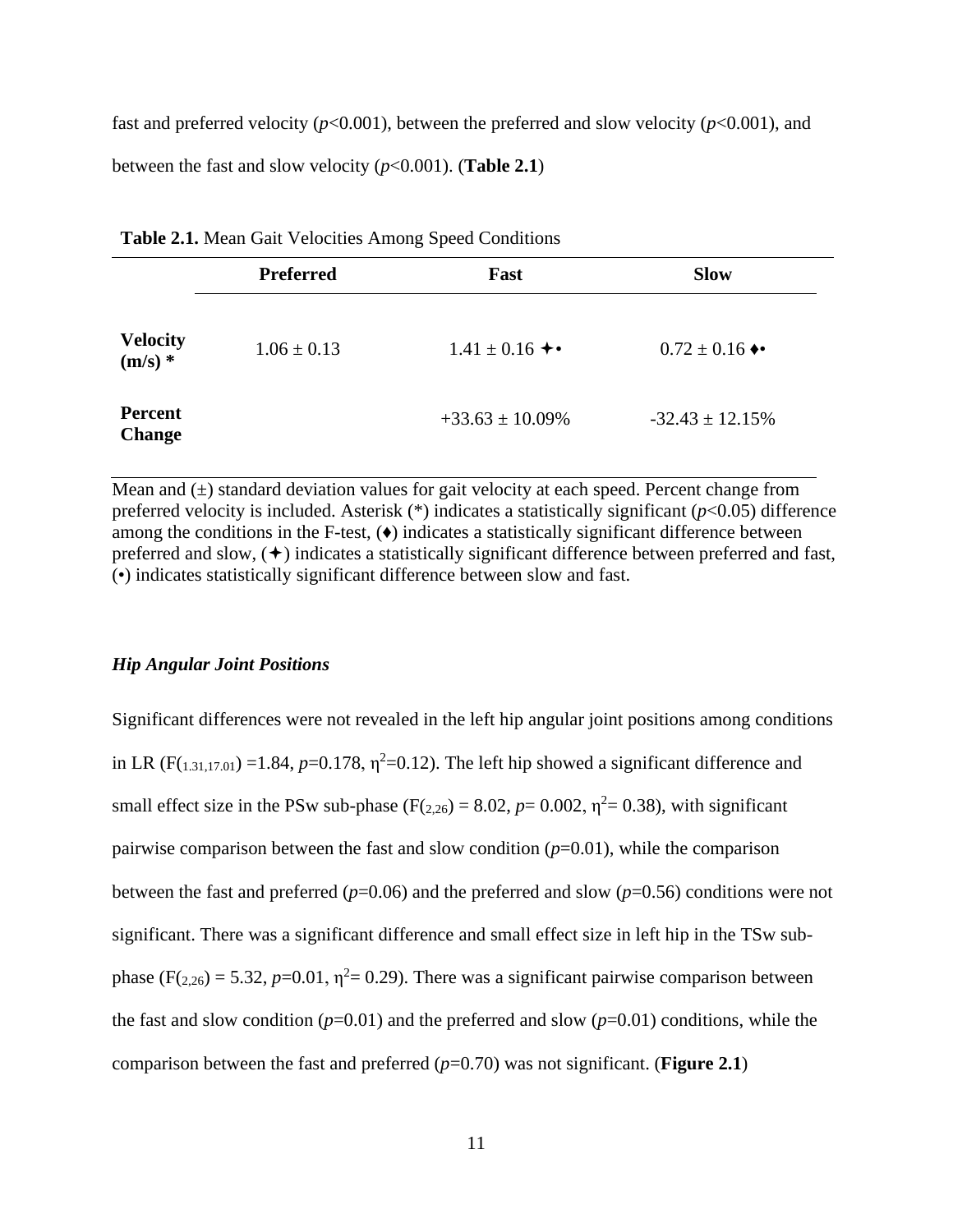

**Figure 2.1.** Mean and standard deviation for left hip angles at preferred, fast, and slow conditions at each sub-phase. (LR: Loading Response, PSw: Pre-swing, TSw: Terminal Swing). Positive values indicate flexion. Asterisk (\*) indicates a statistically significant (*p*<0.05) difference among the conditions in the F-test,  $(\bullet)$  indicates a statistically significant difference between preferred and slow,  $(+)$  indicates a statistically significant difference between preferred and fast, (•) indicates statistically significant difference between slow and fast.

For right hip angular joint positions, there was not a significant difference revealed for LR  $(F(1.18,15.37) = 0.64, p=0.46, \eta^2 = 0.05)$  In PSw, the right hip showed a significant difference and small effect size among conditions ( $F(z_{.26}) = 7.91$ ,  $p=0.002$ ,  $\eta^2 = 0.38$ ), with pairwise comparisons revealing a significant difference between fast and slow  $(p=0.01)$ , and no significant comparison between fast and preferred  $(p=0.05)$  or preferred and slow  $(p=0.74)$ . In TSw, there were significant differences and small effect size among the conditions ( $F(z_{.26}) = 5.16$ ,  $p=0.01$ ,  $\eta^2=$ 0.28), and a significant pairwise comparison between fast and slow  $(p=0.03)$ . Comparisons between fast and preferred  $(p=0.55)$  and between preferred and slow  $(p=0.07)$  were not significant. (**Figure 2.2**)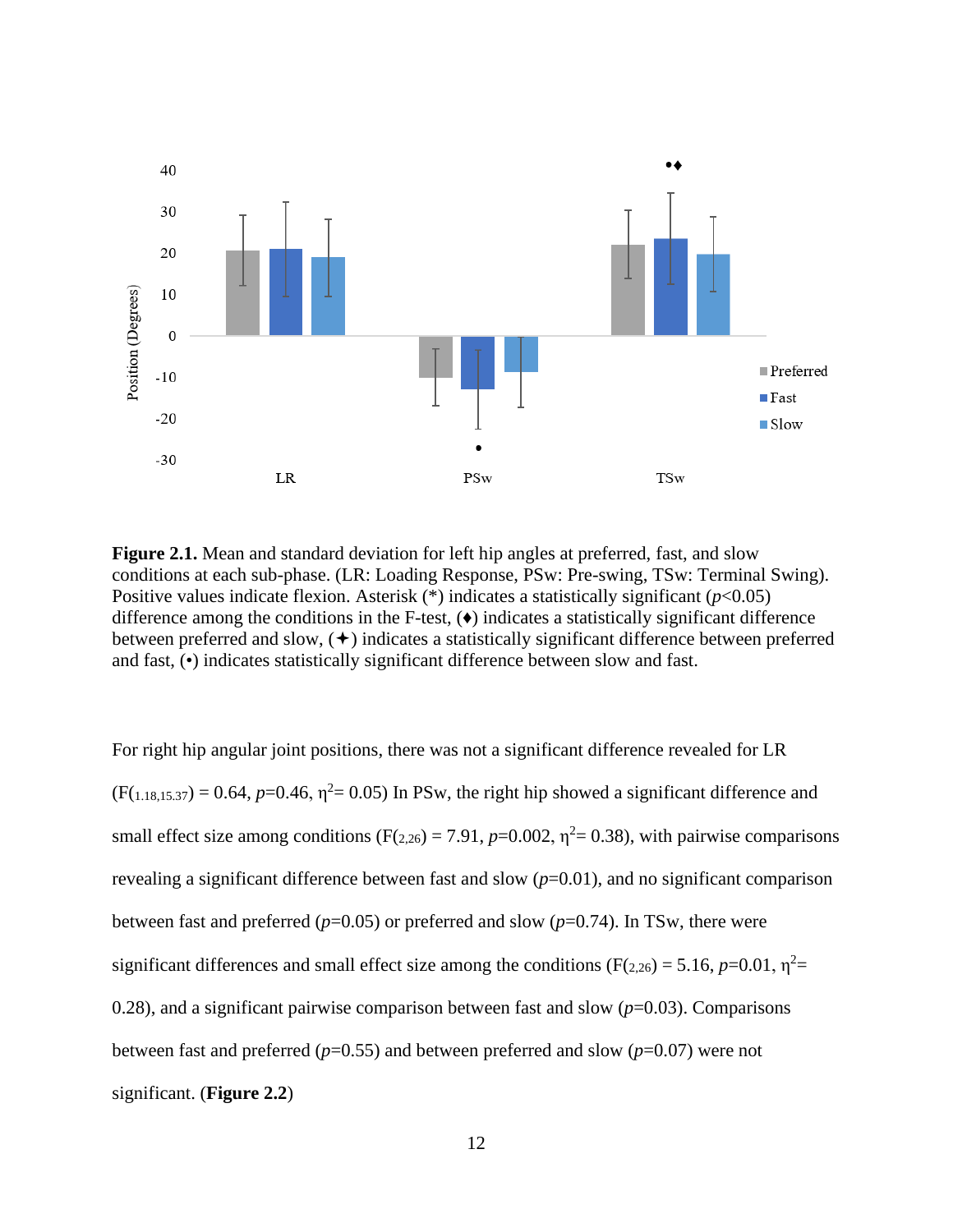

**Figure 2.2.** Mean and standard deviation for right hip angles at preferred, fast, and slow conditions at each sub-phase. (LR: Loading Response, PSw: Pre-swing, TSw: Terminal Swing). Positive values indicate flexion. Asterisk (\*) indicates a statistically significant (*p*<0.05) difference among the conditions in the F-test,  $(\bullet)$  indicates a statistically significant difference between preferred and slow,  $(+)$  indicates a statistically significant difference between preferred and fast, (•) indicates statistically significant difference between slow and fast.

#### *Knee Angular Joint Positions*

During LR, the omnibus ANOVA revealed a significant difference and moderate effect size in the left knee among conditions ( $F(2,26) = 15.26$ ,  $p < 0.001$ ,  $\eta^2 = 0.54$ ). Pairwise comparisons revealed a significant difference between fast and slow conditions (*p*<0.001). However, there was no significant pairwise comparison between fast and preferred ( $p=0.07$ ) or between preferred and slow (*p*=0.05) conditions. The left knee demonstrated a significant difference and moderate effect size in PSw among conditions  $(F(1.38, 17.89) = 23.95, p < 0.001, \eta^2 = 0.65)$ . Pairwise comparisons revealed significant differences between fast and preferred (*p*=0.004), between preferred and slow  $(p=0.002)$ , and between fast and slow  $(p<0.001)$  conditions. In TSw, the left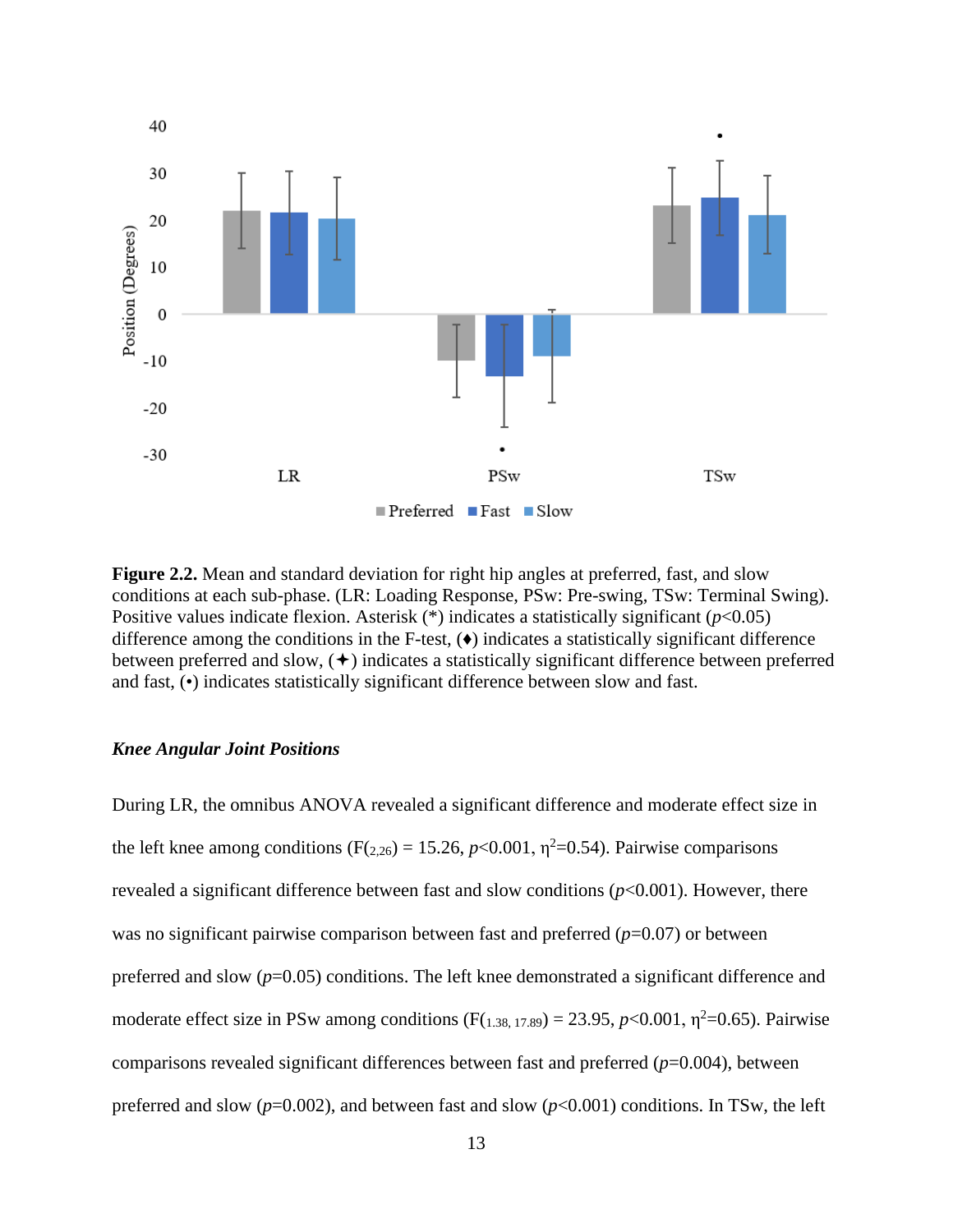knee did not show a significant difference among the three conditions,  $(F(2,26) = 1.79, p=0.19,$ η <sup>2</sup>=0.12). (**Figure 2.3**)



**Figure 2.3.** Mean and standard deviation for left knee angles at preferred, fast, and slow conditions at each sub-phase. (LR: Loading Response, PSw: Pre-swing, TSw: Terminal Swing). Positive values indicate flexion. Asterisk (\*) indicates a statistically significant (*p*<0.05) difference among the conditions in the F-test, (♦) indicates a statistically significant difference between preferred and slow,  $(+)$  indicates a statistically significant difference between preferred and fast, (•) indicates statistically significant difference between slow and fast.

Analysis of the right knee revealed a significant difference and small effect size in LR among the conditions ( $F(z_{.26}) = 10.68$ ,  $p < 0.001$ ,  $\eta^2 = 0.45$ ), with significant pairwise comparisons between preferred and slow (*p*=0.02), and between fast and slow (*p*=0.005), but not between fast and preferred ( $p=0.15$ ). The PSw sub-phase revealed a significant difference and moderate effect size in the right knee among conditions ( $F(2,26) = 25.76$ ,  $p < 0.001$ ,  $\eta^2 = 0.67$ ), and significant pairwise comparisons between all conditions (fast and preferred: *p*=0.01; preferred and slow: *p*=0.002; fast and slow:  $p<0.001$ ). In TSw, the right knee displayed a significant difference and small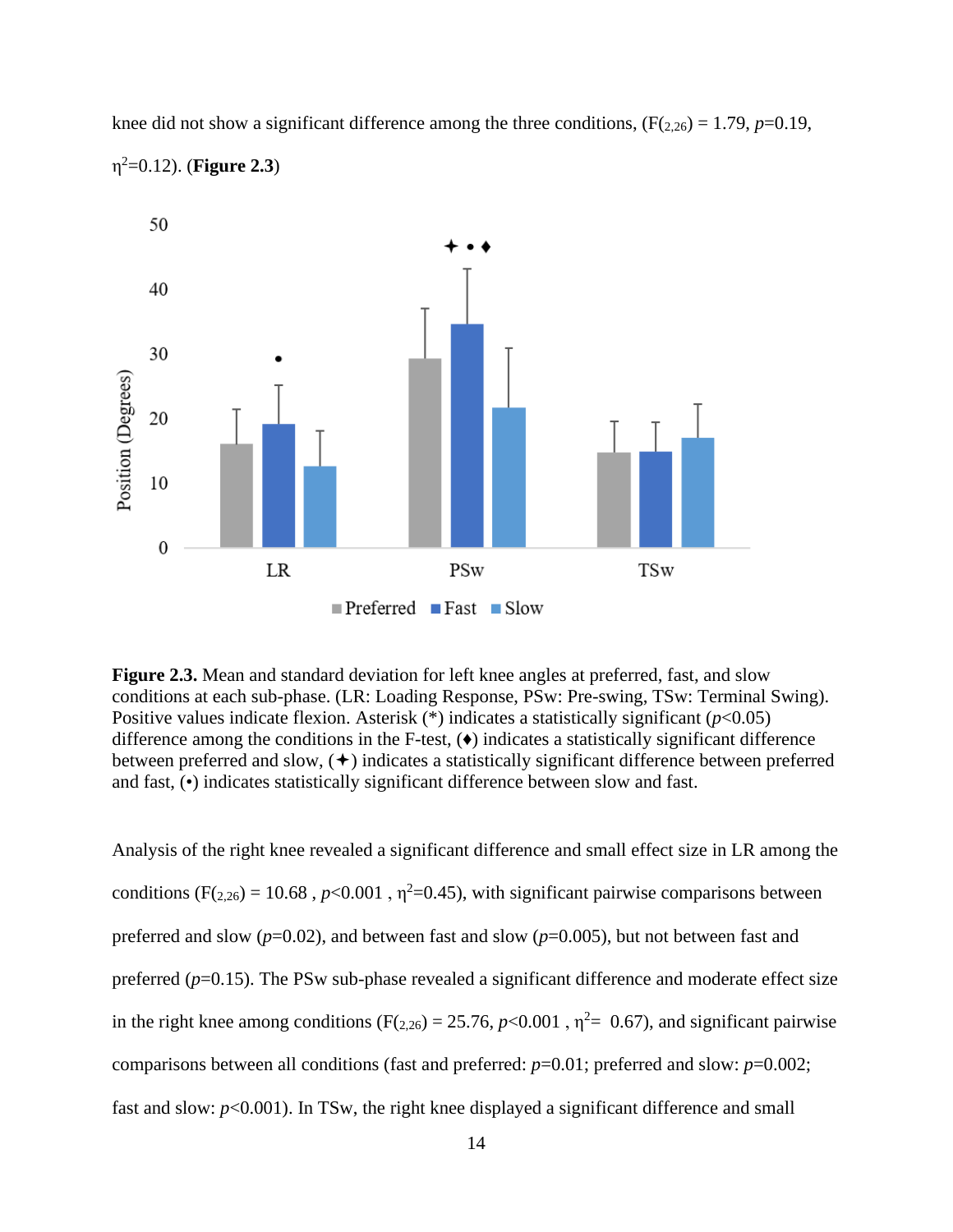effect size among conditions ( $F(2,26) = 4.21$ ,  $p=0.03$ ,  $\eta^2=0.25$ ). However, there were no significant pairwise comparisons (fast and preferred: *p*=0.70; preferred and slow; *p*=0.09; fast and slow *p*=0.19). (**Figure 2.4**)



**Figure 2.4.** Mean and standard deviation for right knee angles at preferred, fast, and slow conditions at each sub-phase. (LR: Loading Response, PSw: Pre-swing, TSw: Terminal Swing). Positive values indicate flexion. Asterisk (\*) indicates a statistically significant (*p*<0.05) difference among the conditions in the F-test,  $(\bullet)$  indicates a statistically significant difference between preferred and slow,  $(+)$  indicates a statistically significant difference between preferred and fast, (•) indicates statistically significant difference between slow and fast.

## *Ankle Angular Joint Positions*

The left ankle revealed no significant differences among conditions in LR ( $F(z_{20}) = 3.29$ ,  $p=$ 0.05,  $\eta^2$ =0.20) or in TSw (F(2.26) = 0.208, *p*= 0.81,  $\eta^2$ = 0.02). In PSw, the left ankle demonstrated significant differences and moderate effect size among the three conditions ( $F(2,26) = 31.66$ ,  $p<0.001$ ,  $\eta^2=0.71$ ), with significant pairwise comparisons between all conditions (fast and preferred:  $p<0.001$ ; preferred and slow:  $p=0.01$ , and fast and slow  $p<0.001$ ). (**Figure 2.5**)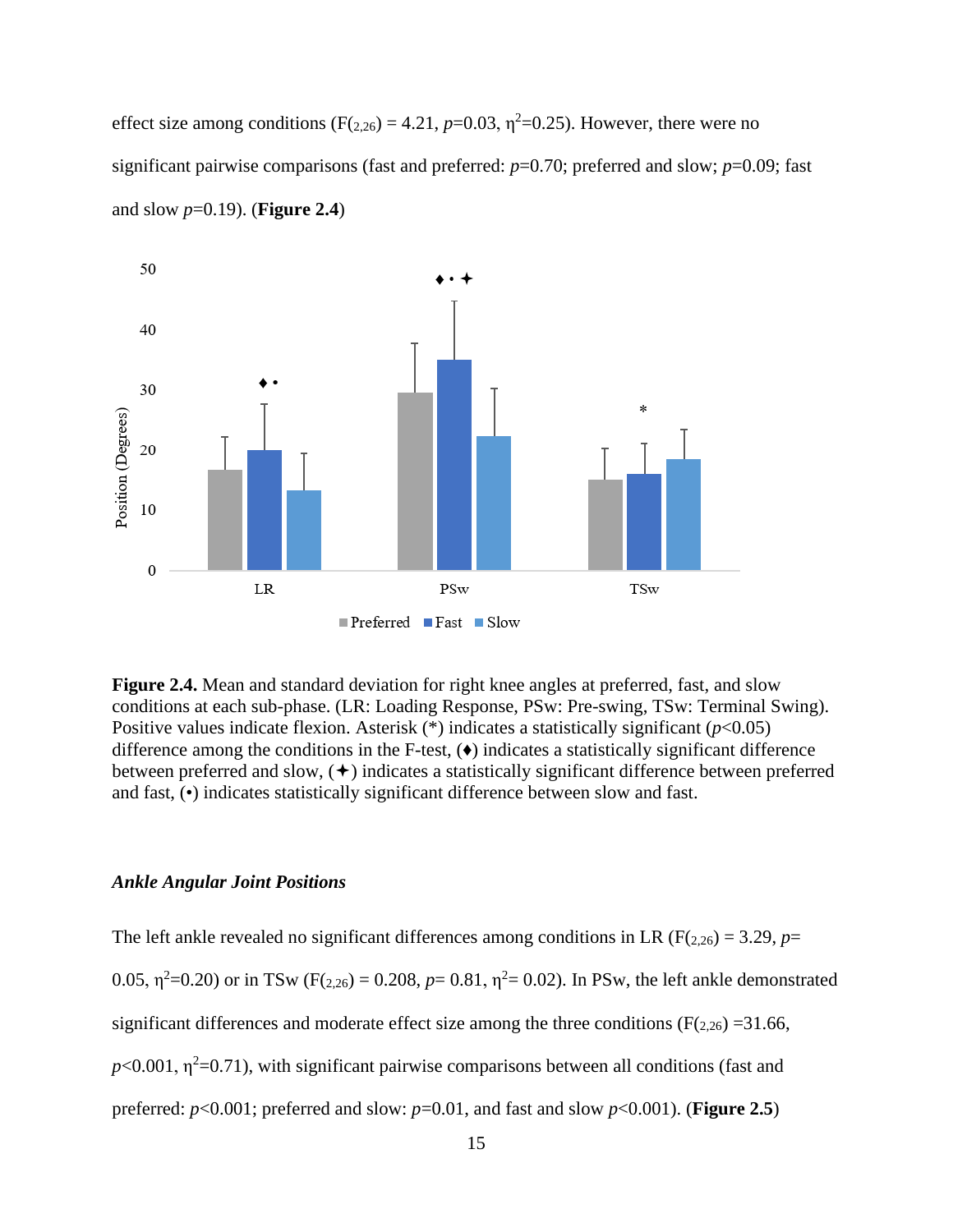

**Figure 2.5.** Mean and standard deviation for left ankle angles at preferred, fast, and slow conditions at each sub-phase. (LR: Loading Response, PSw: Pre-swing, TSw: Terminal Swing). Positive values indicate dorsiflexion. Asterisk (\*) indicates a statistically significant (*p*<0.05) difference among the conditions in the F-test,  $(\bullet)$  indicates a statistically significant difference between preferred and slow,  $(+)$  indicates a statistically significant difference between preferred and fast, (•) indicates statistically significant difference between slow and fast.

The right ankle revealed a significant difference and small effect size among conditions in LR  $(F(2,26) = 3.90, p=0.03, \eta^2 = 0.23)$ ; however, there were no significant pairwise comparisons (fast and preferred:  $p=0.99$ ; preferred and slow:  $p=0.13$ ; fast and slow:  $p=0.10$ ). The right ankle revealed significant differences and large effect size among conditions in PSw ( $F(1,37,17,83) =$ 51.82,  $p<0.001$ ,  $\eta^2=0.80$ ) and demonstrated significant pairwise comparisons in all three conditions (fast and preferred: *p*<0.001; preferred and slow: *p*<0.001; between fast and slow: *p*<0.001). There were no significant differences in the right ankle during TSw among the conditions (F(<sub>2,26</sub>) = 0.22, *p*=0.80,  $\eta^2$  = 0.02). (**Figure 2.6**)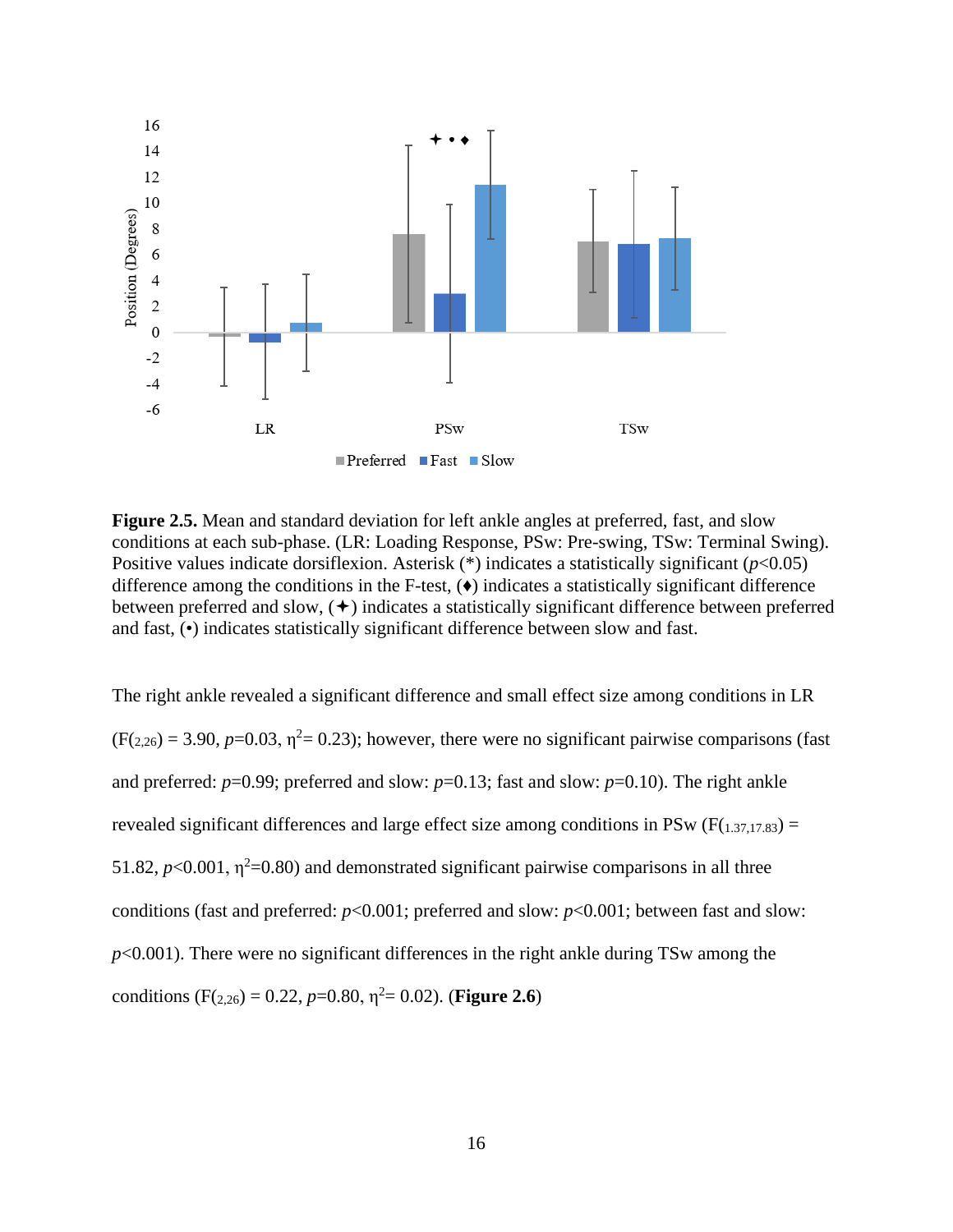

**Figure 2.6.** Mean and standard deviation for right ankle angles at preferred, fast, and slow conditions at each sub-phase. (LR: Loading Response, PSw: Pre-swing, TSw: Terminal Swing). Positive values indicate dorsiflexion. Asterisk (\*) indicates a statistically significant (*p*<0.05) difference among the conditions in the F-test,  $(\bullet)$  indicates a statistically significant difference between preferred and slow,  $(+)$  indicates a statistically significant difference between preferred and fast, (•) indicates statistically significant difference between slow and fast.

## **DISCUSSION**

The purpose of the current study was to examine the kinematic strategies used by children with ASD in preferred, fast, and slow walking speeds. The hypothesis that different kinematic strategies would be used at different speeds was supported, as there were differences among bilateral lower extremity angular joint positions observed in children with ASD. The current study focused on LR, PSw, and TSw gait sub-phases. LR revealed increased flexion of the knee at the fast speed, and TSw revealed increased flexion of the hip at the fast speed. However, the only sub-phase which demonstrated changes in each of the angular joint positions among all three speeds with moderate to large effect sizes was the PSw sub-phase, which revealed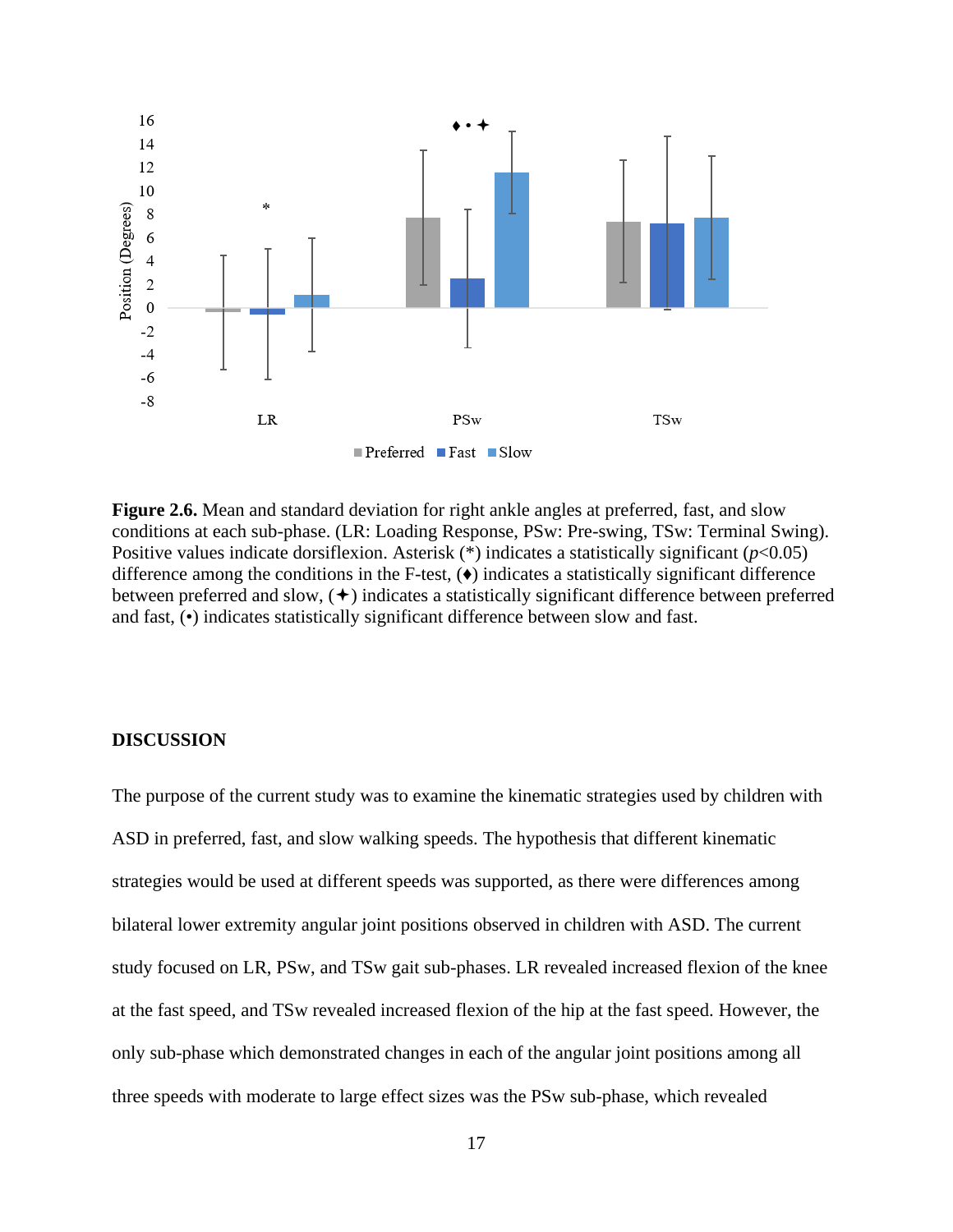increased hip extension, increased knee flexion, and decreased dorsiflexion at increased speeds for children with ASD. These findings suggest that PSw may play a critical role in how children with ASD alter their gait speed. This sub-phase in the end of stance phase is associated with limb advancement and the abrupt transfer of body weight (Kharb et al., 2011). Additionally, PSw is associated with increased ankle plantar flexion, greater knee flexion and decreased hip extension (Kharb et al., 2011). Children with ASD demonstrated increased hip extension at a faster speed, which may be in response to a change from their non-preferred gait speed leading to a shorter duration of LR and PSw sub-phase, which comprise double limb support (Stansfield, Hillman, Hazlewood, & Robb, 2006).

Historically, research suggests that hip, knee, and ankle angular joint positions do not significantly differ among different walking speeds (Winter, 1983). However, consistent with the current study, more recent research on neurotypical children revealed significant changes in lower extremity joint angles in response to various gait speeds (van der Linden, Mariëtta L, Kerr, Hazlewood, Hillman, & Robb, 2002). Additionally, past literature has presented significant correlations of peak lower extremity joint angles with gait speed (Hanlon & Anderson, 2006; Lelas, Merriman, Riley, & Kerrigan, 2003). More specifically, increased knee flexion showed a positive correlation with gait speed. While the current study examined angular joint positions at sub-phases, an increased knee flexion was revealed with increased gait speed and decreased knee flexion was observed in slower gait speed in LR and PSw. This observation could be due to greater shock absorption at faster speeds (Hanlon & Anderson, 2006). Additionally, children with ASD demonstrated decreased knee flexion, increased dorsiflexion at slower speeds, which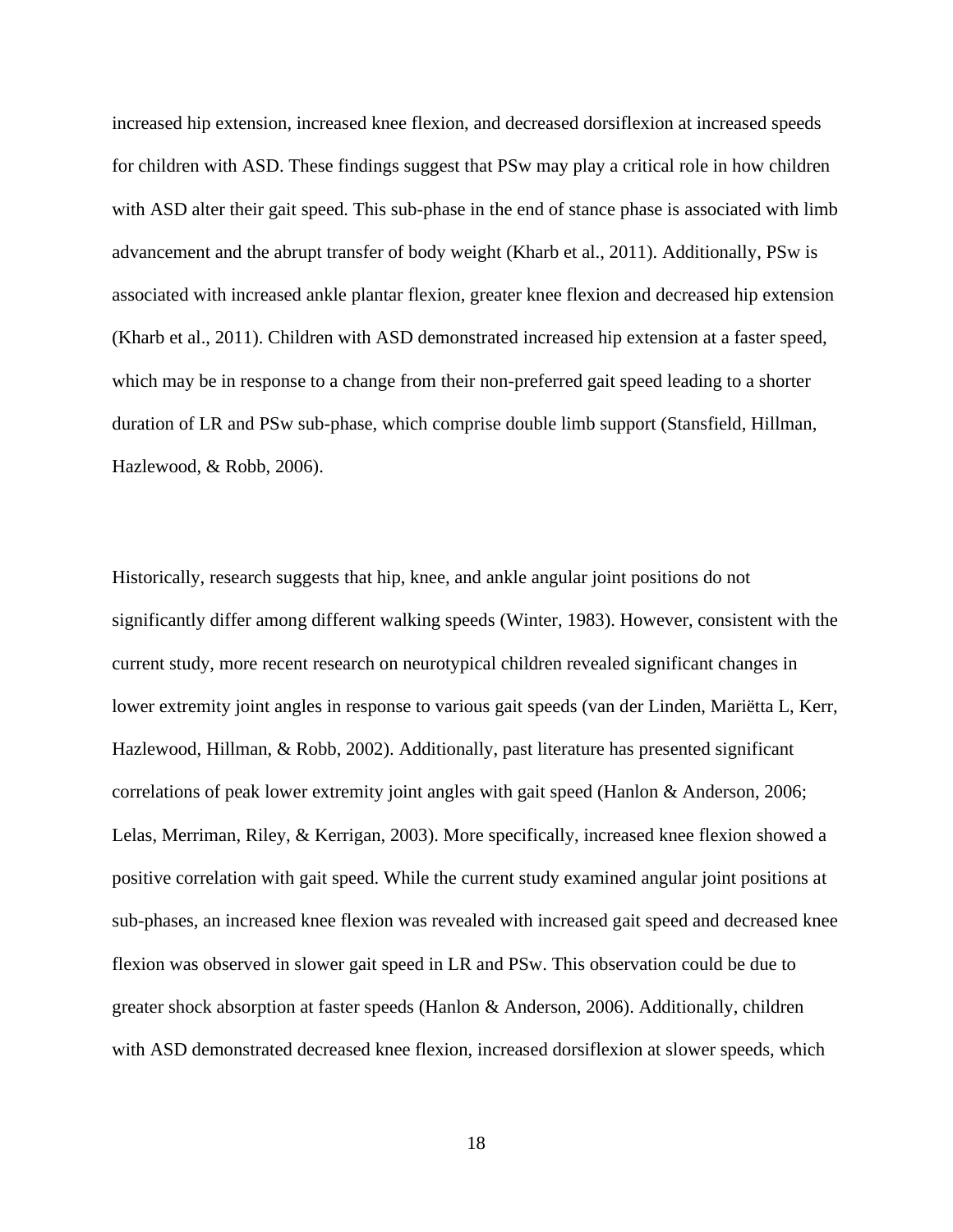is consistent with previous literature (Fukuchi, Fukuchi, & Duarte, 2019), which indicates that children with ASD may exhibit similar angular joint strategies as NT children at slower speeds.

Recent research suggests that a faster gait speed requires larger propulsive forces (Hebenstreit et al., 2015), and most of the propulsive strategies that are utilized when changing gait speed occur predominately at the hip and the ankle (Riley et al., 2001). Hip muscles and range of motion are important to propulsion during gait. While the current study revealed significant changes in hip range of motion during PSw and TSw, the effect sizes were small, indicating that may not be the main kinematic strategy utilized by children with ASD when changing gait speed. Additionally, neurotypical children have demonstrated decreased hip flexion at decreased speeds (Fukuchi et al., 2019), while children with ASD exhibited increased hip flexion during PSw sub-phase in the current study. This finding also suggests that the hip joint may not play as critical a role in changing gait speed in children with ASD. The differences observed in the ankle during PSw had the largest effect size for children with ASD in the current study. The ankle has been shown to provide support to upper body mass during the stance phase of gait and plays a role in propulsion, particularly at slower speeds (Riley et al., 2001). At slow speeds, research suggests that the plantarflexor moment of the ankle could play a larger role in propulsion (Riley et al., 2001). However, past research in neurotypical children has demonstrated that ankle joint power remained constant among different speeds and was less important to propulsion with increased speeds (Chen, Kuo, & Andriacchi, 1997). This could be of importance in the ASD population, as children with ASD have demonstrated a slower preferred walking speed in past literature (Ambrosini et al., 1998; Nobile et al., 2011; Weiss et al., 2013). The significant differences and large effect sizes observed in angular ankle joint position while changing speeds may indicate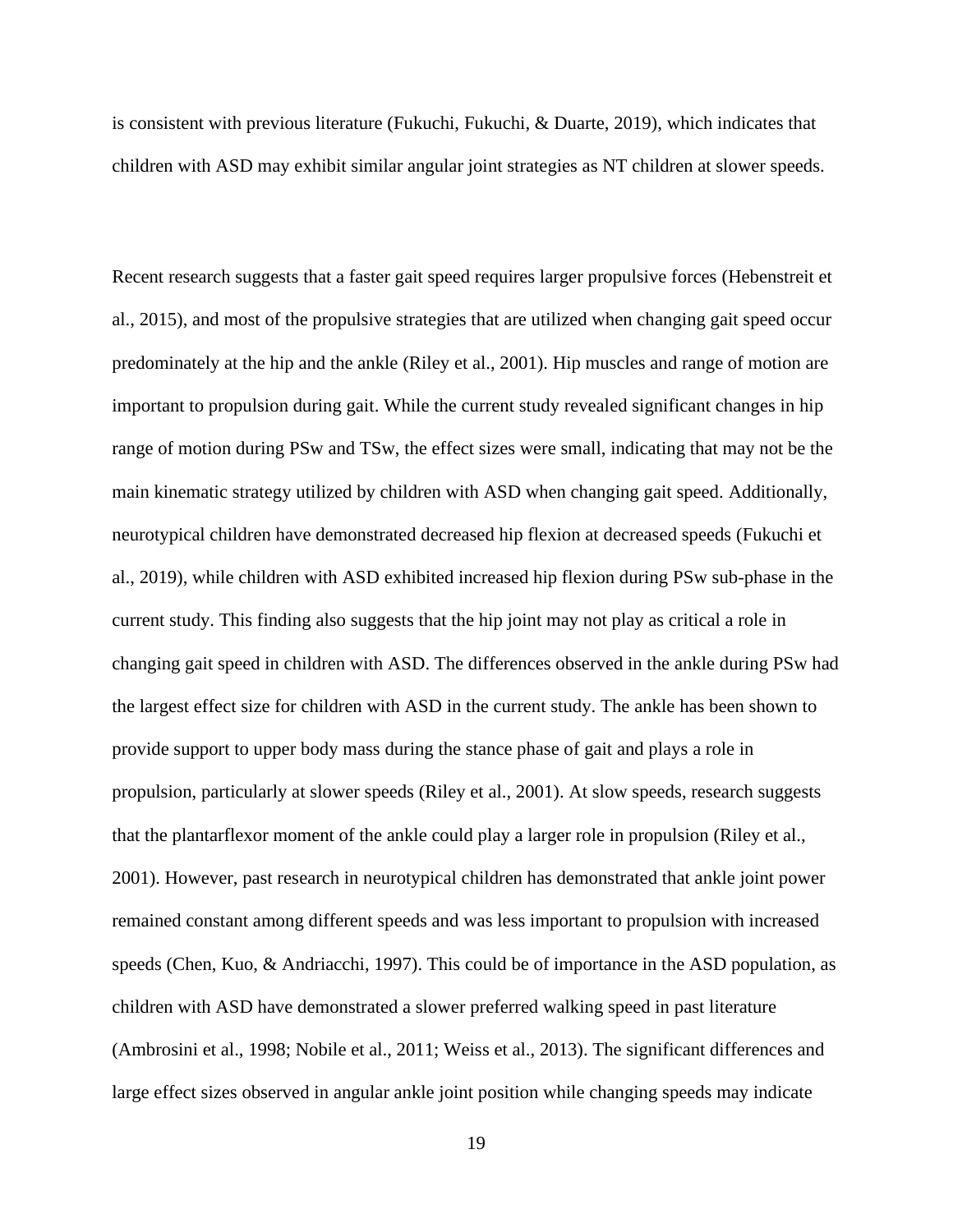that the ankle is the most critical part of changing speed for children with ASD. This may pose concern as children with ASD have demonstrated reduced range of motion at the ankle (Ambrosini et al., 1998) and increased ankle joint stiffness (Eggleston et al., 2018), suggesting inefficient generation of propulsive impulse. Therefore, if ankle function is compromised then support and propulsion could be altered, demanding for other joints to compensate (Riley et al., 2001).

# *Limitations*

The current study has limitations including not controlling for physical activity level among participants, which may have impacted their ability to walk fast. However, participants were given breaks between each condition and when needed. Additionally, participants were not all independently diagnosed by the research team, but parents were required to supply physician documentation of an ASD diagnosis. Another possible limitation is the large standard deviation values observed in each of the angular joint positions. This may be the result of natural inter- and intra- individual variability during gait, and the heterogenous nature of gait in the ASD population (Dufek et al., 2017; Eggleston et al., 2017). The current study focused on a withinsubjects group analysis in attempt to identify similarities among the ASD group, which could serve as a basis for future studies and interventions.

# **CONCLUSION**

In conclusion, the current study sought to understand the different lower extremity kinematic strategies utilized by children with ASD when changing their gait speed. After evaluation of LR, PSw, and TSw sub-phases of gait, it was revealed that PSw had the significant differences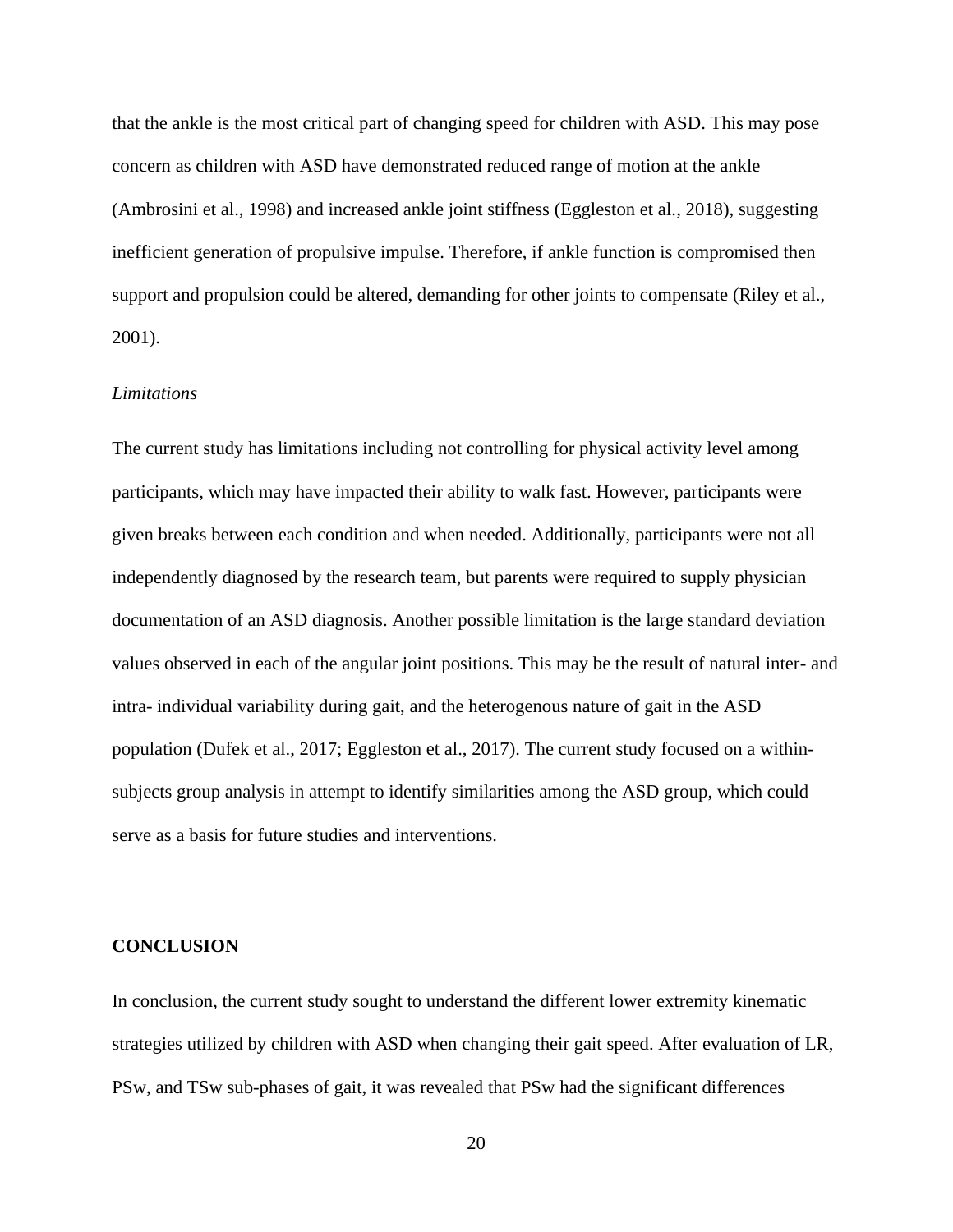among all lower extremity angular joint positions examined, including the hip, knee, and ankle bilaterally. This may be due to the primary role of this sub-phase in limb advancement. Additionally, the ankle demonstrated the largest effect sizes when comparing different gait speeds. This indicates that the ankle may be the primary kinematic strategy used in children with ASD, providing support and aiding in propulsion when changing their gait speed. However, this may be of concern for children with ASD, as they have demonstrated reduced range of motion in the ankle and increased ankle joint stiffness. Understanding how children with ASD perform in regard to kinematic data at various gait speeds could play a role in rehabilitation settings, as normative data has not yet been established for different speeds for this population. It has also been suggested that comparing pathological gait to healthy individual gait may not be as appropriate, as those with disabilities tend to walk slower (Fukuchi et al., 2019). It is important to understand how kinematic variables are affected by gait speed in certain pathological populations. This study may serve as normative kinematic data for children with ASD in a clinical setting, with interventions focusing on the ankle when working on gait and locomotion.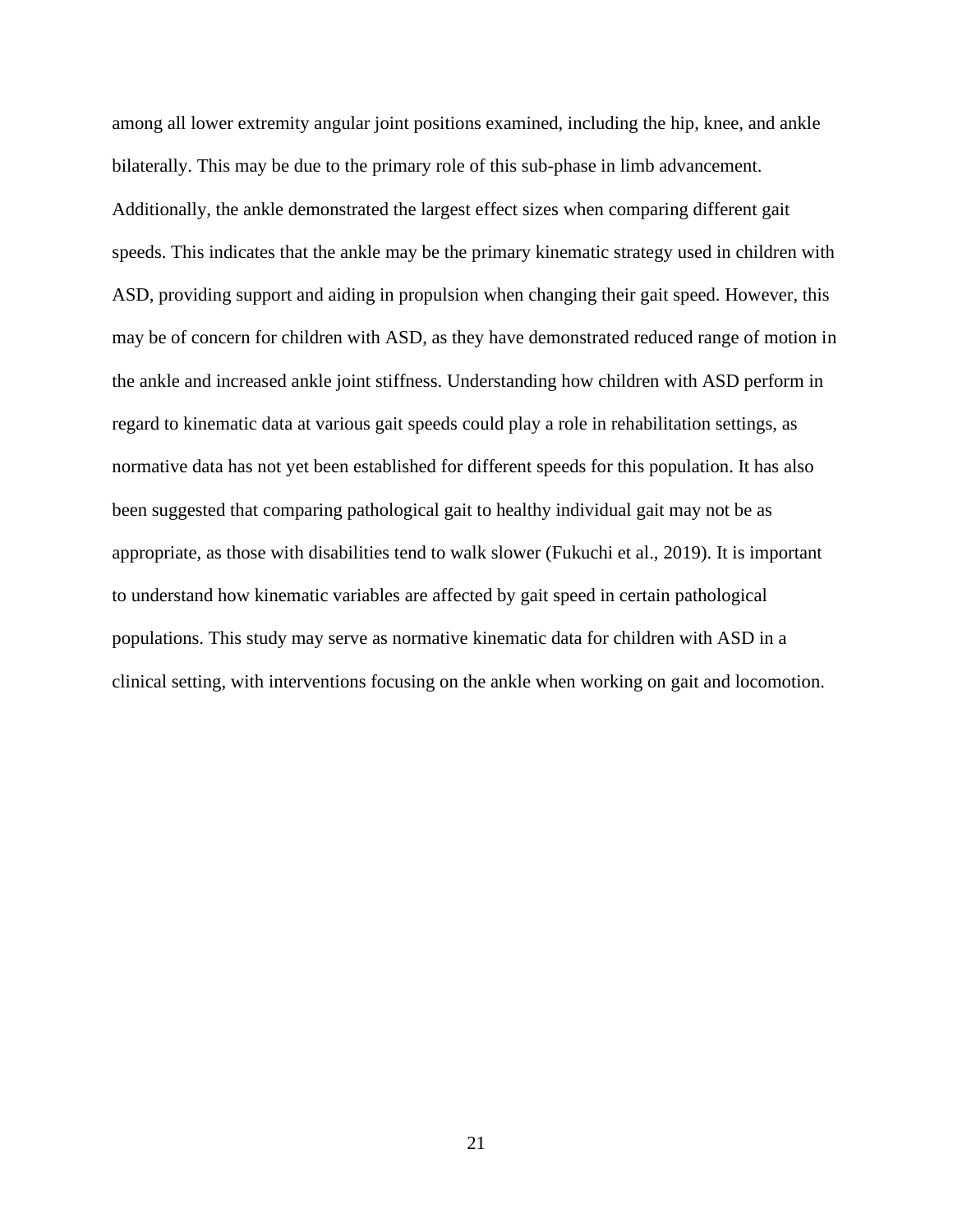# **CHAPTER 3: DYNAMIC STABILITY IS NOT ALTERED IN VARIOUS GAIT SPEEDS IN CHILDREN WITH AUTISM**

## **INTRODUCTION**

Autism Spectrum Disorder (ASD) is typically diagnosed by impairments in communication and social deficits, and repetitive and restricted behaviors (American Psychiatric Association, 2013). In addition to the behavioral symptoms associated with autism, children with ASD often displayed deficits in postural control and stability (Fournier et al., 2010; Lim et al., 2017). Past research has revealed that individuals with ASD demonstrate reduced postural stability with their eyes closed (Minshew et al., 2004), and under conditions when a sensory input is eliminated or altered (Kohen-Raz et al., 1992). Additionally, a recent review and meta-analysis by Lim et al. (2017) found increased postural sway in individuals with ASD in all sensory conditions, and greater variability with changes in sensory stimuli. However, a study by Fournier et al. (2010) found that children with ASD may even display impaired postural control during quiet stance without altering sensory input. Additionally, children with ASD have reduced age-related development, disabling them from reaching normal adult-levels of postural control (Kohen-Raz et al., 1992; Minshew et al., 2004). Children with ASD have demonstrated less stable and more variable postural control in the mediolateral direction (Kohen-Raz et al., 1992), which has been attributed to the insufficient ability to integrate visual, vestibular, and somatosensory inputs (Molloy, Dietrich, & Bhattacharya, 2003), and multiple sensory processing deficits (Lim et al., 2017).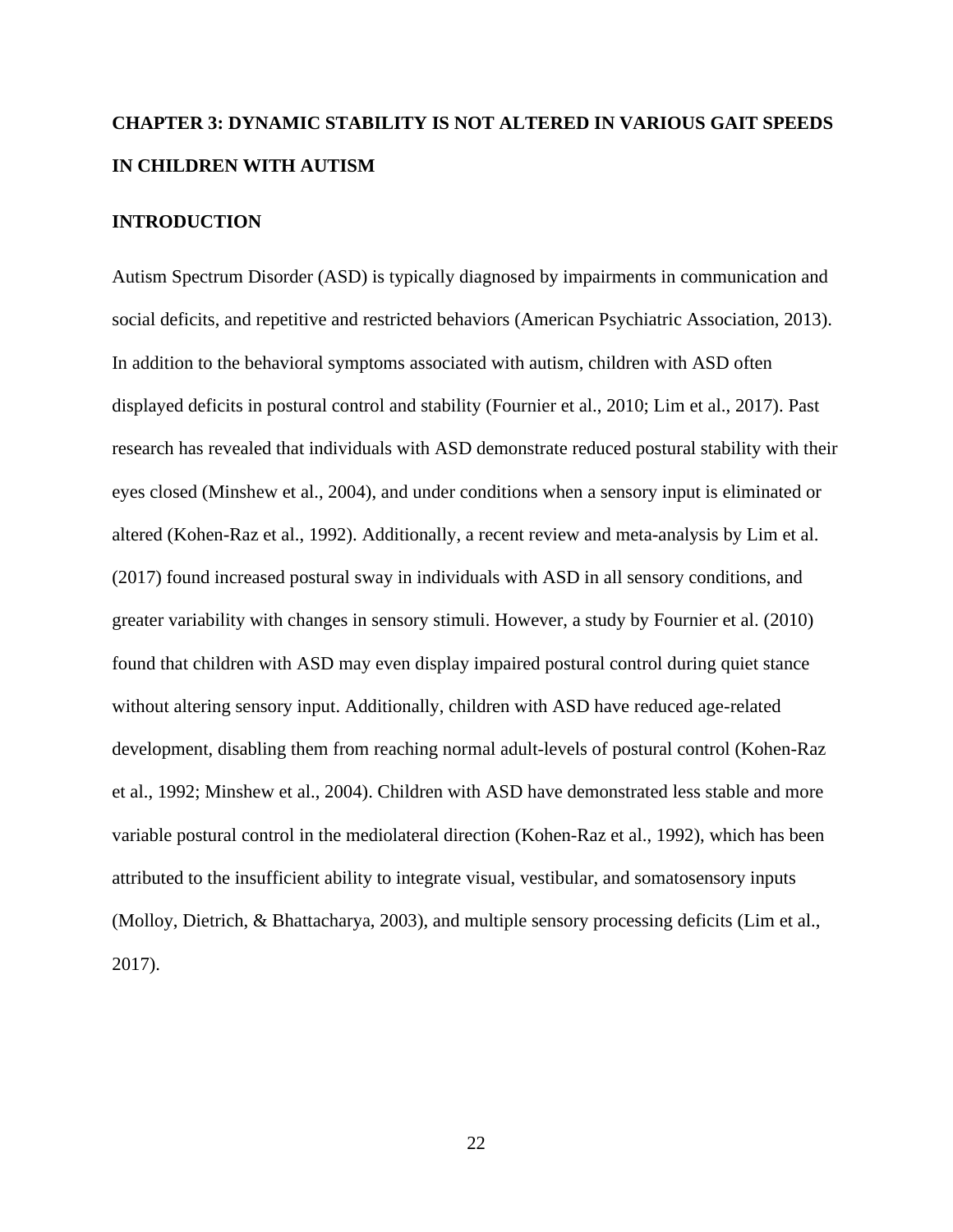Many previous studies that have examined postural control in children with ASD have investigated static posture, and few have focused on dynamic postural control. One such study examined postural control during gait initiation (Fournier et al., 2010). Gait initiation demands a deliberate destabilization of the center of mass (COM) and the ability to shift to a smaller base of support (BOS) to commence forward locomotion (Fournier et al., 2010). BOS has been defined as horizontal stride width during double limb support (Krebs, Goldvasser, Lockert, Portney, & Gill-Body, 2002), and it has been previously reported that individuals unconsciously widen their BOS due to unsteady gait (Nutt, Marsden, & Thompson, 1993). In the study by Fournier et al. (2010), children with ASD displaced their center of pressure 40% less during gait initiation and had less lateral center of pressure shifts, which could lead to the inability to separate their COM and center of pressure during gait initiation preventing efficient movement. The results of this study suggest there is impaired postural control, instability, or a distinct strategy for producing momentum in the mediolateral direction in children with ASD (Fournier et al., 2010). However, there have yet to be studies on dynamic postural control while walking in this population, which may provide insight as to whether stability is impaired while walking which could require a need for intervention.

Dynamic stability requires the combination of sensory and motor pathways from the central nervous system to coordinate the intended and actual movements (Fournier et al., 2010), while the COM moves away from the BOS. Margin of stability (MOS) is a measure of dynamic stability that has yet to be examined in children with ASD. MOS has been defined as the distance between the BOS and the extrapolated COM, considering COM position and velocity (Hof, AL et al., 2005). An individual may be dynamically stable if their extrapolated COM is within the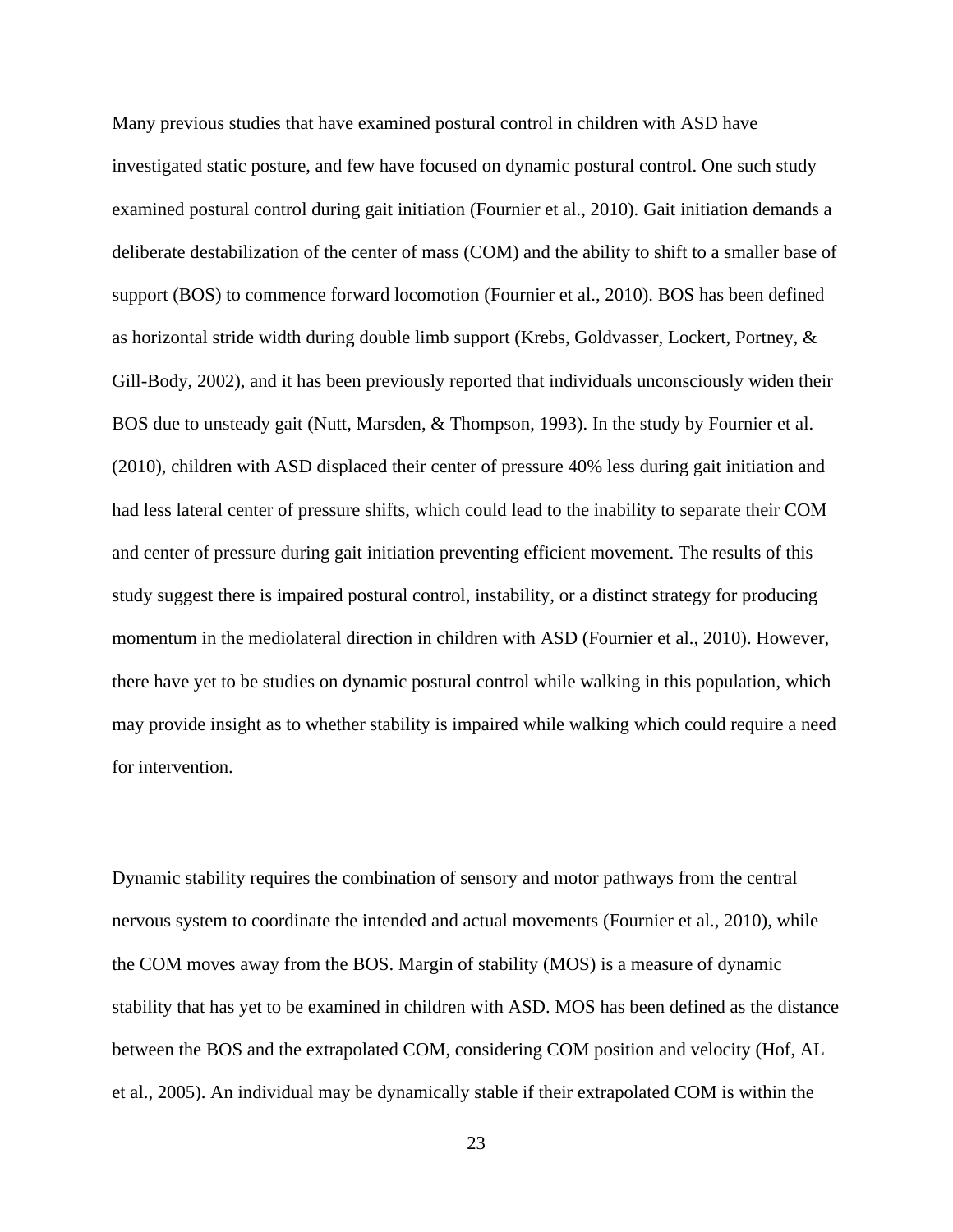BOS, while the COM outside of the BOS may indicate instability (Sivakumaran, Schinkel-Ivy, Masani, & Mansfield, 2018). Quantification of MOS has been used to suggest when a control strategy, such as adjusting stride characteristics, may be used to prevent a fall and how close a fall may be to occurring (Bruijn, Meijer, Beek, & van Dieen, 2013).

Understanding how gait speed may play a role in dynamic stability has been widely investigated in healthy and clinical populations (Caderby, Yiou, Peyrot, Begon, & Dalleau, 2014; England & Granata, 2007; Fan, Li, Han, Lv, & Zhang, 2016; Lee, Bhatt, Smith-Ray, Wang, & Pai, 2019; Sivakumaran et al., 2018). Previous work has suggested that a slower walking speed is associated with greater stability in healthy adults (England & Granata, 2007), elderly, and neurologically impaired populations (Dingwell & Cusumano, 2000). Therefore, quantifying dynamic stability during different gait speeds may be of importance in children with ASD, whose gait velocity is typically slower than their neurotypical (NT) peers (Ambrosini et al., 1998; Nobile et al., 2011; Weiss et al., 2013) which may be a strategy to compensate for instability. The work done in Aim 1 of the study revealed that children with ASD demonstrate significant differences in lower extremity angular joint positions among different speeds, notably during the pre-swing sub-phase of gait and with the ankle playing a critical role in the kinematic strategy used to change speeds. Examining MOS will provide insight into whether children with ASD are more stable at their preferred velocity, and if the kinematic strategies used are a result of dynamic instability. The purpose of this study is to quantify dynamic stability using margins of stability in children with ASD at their preferred, fast, and slow speed. It is hypothesized that participants will demonstrate decreased stability during the fast and slow walking speed, as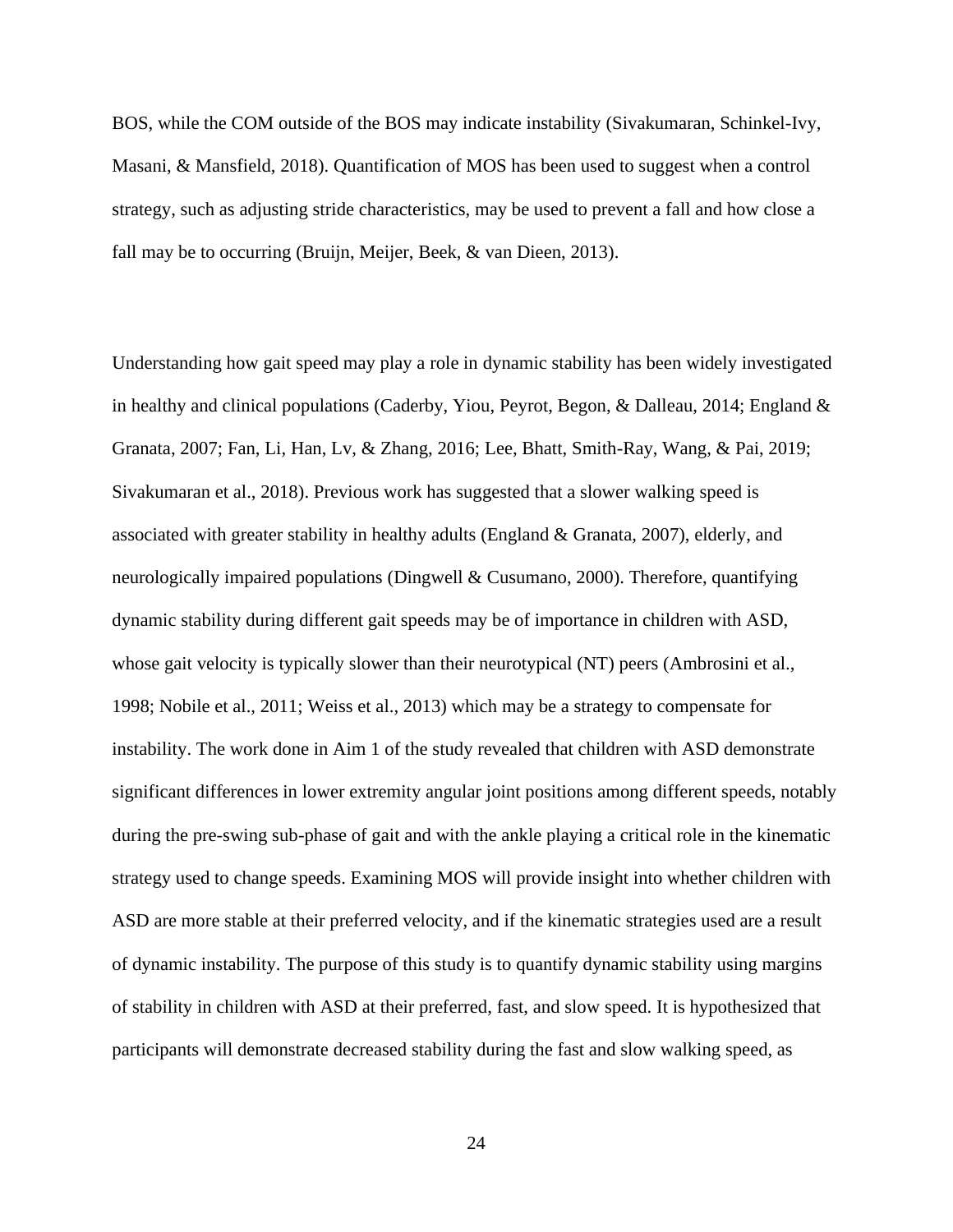children with ASD demonstrate differences in kinematic strategies during speeds that deviate from their preferred speed.

# **METHODS**

## *Participants*

An a priori power analysis (G\*Power 3.1, Dusseldorf, Germany) was performed using data from (Nayate et al., 2012) to determine the appropriate sample size. Based on an effect size of 0.98, power of 0.8, and significance level of 0.05, it was determined a sample size of 14 would provide sufficient statistical power. A sample of 14 children, ages 8-17, with ASD participated in the current study. A clinical diagnosis of ASD was confirmed with documentation from a medical professional, or with an Individualized Education Program (IEP) for the child's school. All children were required to be free from any orthopedic condition which may further impact their ability to walk.

# *Instrumentation*

Participants were instrumented bilaterally with spherical 14 mm retro-reflective markers, on the anterior superior iliac spines, posterior superior iliac spines, greater trochanters, iliac crests, medial and lateral femoral condyles, medial and lateral malleoli, and base of the second toe. Three-non-collinear reflective markers were placed bilaterally over the calcaneus. A single marker was placed on the sacrum for pelvis tracking. Thermo-plastic shells with four noncollinear marker clusters were secured on the lateral aspect, mid-segment of the thighs and legs using elastic wraps. Kinematic data was collected with a 10-camera three-dimensional motion capture system (200 Hz; Vicon Motion Systems, Ltd., Oxford, UK).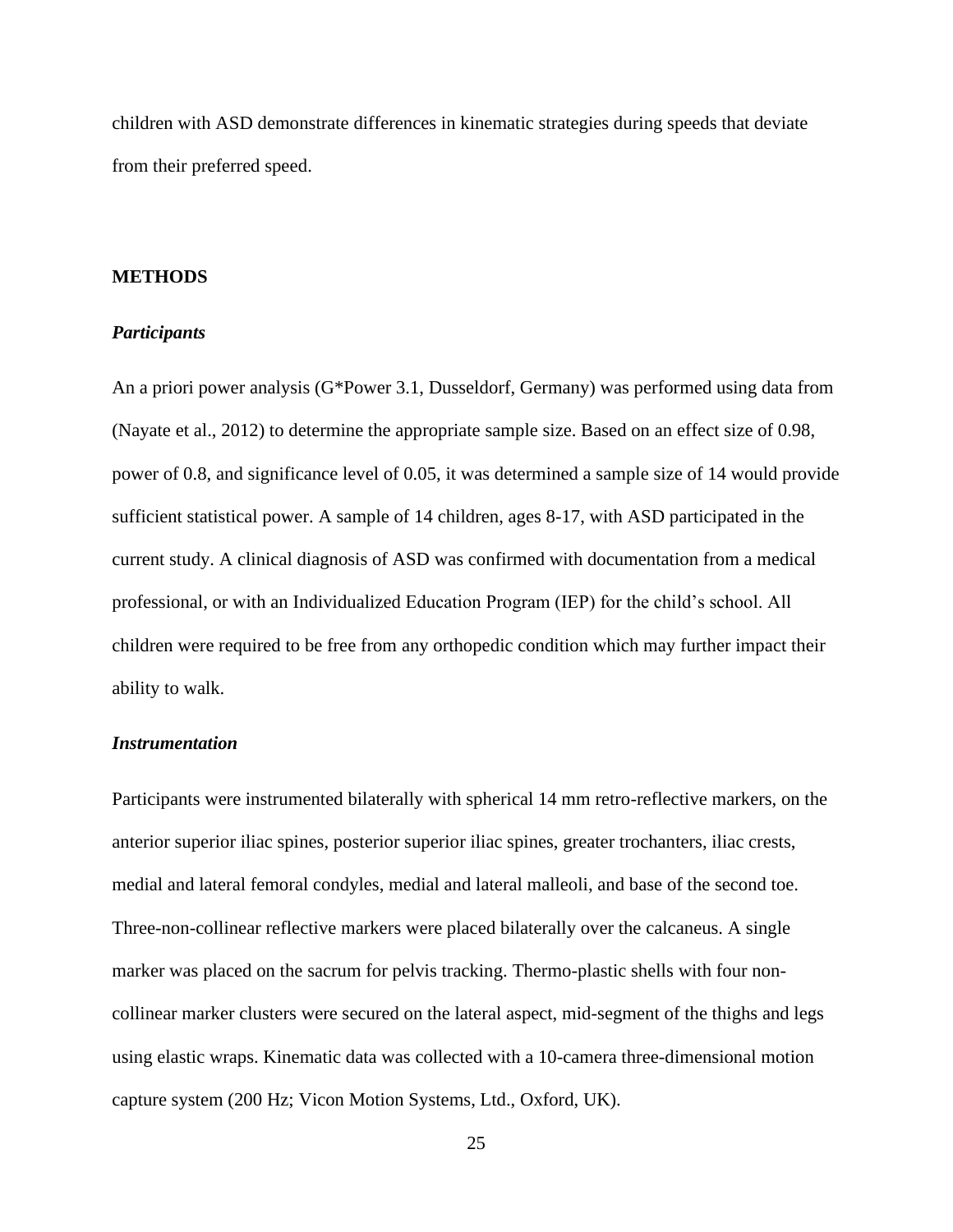### *Protocol*

First, anthropometric data, (height, mass, and leg length) were manually measured and recorded. Leg length was defined as the distance between the greater trochanter and the lateral malleolus (Sivakumaran et al., 2018). Participants walked over-ground at their preferred pace as kinematic data was collected and were reminded to walk as naturally as possible, when needed. The different speed conditions, fast and slow, were randomized among participants. In the fast speed condition, participants were asked to walk faster than their preferred speed and discouraged from running; any trials were discarded if the participant ran. For the slow speed condition, participants were instructed to walk slower than their preferred speed. Velocity was computed using time obtained from Brower Timing Gates (Brower Timing Systems, Draper, UT, USA) placed nine meters apart. Twelve motion capture trials were collected for each condition for a total of 36 trials, and participants were given breaks between conditions and if necessary.

#### *Data Analysis*

Raw kinematic data was exported to Visual 3D Biomechanical Software Suite (C-Motion, Inc., Germantown, MD, USA) for further analysis. Marker trajectories were smoothed using a lowpass Butterworth digital filter (6 Hz) to remove high frequency noise. A model was constructed from the smoothed marker trajectories including the pelvis and bilateral foot segments. Heel strike and toe-off events were identified using a velocity-based algorithm (Zeni Jr et al., 2008). MOS were identified at heel strike events. Horizontal and vertical center of mass (COM) position and velocity, were exported from Visual3D to calculate the extrapolated COM (XCOM), using equations from Hof et al. (2005).

$$
XCOM = P_{COM} + \frac{V_{COM}}{\sqrt{g/l}}
$$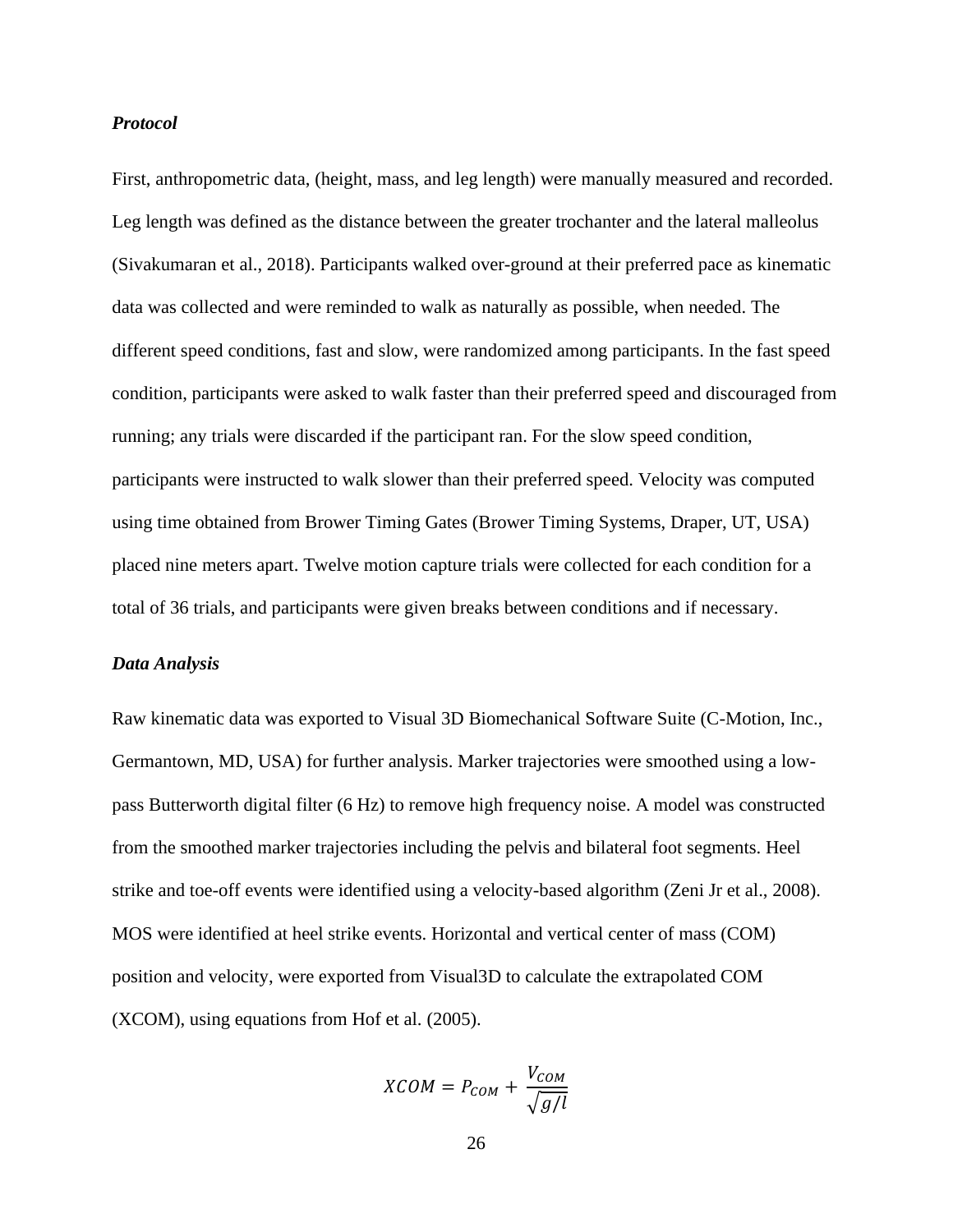*PCOM* and *VCOM* represent the horizontal position and velocity of the COM, respectively, and *g*  represents the gravitational constant, and *l* represents the leg length multiplied by 1.2 (Hof, AL et al., 2005). The base of support (BOS) boundaries were identified as the medial/lateral BOS (BOS<sub>ML</sub>) and anterior/posterior BOS (BOS<sub>AP</sub>). BOS<sub>ML</sub> was the lateral aspect of the leading foot and  $BOS<sub>AP</sub>$  was the position of the toe on the leading foot.  $BOS<sub>ML</sub>$  and  $BOS<sub>AP</sub>$  were exported from Visual3D. Each MOS was calculated with the XCOM and BOS obtained using the following equation established from Hof et al. (2005).

$$
MOS = BOS - XCOM
$$

Participant stride characteristics, including stride width, bilateral step length, and double limb support time were also calculated in Visual3D to further understand, what strategies, if any, children with ASD are adapting to preserve their stability in response to different speeds.

#### *Statistical Analysis*

Analysis of variances (ANOVAs) with repeated measures were conducted on each of the margins of stability to test for significant differences among the three speeds ( $\alpha$ =0.05). If significance was detected, the Sidak adjustment was used for pairwise comparisons. Additionally, repeated measures ANOVAs were conducted on stride width, step length, and double limb support time to test for significant differences among speeds ( $α=0.05$ ). Right and left step length was collapsed as there were no significant differences between right and left step length (*p*=0.71). The assumption of sphericity was tested with Maulky's test for sphericity for all tests, and if the assumption of sphericity was violated, the Greenhouse-Geisser estimate was used. Effect sizes were calculated as partial eta squared  $(\eta^2)$  and interpreted with Cohen's scale (Cohen, 1988).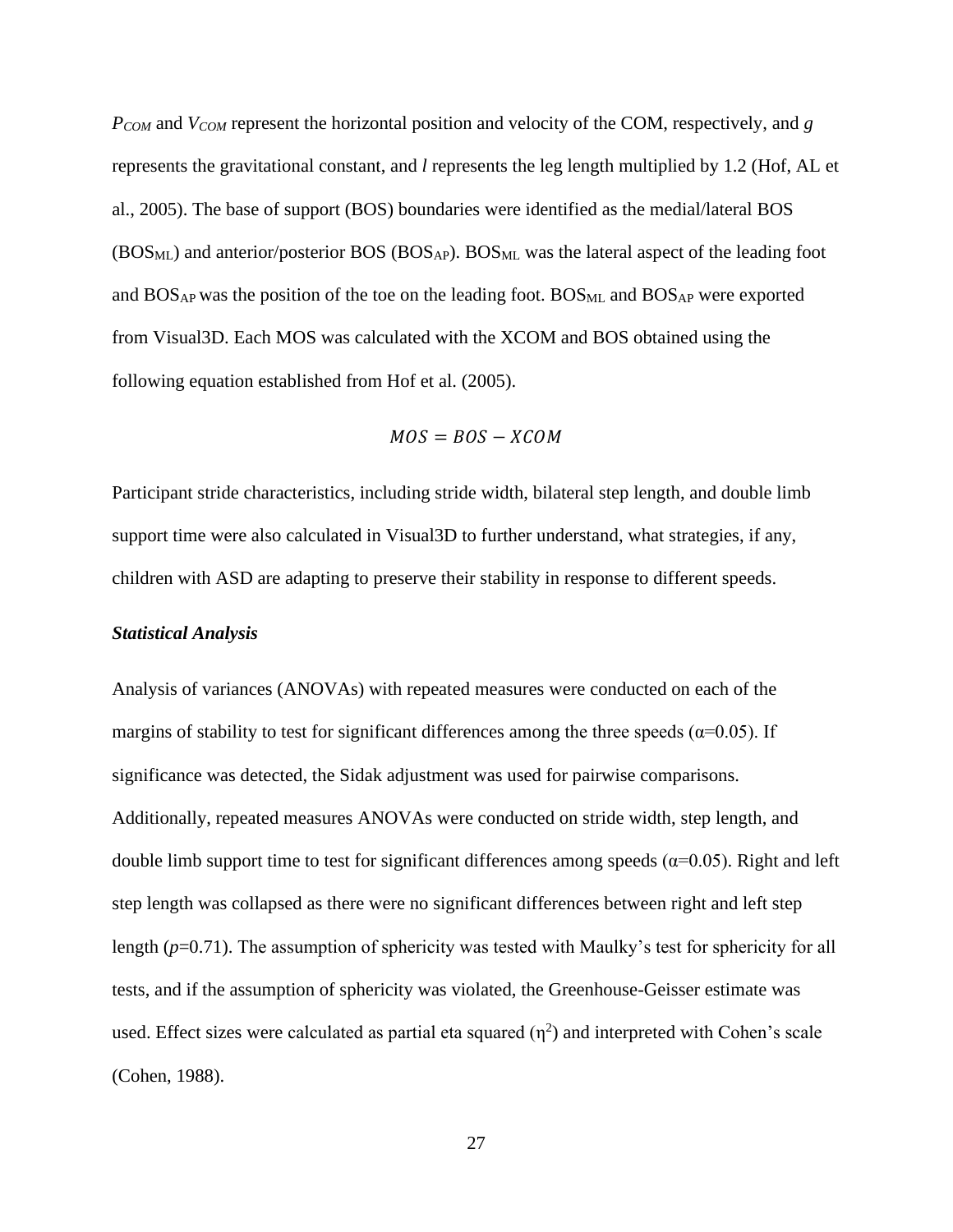# **RESULTS**

#### *Participant Anthropometrics and Gait Velocity*

Participant anthropometric data, including leg length is included (**Table 3.1**). Participants with ASD had an average gait velocity of  $1.06 \pm 0.13$  m/s for the preferred condition,  $1.41 \pm 0.16$  m/s for the fast condition, and  $0.72 \pm 0.16$  m/s for the slow condition.

|  |  | <b>Table 3.1 Participant Anthropometrics</b> |  |
|--|--|----------------------------------------------|--|
|--|--|----------------------------------------------|--|

|               | <b>Sex</b> | Age              | Height $(m)$    | Mass (kg)         | <b>Leg Length</b><br>(m) |
|---------------|------------|------------------|-----------------|-------------------|--------------------------|
| $ASD$<br>n=14 | 2 F, 12 M  | $11.64 \pm 2.13$ | $1.55 \pm 0.15$ | $54.40 \pm 20.16$ | $0.74 \pm 0.08$          |

Mean and  $(\pm)$  standard deviation values for participant anthropometric data

# *Margins of Stability*

Participants with ASD did not have significant differences in MOS<sub>ML</sub> ( $F(2,26) = 0.43$ ,  $p=0.43$ ,  $η<sup>2</sup>=0.06$ ) or in MOS<sub>AP</sub> (F(<sub>2,26</sub>) = 0.71, *p*=0.50,  $η<sup>2</sup>=0.05$ ) among speed conditions. (**Table 3.2**)

|              |                  | Twore our fixed from gain of building, famolig opeen continuous |                 |  |
|--------------|------------------|-----------------------------------------------------------------|-----------------|--|
|              | <b>Preferred</b> | Fast                                                            | <b>Slow</b>     |  |
| <b>MOSML</b> | $0.64 \pm 0.44$  | $-0.40 \pm 2.11$                                                | $0.10 \pm 3.45$ |  |
| <b>MOSAP</b> | $1.56 \pm 13.58$ | $-1.64 \pm 9.40$                                                | $2.75 \pm 8.39$ |  |

|  | <b>Table 3.2 Mean Margins of Stability Among Speed Conditions</b> |  |  |  |  |
|--|-------------------------------------------------------------------|--|--|--|--|
|--|-------------------------------------------------------------------|--|--|--|--|

Mean and  $\overline{(\pm)}$  standard deviation values for Margins of Stability (MOS) for each condition. MOSML: Medial/Lateral MOS, MOSAP: Anterior/Posterior MOS. Data are measured in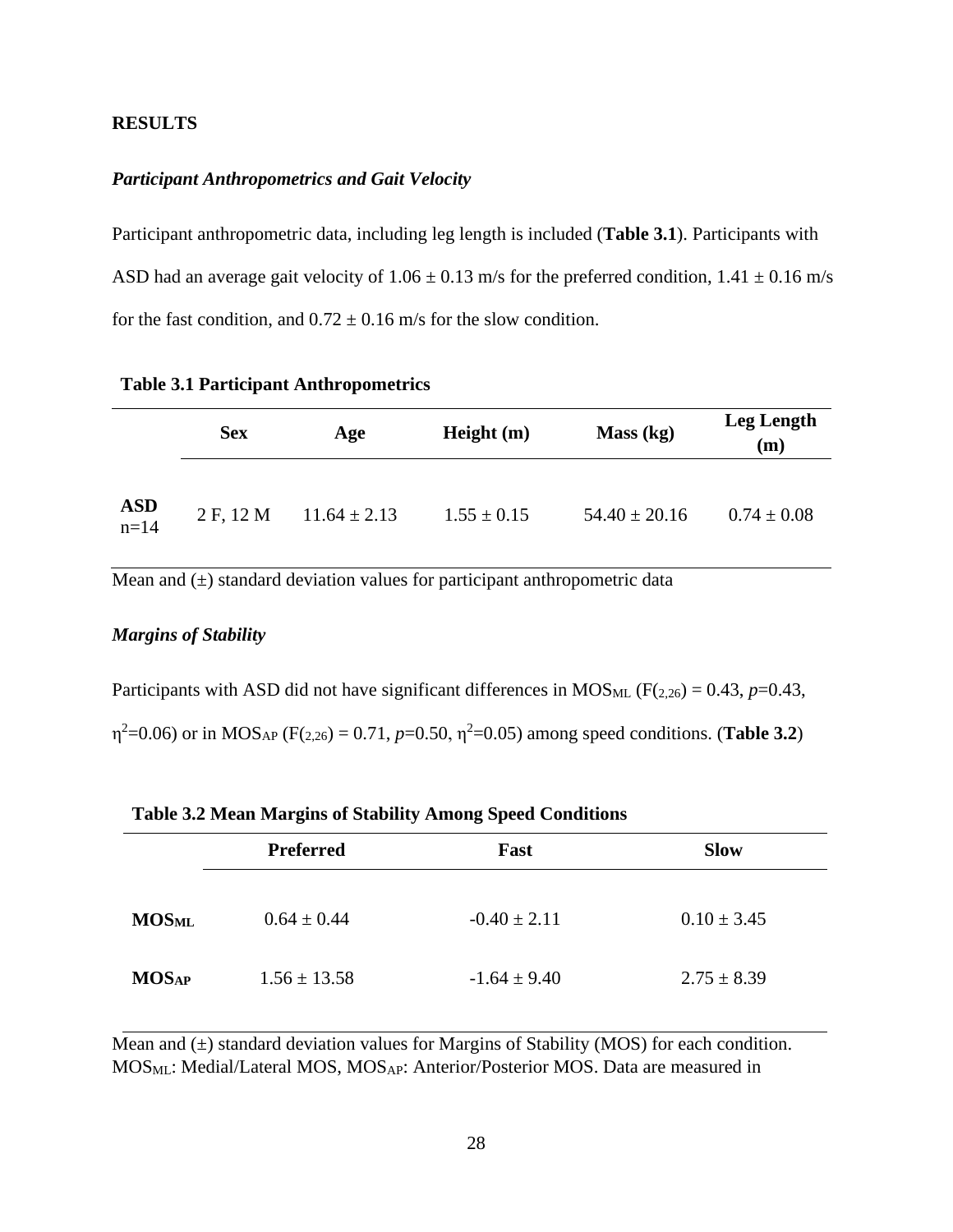centimeters. Asterisk (\*) indicates a statistically significant (*p*<0.05) difference among the conditions.

#### *Stride Characteristics*

Analysis revealed significant differences in stride width among speed conditions ( $F(2,26) = 4.04$ ,  $p=0.03$ ,  $\eta^2=0.29$ ) ;however, there were no pairwise comparisons revealed. Step length was statistically different among conditions,  $(F(1.32,13.16) = 21.58, p < 0.001, \eta^2 = 0.68)$ , and pairwise comparisons were observed between each condition comparison (preferred and fast *p*=0.01; preferred and slow  $p=0.01$ ; fast and slow  $p<0.001$ ). Additionally, double limb support time was significantly different among speeds ( $F(1,10,11.00) = 60.0$ ,  $p<0.001$ ,  $\eta^2 = 0.86$ ), with significant pairwise comparisons between each of the conditions (*p*<0.001 for all comparisons). (**Table 3.3**)

|                                                  | <b>Preferred</b>  | Fast             | <b>Slow</b>       | $p$ value        |
|--------------------------------------------------|-------------------|------------------|-------------------|------------------|
| <b>Stride Width</b><br>$(cm)$                    | $11.91 \pm 2.52$  | $11.14 \pm 3.15$ | $12.58 \pm 2.88$  | $0.03 *$         |
| <b>Step Length</b><br>(cm)                       | $53.72 \pm 15.28$ | $61.0 \pm 19.41$ | $46.59 \pm 14.27$ | $\leq 0.001 + 4$ |
| <b>Double Limb</b><br><b>Support Time</b><br>(s) | $0.17 \pm 0.07$   | $0.08 \pm 0.05$  | $0.33 \pm 0.12$   | $\leq 0.001 + 4$ |

|  | <b>Table 3.3. Stride Characteristics Among Speed Conditions</b> |  |  |
|--|-----------------------------------------------------------------|--|--|
|--|-----------------------------------------------------------------|--|--|

Mean and  $(\pm)$  standard deviation values for spatial temporal variables during each condition. Asterisk (\*) indicates a statistically significant (*p*<0.05) difference among the conditions in the F-test,  $(\bullet)$  indicates a statistically significant difference between preferred and slow,  $(\bullet)$ indicates a statistically significant difference between preferred and fast, (•) indicates statistically significant difference between slow and fast.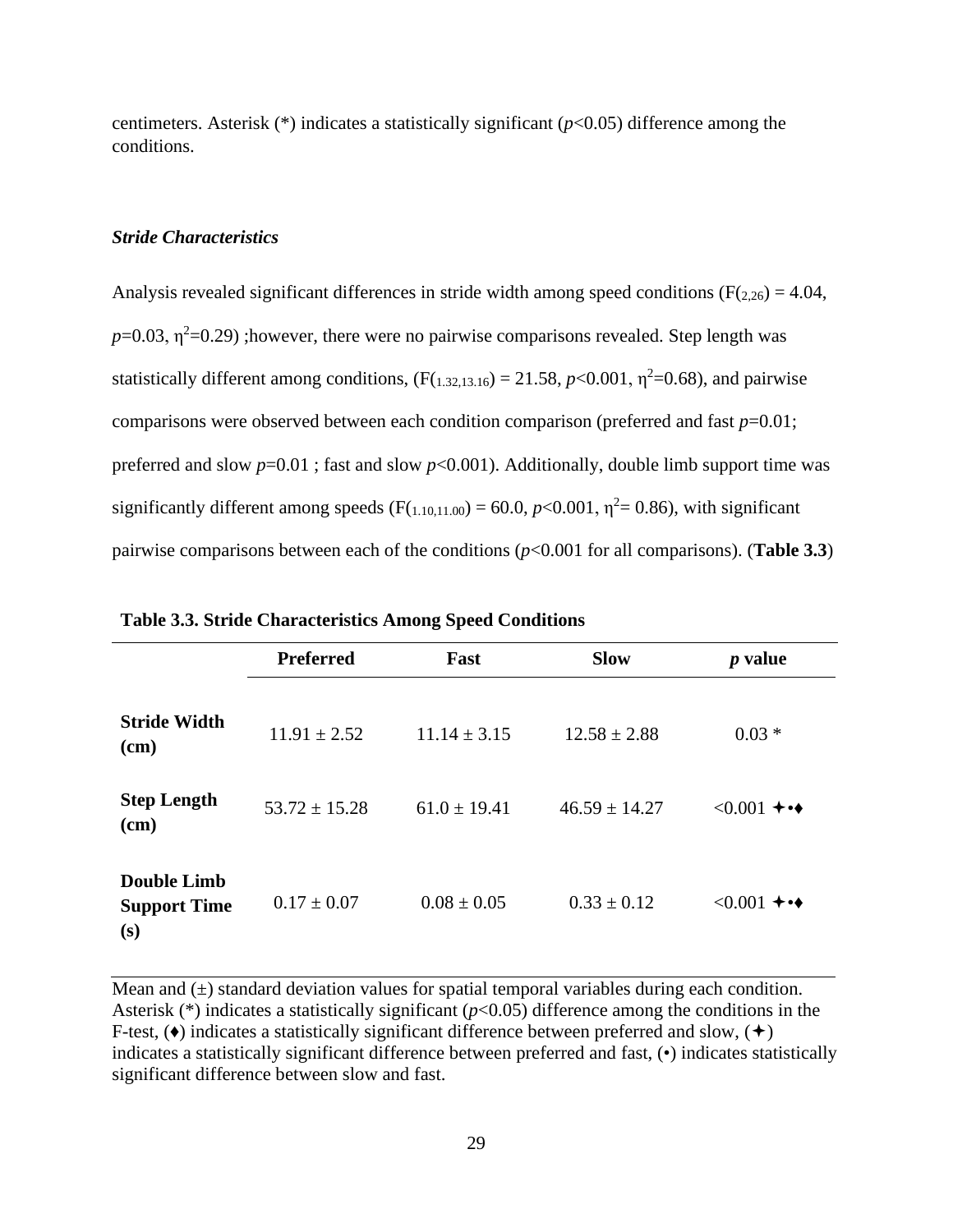#### **DISCUSSION**

The purpose of the current study was to quantify dynamic stability using margins of stability in children with ASD at their preferred, fast, and slow speed. The hypothesis that children with ASD would demonstrate decreased stability during the fast and slow walking speed was not supported, as there were no significant differences among the speed conditions. The lack of significant differences among the three speeds may suggest that children with ASD do not have any differences in their overall dynamic stability with a change in gait speed. While not significantly different from other conditions, the fast speed revealed negative values for MOS<sub>ML</sub> and MOSAP, indicating their XCOM was outside the BOS and instability may have been present, but not enough to elicit a significant difference from the other conditions. Additionally, children with ASD demonstrated significant differences in stride width, step length, and double limb support time among speeds, which are adaptations expected as an individual changes their gait speed. However, these changes may not be enough to alter dynamic stability in different speed conditions for children with ASD. This may be advantageous for children with ASD, as walking faster and slower could be typical daily tasks, and dynamic stability remains relatively unchanged when altering their gait speed from their preferred pace.

An individual can change the size of their BOS by modifying their stride characteristics, which may depend on the motion of the COM (Young & Dingwell, 2012). If children with ASD were able to modify their BOS in response to different gait speeds, it may suggest that they are appropriately adjusting step placement and stride timing to help to preserve mechanical stability (Sivakumaran et al., 2018; Young & Dingwell, 2012). The findings of the current study are inconsistent with previous literature (Sivakumaran et al., 2018; Young & Dingwell, 2012), which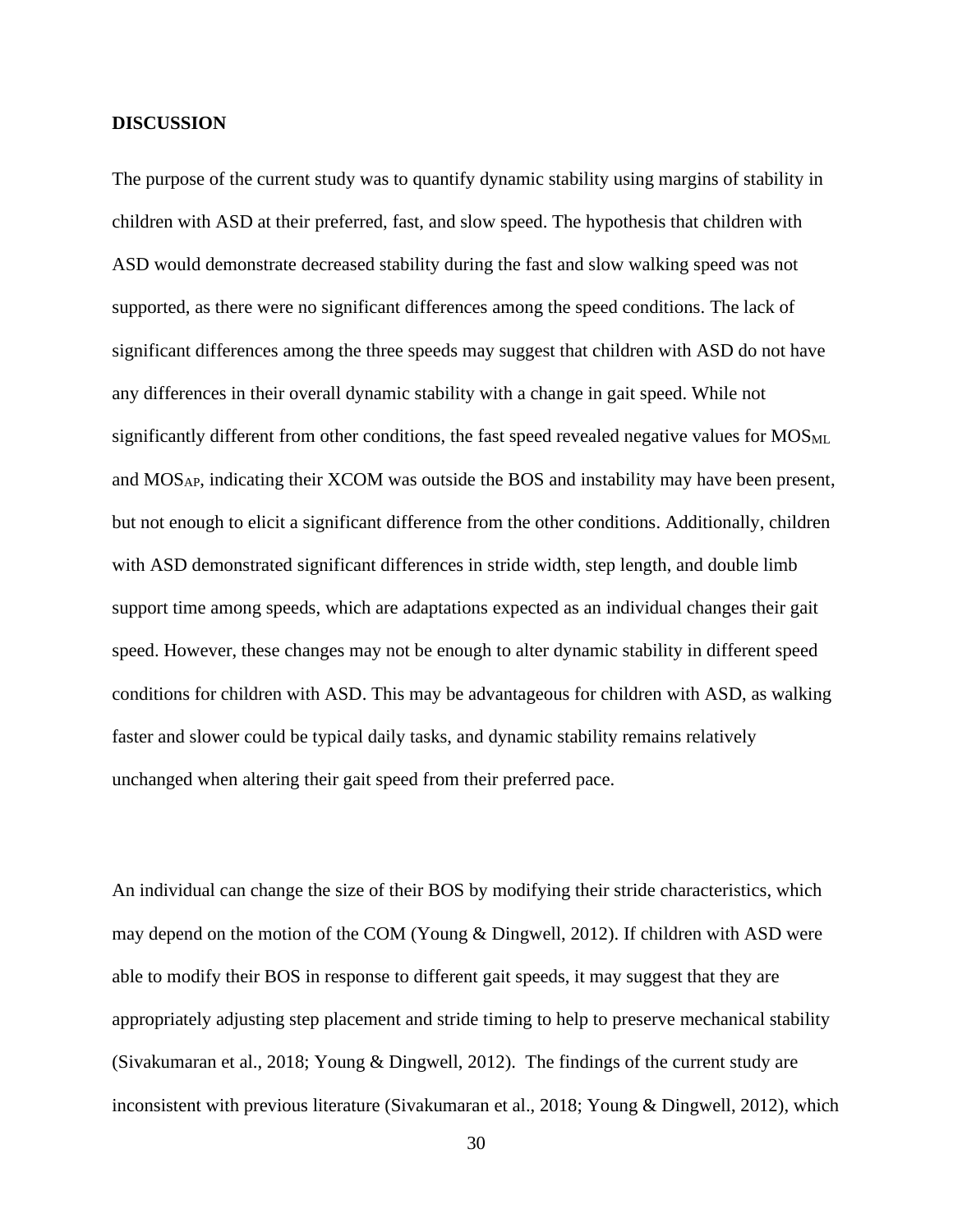revealed changing step length altered MOS<sub>AP</sub> and changing stride width altered MOS<sub>ML</sub> and MOSAP. This could be due to previous studies focusing on healthy adults, rather than children. Additionally, previous studies have involved participants walking on treadmills. Treadmill walking is less variable than overground walking (Hollman et al., 2016) and mechanically controls participants' speeds. Overground walking in the current study demonstrated large variation among subjects with ASD, which was revealed by large standard deviation values, especially for the  $MOS_{AP}$  values. The large variation in the MOS values among study participants may also be explained by the heterogenous walking pattern that has been observed in the ASD population (Dufek et al., 2017; Eggleston et al., 2017). However, the work done in the current study was aimed at identifying dynamic stability, and group trends in postural instability have been previously established in this population (Fournier et al., 2010; Kohen-Raz et al., 1992; Minshew et al., 2004).

In addition to changing stride characteristics, to accommodate different speeds, children with ASD may be preserving their stability by adjusting the position or velocity of their COM (Sivakumaran et al., 2018). While not significant, children with ASD displayed decreased MOSAP values in response to the fast speed and increased in response to the slow speed. Previous research has suggested that a decrease in MOS indicates the COM is closer to the boundaries of the BOS, while an increase in MOS indicates the COM is further inside the BOS boundaries (Peebles, Reinholdt, Bruetsch, Lynch, & Huisinga, 2016). Additionally, previous research has suggested that a slower walking velocity leads to an increase in stability (England & Granata, 2007), and children with ASD tend to display a slower walking velocity than neurotypical children (Ambrosini et al., 1998; Nobile et al., 2011; Weiss et al., 2013). However, when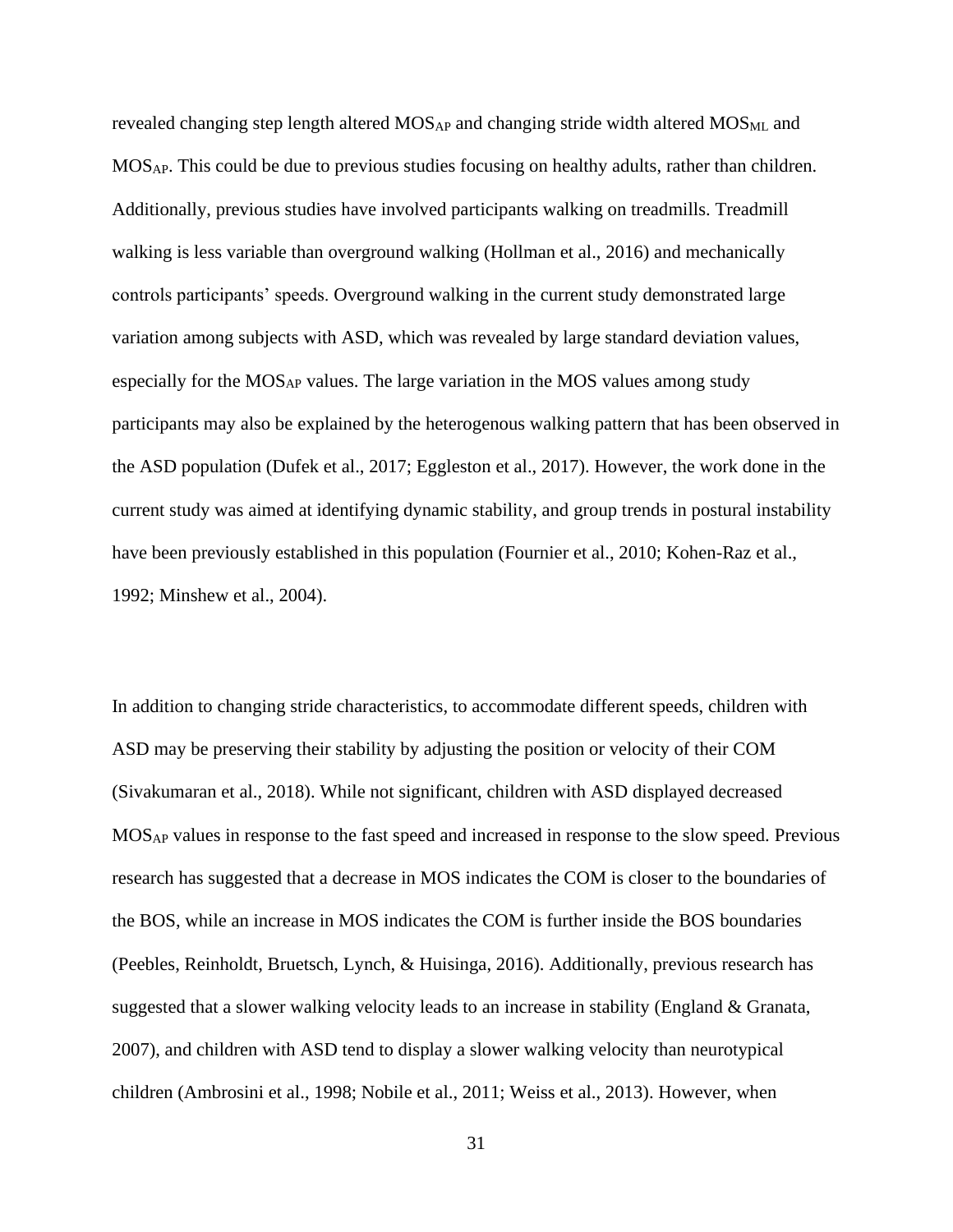children with ASD walk slower as they do in this study, they do not appear to be more stable. The adaptations children with ASD made to achieve a faster or slower gait speed may be considered "conservative gait strategies", which could be used as a means to reduce forward COM movement outside their BOS and to decrease time balancing on a single limb (Maki, 1997; Peebles et al., 2016).

The current study examined MOS at heel strikes for children with ASD, due to many studies quantifying stability during double limb support (Hof, AL et al., 2005; Hof, At L., van Bockel, Schoppen, & Postema, 2007; Young & Dingwell, 2012). However, it may be possible that single limb support may contribute more to the overall postural instability that is observed in this population. Future studies should examine MOS during single limb support during different speeds to determine any significant differences for children with ASD.

## *Limitations*

The current study has limitations including not controlling for cognitive or mental abilities within the sample. It has been suggested that comorbidities of cognitive impairment may play a role in postural stability and could lead to increase instability (Kohen-Raz et al., 1992). Future studies may examine MOS in a group of participants with ASD with various levels of cognitive impairment. Another possible limitation of the current study is that children were expected to perform fairly short bouts of overground walking in the laboratory, as opposed to a treadmill which may capture a much higher number of steps. By examining a longer duration of walking, the differences in MOS among preferred, fast, and slow walking speeds may be more apparent than the current study.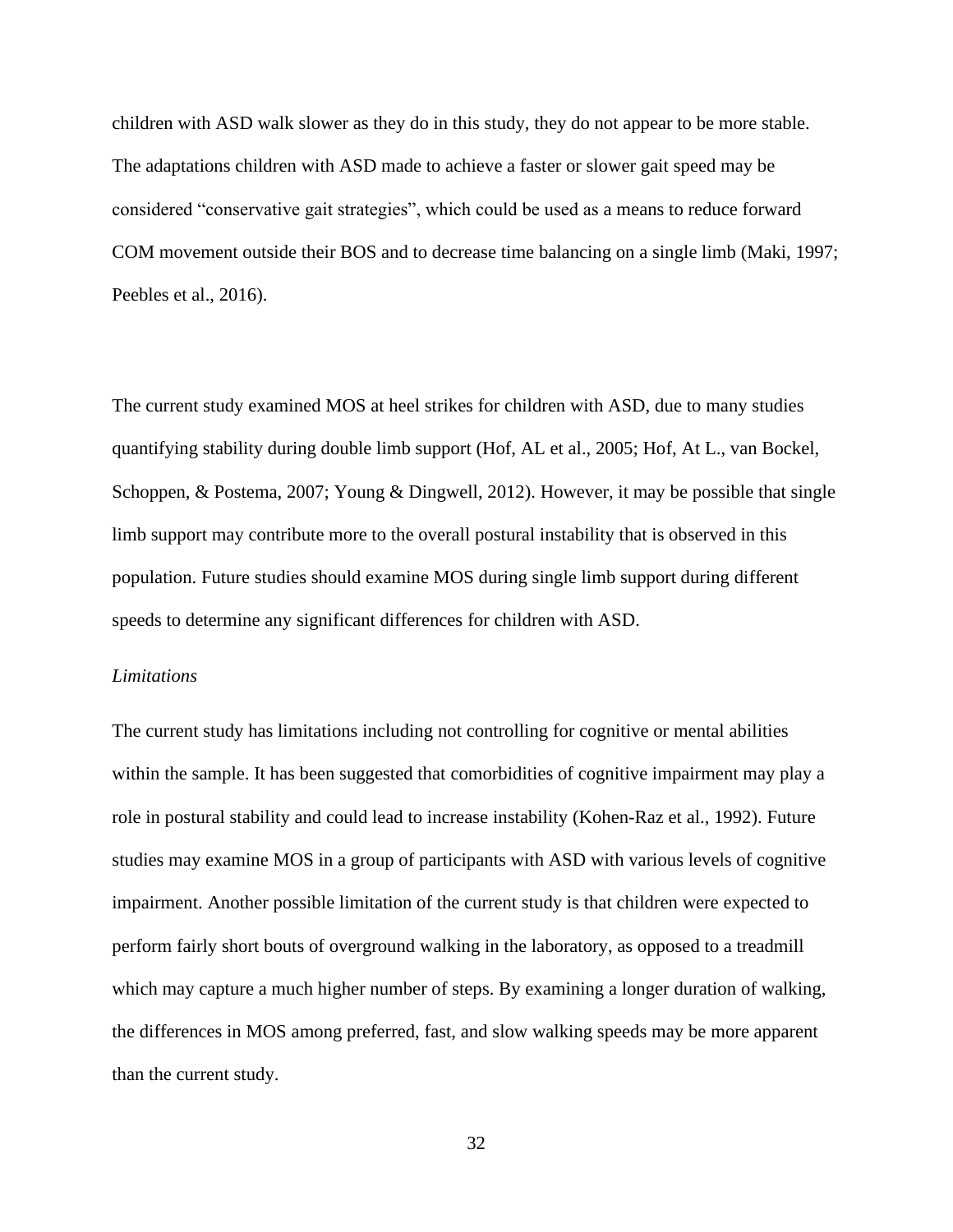### **CONCLUSION**

In summary, the purpose of the current study was to quantify dynamic stability by means of MOS in children with ASD in different walking speeds. The findings revealed that children with ASD do not demonstrate significantly different MOS in the medial/lateral direction or the anterior/posterior direction among preferred, fast, or slow walking speeds. However, children with ASD modified stride width, step length, and double limb support time among speeds, which indicates they were able to adjust their BOS and maintain their COM within the BOS boundaries. This may prove beneficial for children with ASD, as increasing and decreasing their walking speed is a part of daily life and dynamic stability appears consistent among different speed conditions. The current study demonstrated large variations in  $MOS<sub>ML</sub>$  and  $MOS<sub>AP</sub>$ , which may reflect the heterogenous nature of gait in the ASD population. Future studies may consider evaluating MOS at the single subject level to determine if certain children have altered MOS among different speeds, which is not being reflected at the group level. However, children with ASD may be using conservative gait strategies to maintain their dynamic stability while walking in different speeds, and the postural instability observed in this population may be limited to static posture.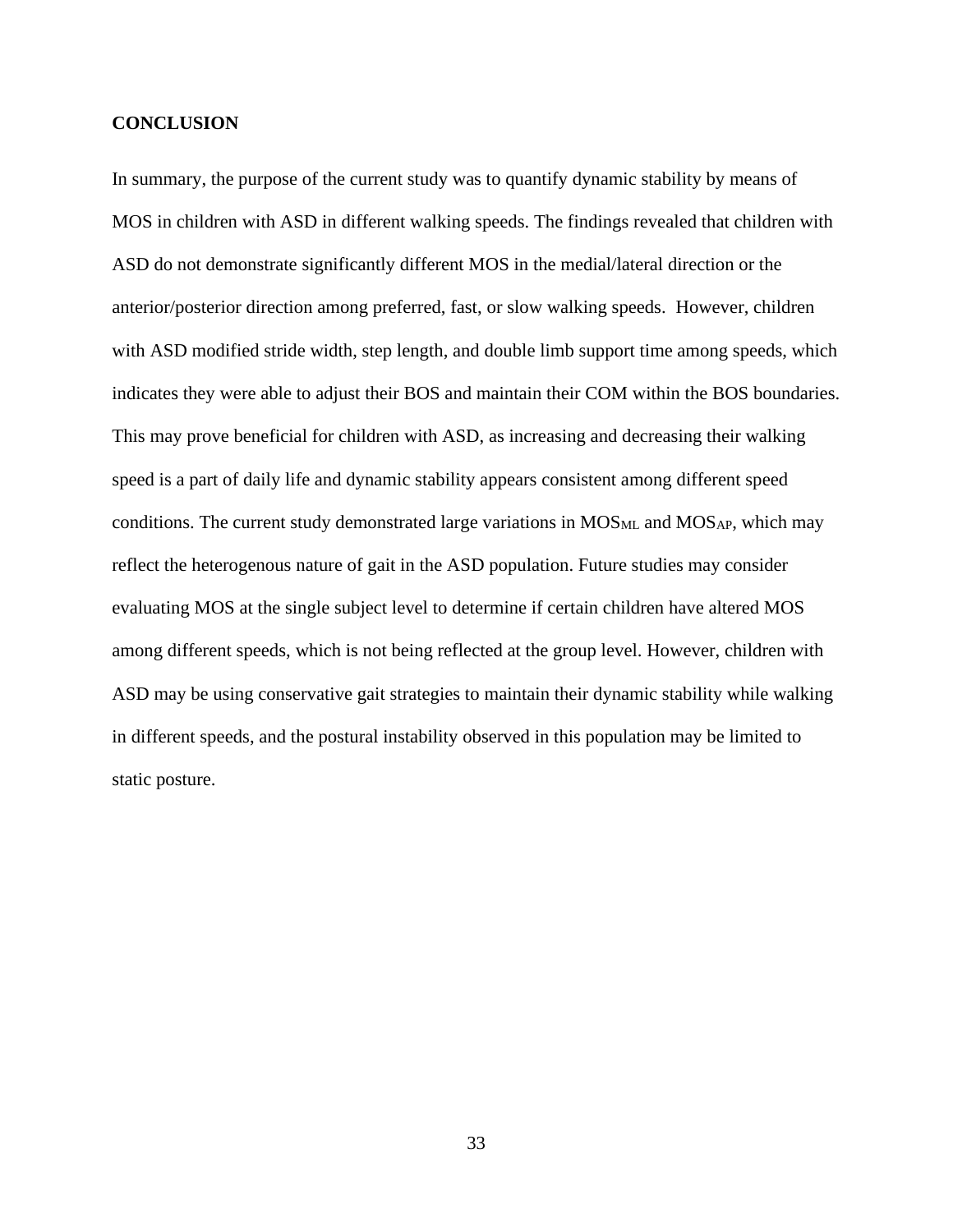# **CHAPTER 4: CHILDREN WITH AUTISM DO NOT EMPLOY COGNITIVE ABILITIES IN ALTERING GAIT SPEED**

## **INTRODUCTION**

Research has determined that children with Autism Spectrum Disorder (ASD) present behavioral symptomology (American Psychiatric Association, 2013) and significant motor impairments (McPhillips, Finlay, Bejerot, & Hanley, 2014) in gross motor development and locomotor skills (Pan et al., 2009) compared to age-matched neurotypical (NT) children. The majority of children with ASD have scored lower on motor skill assessments that include gross and fine motor coordination (Dyck et al., 2004) and the movement assessment battery for children (Green et al., 2009). In addition to behavioral symptoms and identified motor deficits, cognitive abilities are also impacted in children with ASD (Brunsdon et al., 2015; Kas et al., 2014; Maenner et al., 2020). Research has established that children with ASD perform worse in cognitive tasks compared to NT controls, with about one third of ASD individuals presenting with more than one cognitive impairment (Brunsdon et al., 2015). Three cognitive specific domains affected in individuals with ASD are executive function, perception, and attention (Kas et al., 2014). There are conflicting views as to whether cognitive impairments may be a fundamental aspect of ASD, with some arguing that it may be one of many symptoms but not present in every child (Brunsdon et al., 2015). However, other research suggests that deficits in executive functions and perceptual abilities may explain the observed impairments in social skills in individuals with ASD (Rajendran & Mitchell, 2007).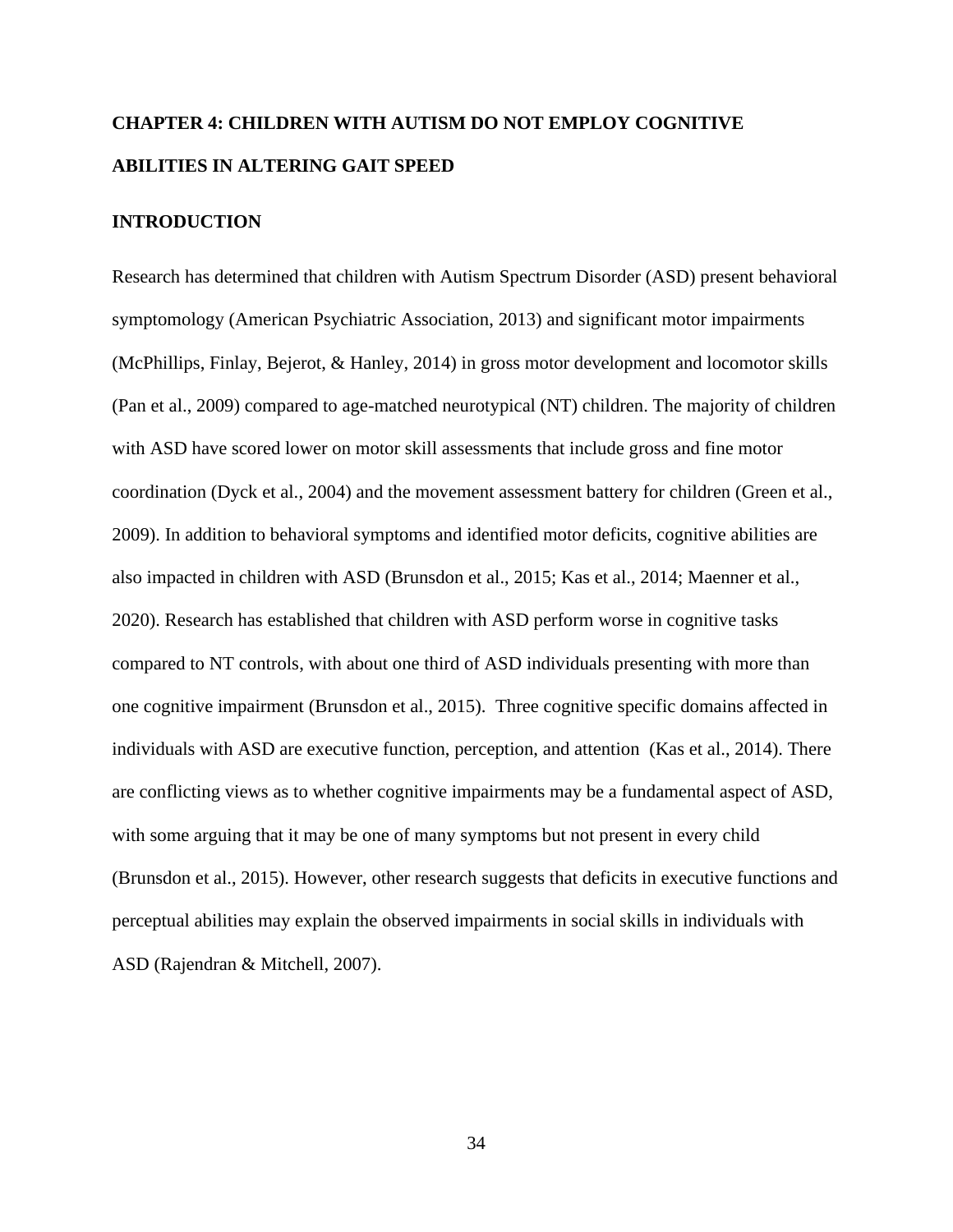Various research has identified impairments of executive functions and implied that these deficits could be a core symptom of ASD (Dichter et al., 2010). Past research shows that children with ASD demonstrate decreased executive functioning including impairments of working memory, planning, (Joseph, McGrath, & Tager-Flusberg, 2005), and inhibition (Narzisi, Muratori, Calderoni, Fabbro, & Urgesi, 2013). Other results of executive functioning assessments have shown that children with ASD tend to make perseverative errors, which may indicate a lack of behavioral flexibility or impairments in reversal learning (Dichter et al., 2010). Furthermore, adults with ASD have also shown cognitive deficits including impaired executive functions, in areas such as signal detection, response inhibition, motor coordination, and planning (Lai et al., 2012). It is crucial to note that executive functions have been suggested as playing a role in motor performance, particularly in those with neurological impairments (Fournier et al., 2010). Secondly, individuals with ASD have displayed abnormalities with perception (Cook, 2016), in areas such as time perception (Falter, Noreika, Wearden, & Bailey, 2012) and multisensory processing (Donohue, Darling, & Mitroff, 2012), which both involve connectivity of the long range brain networks. Further, individuals with ASD have demonstrated differences in sensory processing (Boucher, 2008), particularly they have performed worse on tasks which require global processing (Brunsdon et al., 2015). Lastly, there is a body of evidence indicating attentional deficits in individuals with ASD (Kas et al., 2014), attributed to aberrations of processing in frontal brain areas (Belmonte & Yurgelun-Todd, 2003). The divided attention (Sinzig, Bruning, Morsch, & Lehmkuhl, 2008) and sustained attention processes have appeared specifically compromised (Johnson et al., 2007). Moreover, children with ASD have demonstrated decreased performance in assessments evaluating auditory attention (Narzisi et al., 2013).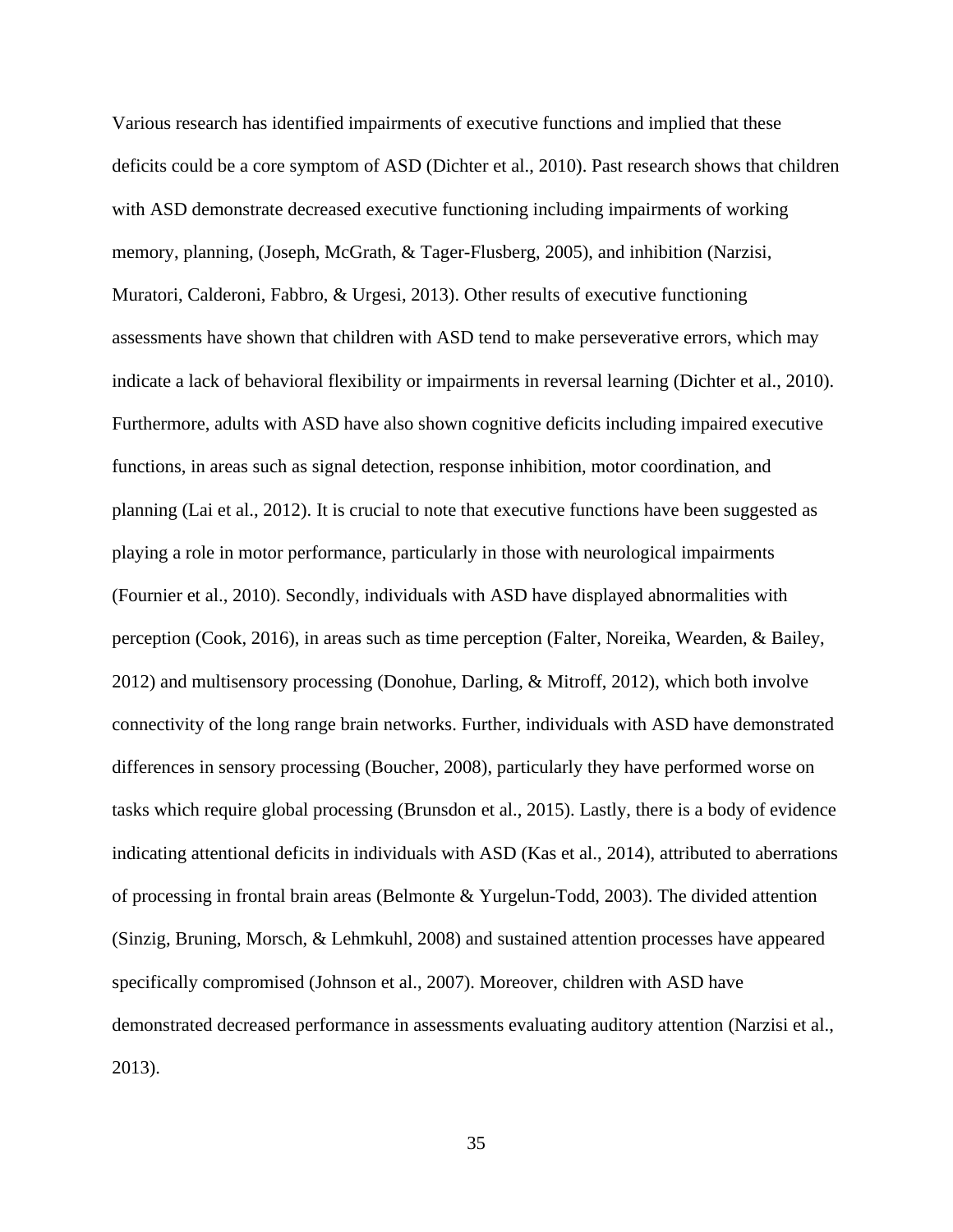Previous studies have examined the relationships between cognitive state and the ability to alter gait speed, and suggested that greater cognitive resources may be required to walk faster than an individual's preferred walking speed to maintain balance and adapt to changing surroundings (Callisaya, Michele L. et al., 2017). Past studies have determined that a slower speed in fast walking is associated with decreased overall cognition (Deshpande et al., 2009; Fitzpatrick et al., 2007). Walking speed reserve has been defined as the ability to change from preferred to fast walking speed (Middleton et al., 2016). A past study by Callisaya et al. (2017) on elderly individuals found that worse cognitive impairment was associated with a poorer ability to increase speed and walk quickly. Therefore, greater cognitive abilities may be linked to a greater walking speed reserve (Callisaya, ML et al., 2012). These findings may be relevant for children with ASD, who often have associated cognitive impairments and motor deficits. There have been few studies that have examined the potential relationship between cognitive abilities and gait mechanics in this population. It is worth investigating whether the level of the cognitive abilities impacts the capability to change gait speed in children with ASD, similarly to those with decreased cognition. Additionally, Aim 1 of the project identified kinematic differences within children with ASD when altering gait speed, which was not due to differences in dynamic stability as exhibited in Aim 2. Therefore, the kinematic differences observed may be due to cognitive resources that affect how children with ASD are changing their walking speed. The purpose of the current study is to examine the relationships between cognitive abilities and the ability to increase walking speed in children with ASD and compare to NT children. It is hypothesized that children with ASD will present decreased cognitive abilities than NT children, and those with reduced processing speed, attention, and executive functions will have a slower walking speed, lower walking speed reserve, and different kinematic strategies.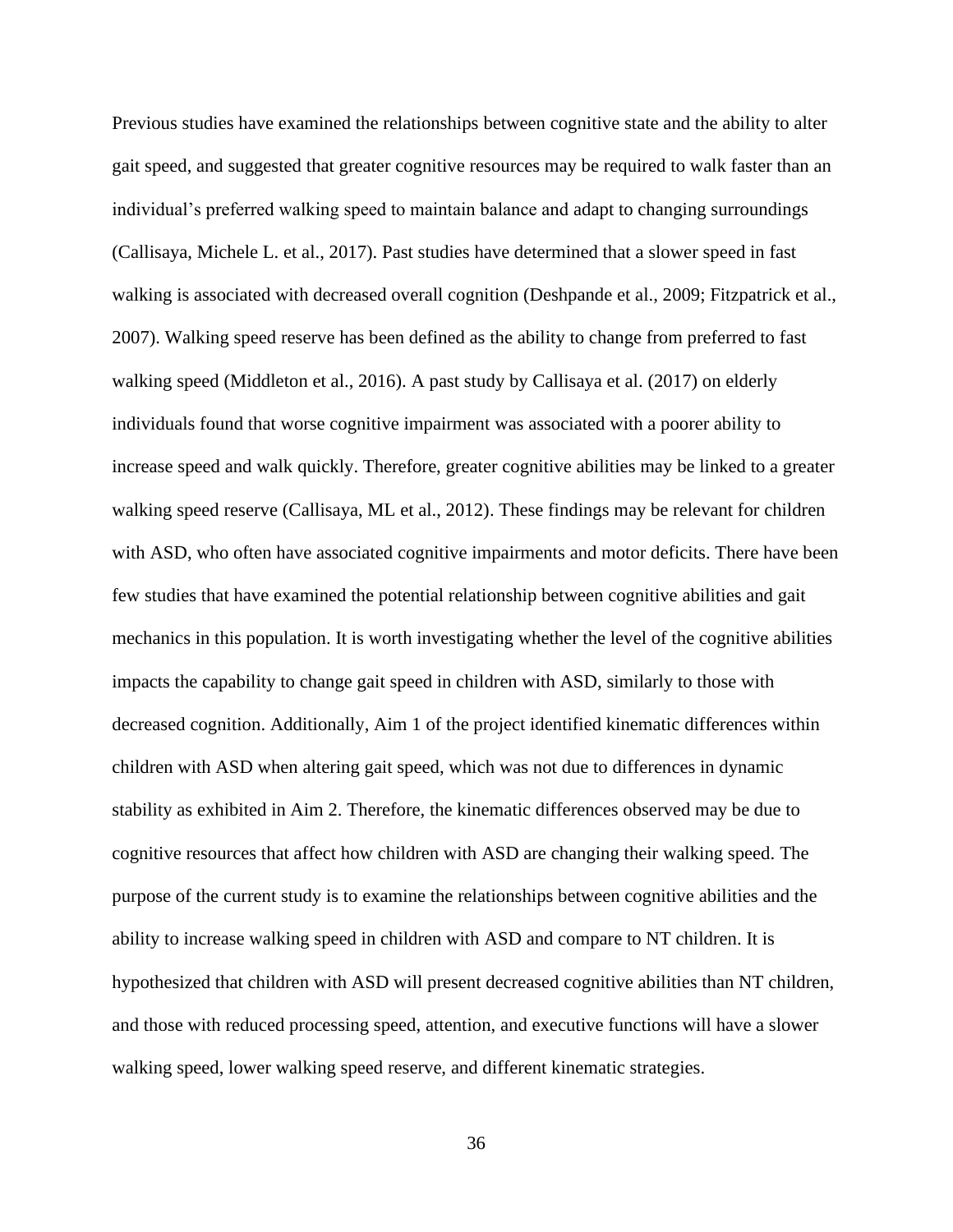## **METHODS**

## *Participants*

An a priori power analysis (G\*Power 3.1, Dusseldorf, Germany) was performed using data from (Nayate et al., 2012) to determine the appropriate sample size. Based on an effect size of 0.98, power of 0.8, and significance level of 0.05, it was determined a sample size of 14 participants for each group would provide sufficient statistical power. The study included 14 children with ASD and 14 age-and-sex matched neurotypical (NT) children between the ages of 8-17. A clinical diagnosis of ASD was confirmed with documentation from a medical professional, or with an Individualized Education Program (IEP) for the child's school. All NT participants were required to be free from any neurological impairments. All children were required to be free from any orthopedic condition/disorder which may affect their ability to walk.

## *Instrumentation*

Executive function, attention, and processing speed assessments from the Cognitive Battery of the NIH Toolbox for Assessment of Neurological and Behavioral Function (App Version 1.23.4300) were administered on an iPad (Apple Inc., Cupertino, CA, USA). Participants were instrumented with spherical 14 mm retro-reflective markers on the anterior superior iliac spines, posterior superior iliac spines, greater trochanters, iliac crests, medial and lateral femoral condyles, medial and lateral malleoli, and base of the second toe, bilaterally. Three-non-collinear reflective markers will be placed bilaterally over the calcaneus. A single marker will be placed on the sacrum for pelvis tracking. Additionally, thermo-plastic shells with four non-collinear marker clusters will be placed on the lateral aspect, mid-segment of the thighs and legs using elastic wraps. Kinematic data will be collected with a 10-camera three-dimensional motion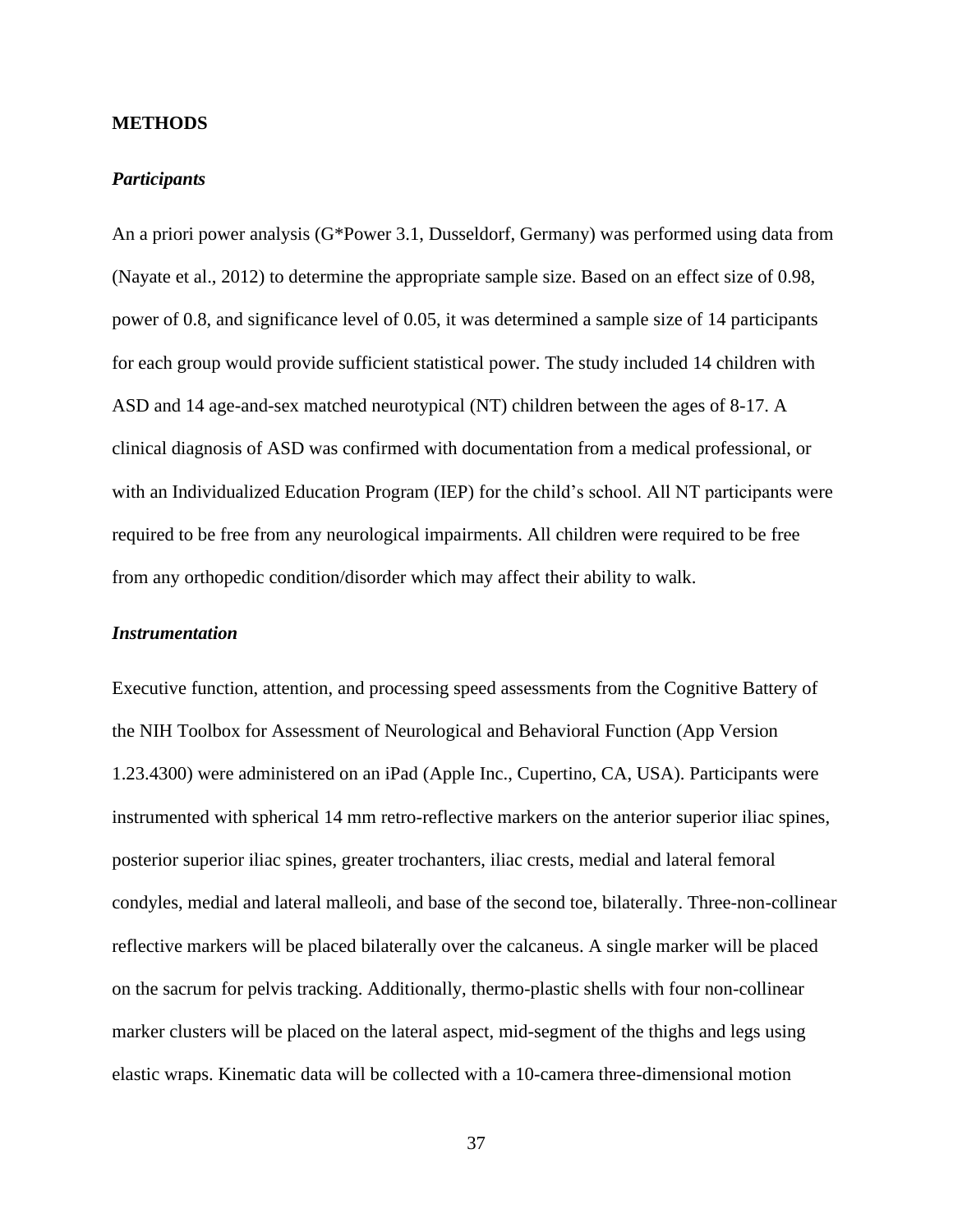capture system (200 Hz; Vicon Motion Systems, Ltd., Oxford, UK). Participants completed all study-related activities in one laboratory session.

## *Protocol*

To evaluate cognitive abilities, (*i.e*., processing speed, attention, and executive functions) participants performed three tasks, respectively: Pattern Comparison Processing Speed Test, Flanker Inhibitory Control and Attention Test, and the Dimensional Change Card Sort Test. Two versions of tests were implemented to accommodate for age, with one version standardized for ages 8-11 and the other for 12-17. First, participant demographic information was collected. The assessment contained standardized instructions and began with a brief training period to ensure the participant understood the instructions. Upon completion of the cognitive testing, the participants began the gait analysis portion of the study. Participants began by walking overground at their preferred speed and reminded to walk as naturally as possible, if needed. In the fast speed condition, participants were instructed to walk faster than their preferred speed and discouraged from running. Trials were discarded if a participant ran. In the slow speed condition, participants were asked to walk slower than their preferred speed. The two experimental conditions were be randomized among participants. Timing was monitored using Brower Timing Gates (Brower Timing Systems, Draper, UT, USA) placed nine meters apart. Twelve motion capture trials were collected for each condition for a total of 36 trials, and participants were given breaks when necessary.

## *Data Analysis*

*Cognitive Assessments:* Several scores can be obtained for the tests included in the Cognitive Battery of NIH Toolbox. The computed scores, which accounts for accuracy and timing, will be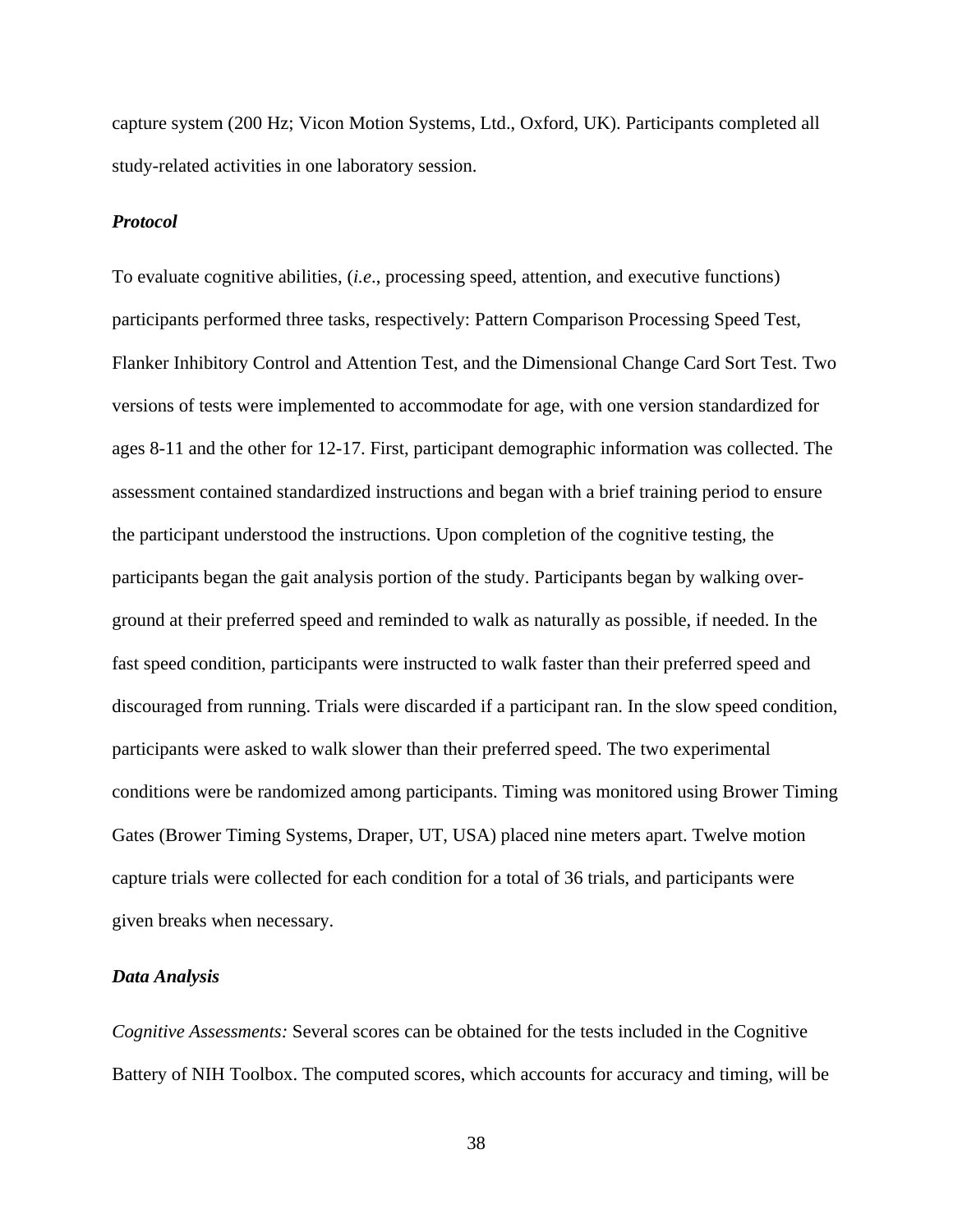used to compare scores in each assessment between ASD and NT groups. Reaction time and accuracy will also be analyzed separately for each assessment and compared between groups. The calculated age-corrected standard score, which is a standardized score based on comparisons of scores to those of the same age, will be utilized for analysis with gait variables.

*Gait Variable Analysis:* Raw kinematic data was exported to Visual 3D Biomechanical Software Suite (C-Motion, Inc., Germantown, MD, USA) for further analysis. Marker trajectories were smoothed using a low-pass Butterworth digital filter (6 Hz) to remove high frequency noise. A seven-segment model was constructed from the smoothed marker trajectories including the pelvis and bilateral thigh, leg, and foot segments. All data were normalized to 100% of the gait cycle (101 data points). Heel strike and toe-off events were identified using a velocity-based algorithm (Zeni Jr et al., 2008). The gait cycle was divided into seven sub-phases (Rancho Los Amigos National Rehabilitation Center, 2001) as a percentage of the gait cycle; the current study focused on pre-swing (PSw; 51–60% of the gait cycle) sub-phase. The gait variables of interest included the bilateral knee and ankle joint positions during PSw, as this sub-phase demonstrated differences in each lower extremity joint and knee and ankle angular joint positions had the highest effect sizes from Aim 1. Walking speed reserve (WSR) was calculated as the difference between the fast and preferred speed (Fast Speed – Preferred Speed) (Callisaya, Michele L. et al., 2017). Gait velocities were obtained from time collected from timing gates.

## *Statistical Analysis*

For cognitive assessment scores, tests of normal distribution were conducted using the onesample Kolmogorov-Smirnov test. If the scores followed a normal distribution, independent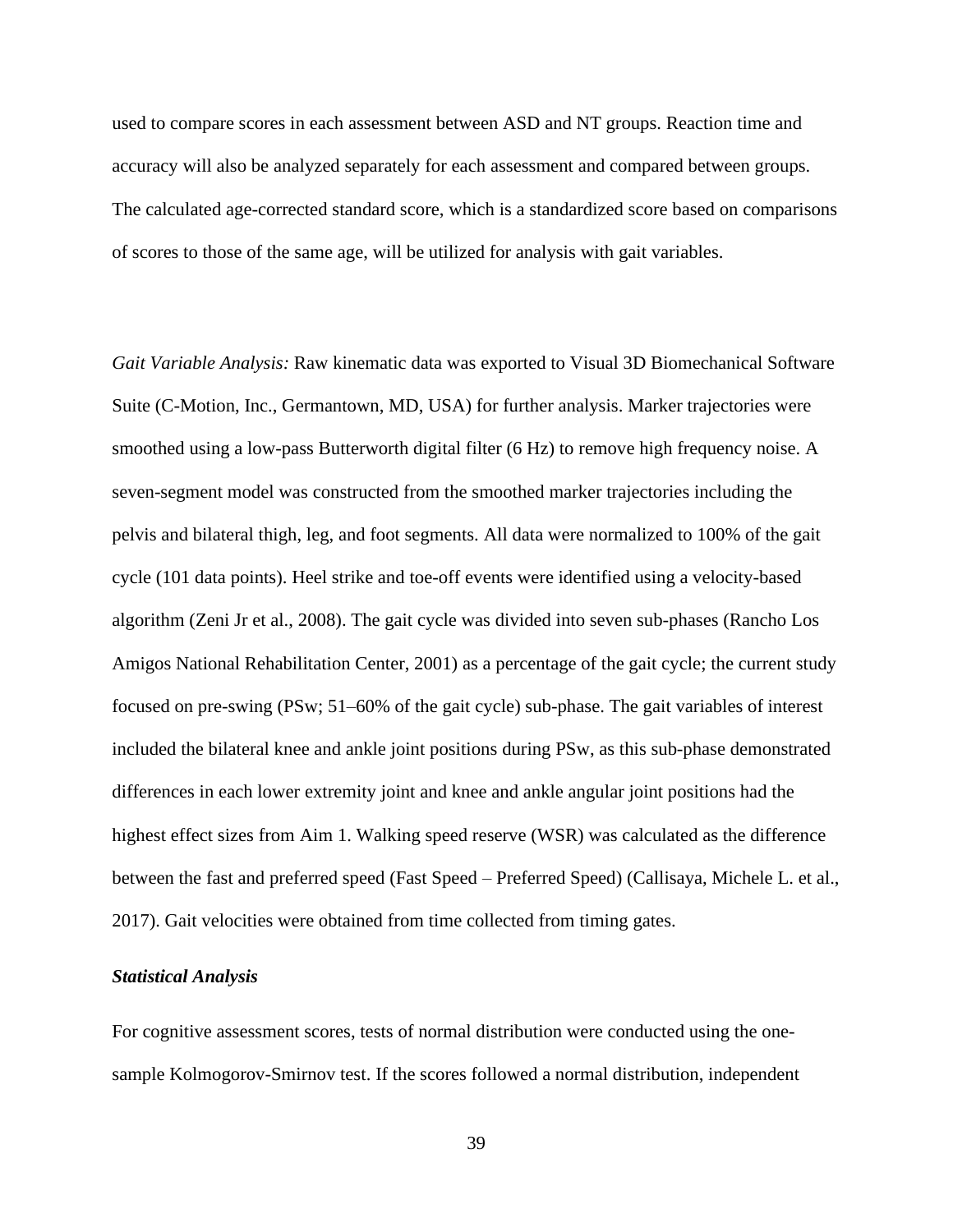sample t-tests ( $\alpha$ =0.05) were conducted to test for significant differences between groups. If scores did not follow a normal distribution, the Mann-Whitney U test was used for comparisons between groups ( $\alpha$ =0.05). Two-way Analysis of variances (ANOVAs) with repeated measures were used to identify group and test main effects, and to determine a group x test interaction  $(\alpha=0.05)$ . These analyses used the age-corrected standardized scores for each group.

An ANOVA with repeated measures was used to determine if there were significant group or condition main effect between gait velocity during the preferred, fast, and slow conditions. An independent sample t-test ( $\alpha$ =0.05) was conducted on the WSR to determine if there was a significant difference between the two groups. Two-way ANOVAs with repeated measures were used to identify group and speed main effects, and to determine whether a group x speed interaction ( $\alpha$ =0.05) between bilateral knee and ankle angular joint positions at each speed existed.

The correlation between scores on cognitive assessments and gait velocities, walking speed reserve, and lower extremity angular joint positions were assessed using Pearson's correlation coefficient (r) for normally distributed data, and Spearman's correlation coefficient (rho) was used for nonparametric data correlations. A significant correlation was assumed for  $p<0.05$ .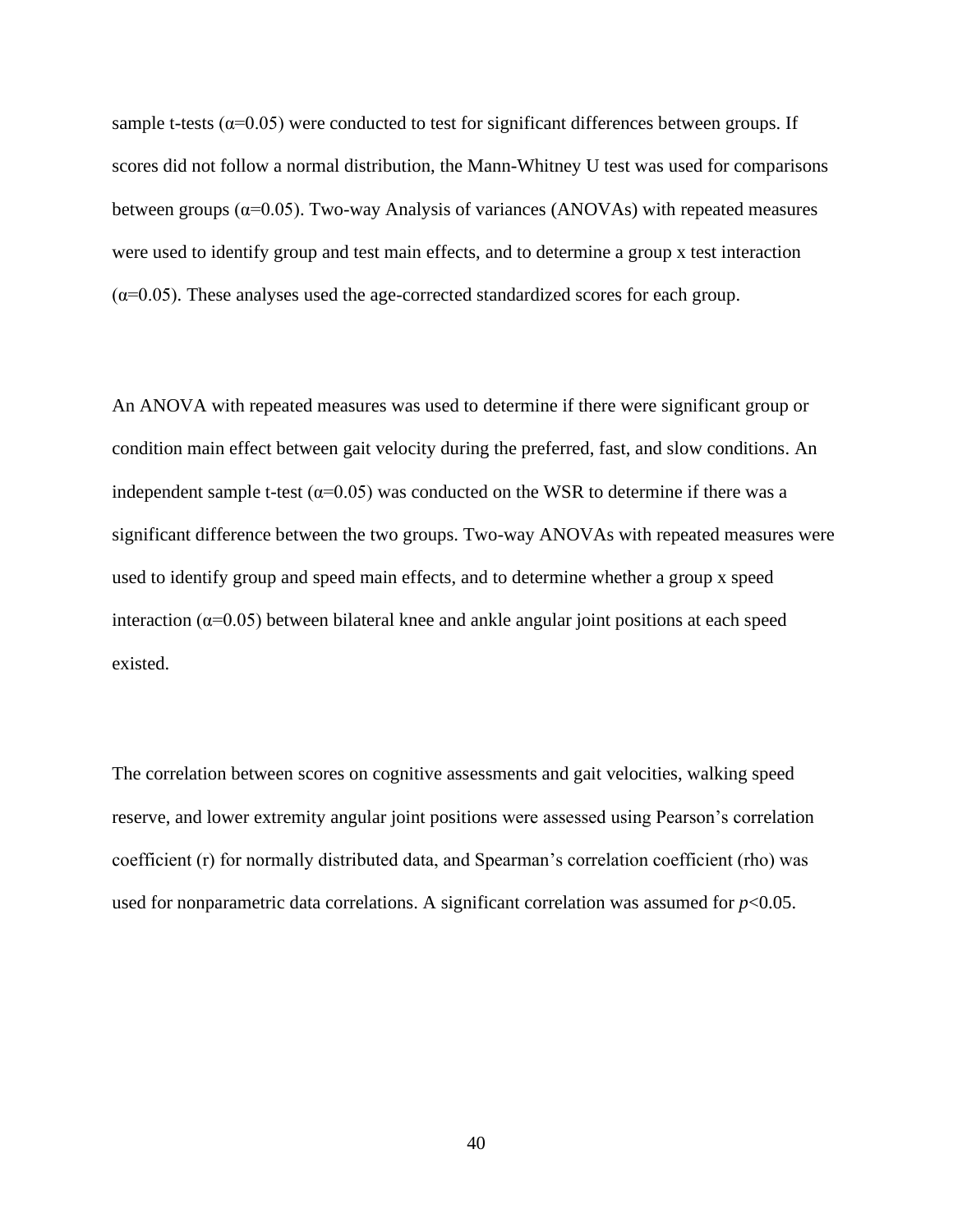# **RESULTS**

## *Demographic Information*

The results of participant demographic data for the current study are listed, including sex, age, height, mass, dominant hand, race, and highest grade level completed for each group (**Table 4.1**). One participant from the NT group was removed from analysis, as they were an outlier for low performance on cognitive assessments, making the total for the NT group 13 participants.

|                                                | $ASD$ (n=14)      | $NT(n=13)$        |
|------------------------------------------------|-------------------|-------------------|
| Sex (male)                                     | 12                | 11                |
| Age (years)                                    | $11.64 \pm 2.13$  | $11.23 \pm 2.05$  |
| <b>Height</b> $(m)$                            | $1.55 \pm 0.15$   | $1.54 \pm 0.13$   |
| Mass (kg)                                      | $54.40 \pm 20.16$ | $55.98 \pm 25.27$ |
| <b>Dominant Hand</b> (right)                   | 11                | 12                |
| Race                                           |                   |                   |
| White                                          | 13                | 8                 |
| Other                                          | 1                 | 5                 |
| <b>Hispanic</b>                                | 14                | 11                |
| <b>Highest Grade Level</b><br><b>Completed</b> | $5.07 \pm 2.16$   | $5.15 \pm 2.03$   |

#### **Table 4.1 Participant Demographics**

Mean and  $(\pm)$  standard deviation values for participant demographic data

## *Cognitive Assessments*

The analysis revealed significant differences between groups in all three cognitive assessments.

In the Pattern Comparison Processing Speed Test, there was a significant difference in computed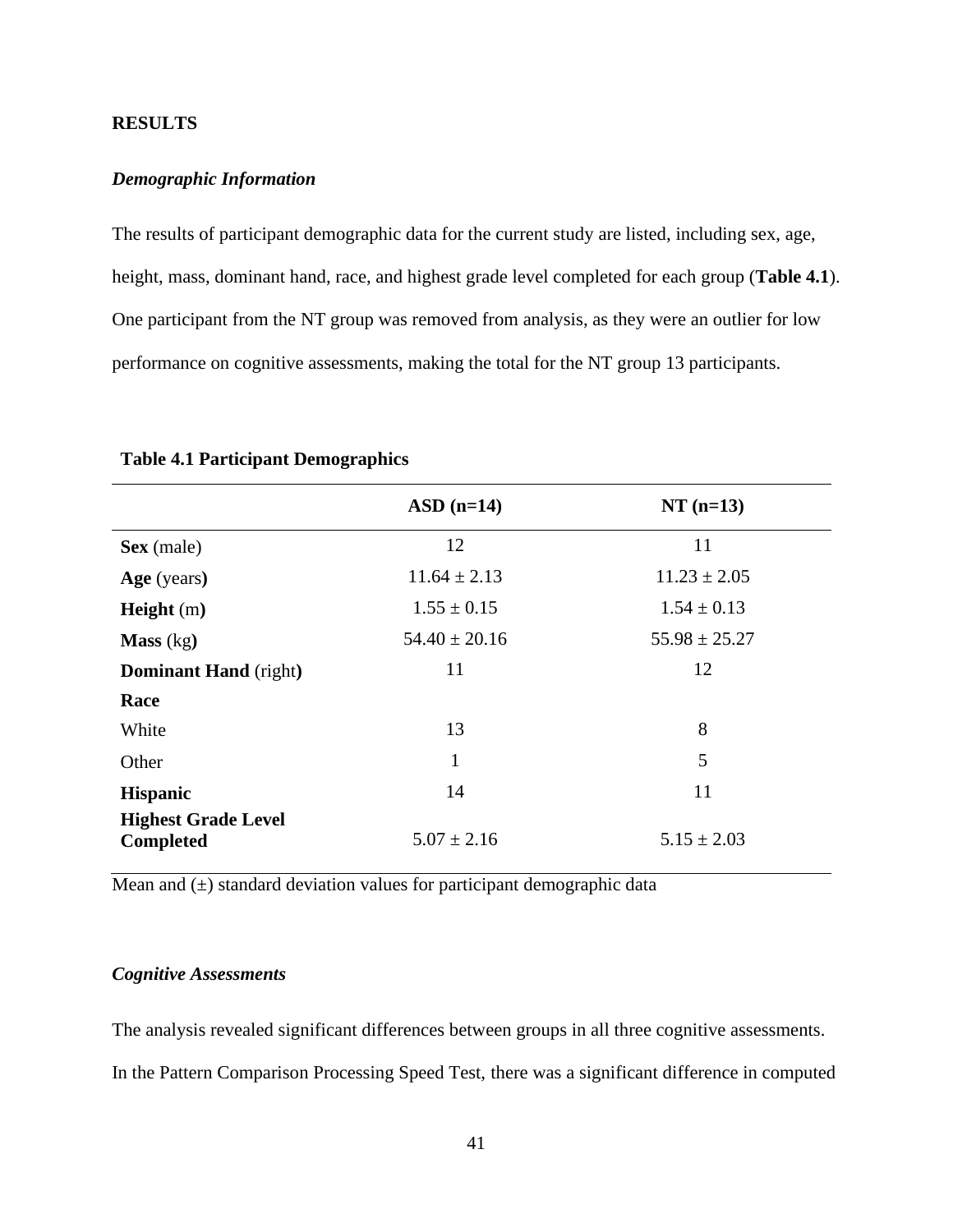score (t(25)= -2.62; *p*=0.01), accuracy (t(25)= -2.60; *p* =0.01), and reaction time (U= 39.00; *p*=0.01) between the ASD and NT groups. For the Flanker Inhibitory Control and Attention Test, there was a significant difference in the computed score (U=  $19.00$ ;  $p<0.001$ ) and reaction time (U= 19.00;  $p<0.001$ ), but not in the accuracy (U= 71.50;  $p=0.08$ ) between groups. Lastly, for the Dimensional Change Card Sort Test, there was a significant difference between ASD and NT groups in computed score (t(25)= -3.28; *p*=0.002), accuracy (U = 50.00; *p*=0.04), and reaction time (t(25)=  $-3.324$ ; *p*<0.001) (**Table 4.2**). Analysis of age-corrected standardized scores did not reveal a significant group x test interaction ( $F(2,50)=0.75$ ,  $p=0.42$ ,  $\eta^2=0.03$ ); however, there was a significant group main effect  $(F(1,25)=18.24, p< 0.001, \eta^2=0.42)$  and a significant test main effect (F( $_{2,50}$ )=11.30,  $p$ =0.001,  $\eta$ <sup>2</sup>= 0.31).

|                                                         | <b>ASD</b>        | <b>NT</b>         |
|---------------------------------------------------------|-------------------|-------------------|
|                                                         | $(n=14)$          | $(n=13)$          |
| <b>Pattern Comparison</b>                               |                   |                   |
| <b>Processing Speed Test</b>                            |                   |                   |
| Computed Score *                                        | $46.64 \pm 13.01$ | $59.23 \pm 11.85$ |
| Accuracy *                                              | $38.29 \pm 8.16$  | $46.0 \pm 7.21$   |
| <b>Reaction Time *</b>                                  | $2.00 \pm 0.76$   | $1.50 \pm 0.34$   |
| Age-Corrected Score *                                   | $87.86 \pm 19.86$ | $111.0 \pm 20.61$ |
| <b>Flanker Inhibitory Control</b><br>and Attention Test |                   |                   |
| Computed Score *                                        | $6.60 \pm 1.15$   | $8.01 \pm 0.37$   |
| Accuracy                                                | $4.91 \pm 0.27$   | $5.0 \pm 0.0$     |
| <b>Reaction Time *</b>                                  | $1.69 \pm 0.98$   | $3.01 \pm 0.37$   |
| Age-Corrected Score *                                   | $75.71 \pm 12.00$ | $91.92 \pm 12.22$ |
| <b>Dimensional Change Card</b><br><b>Sort Test</b>      |                   |                   |
| Computed Score *                                        | $6.40 \pm 1.23$   | $7.60 \pm 0.52$   |

#### **Table 4.2 ASD and NT Group Cognitive Scores**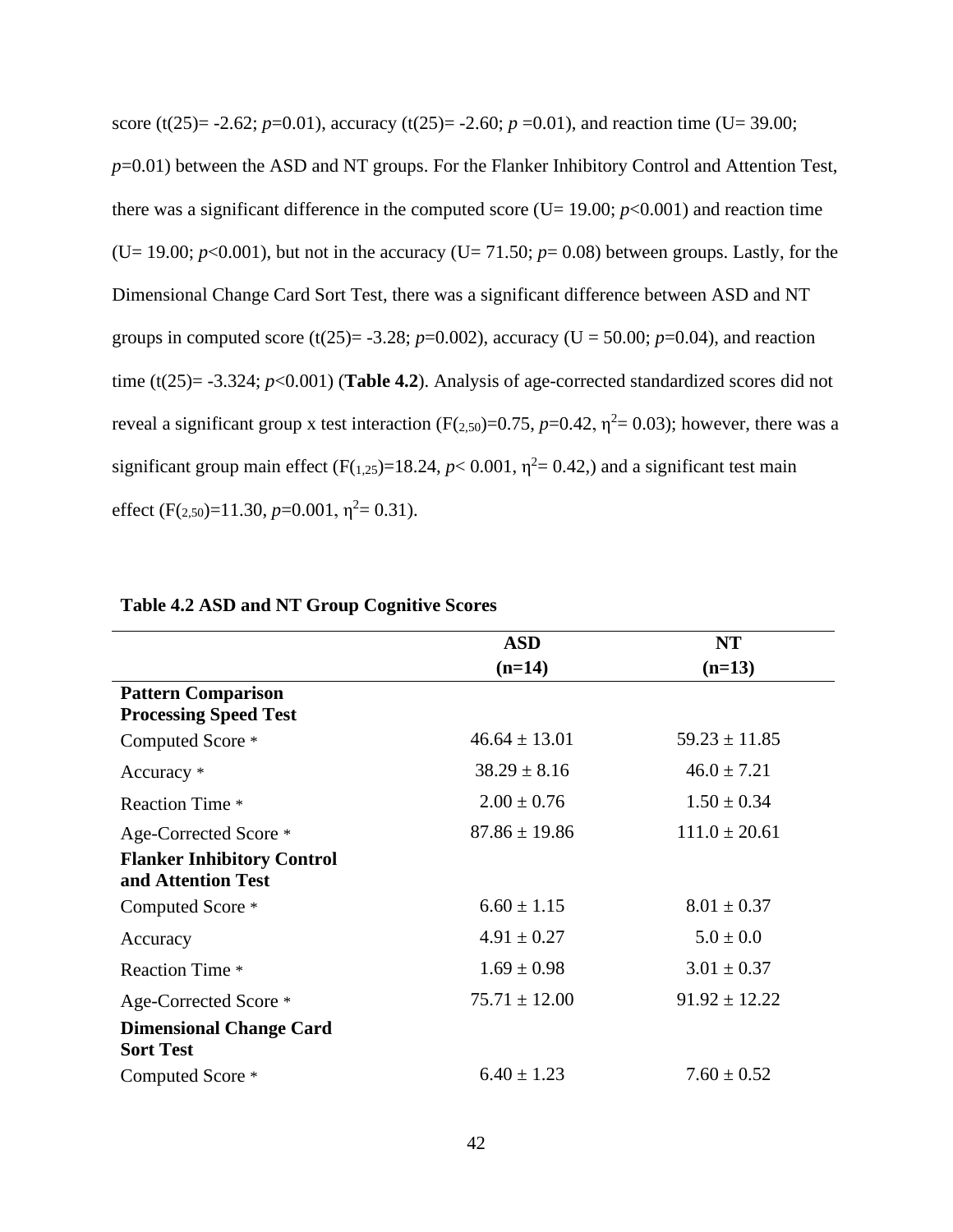| Accuracy *            | $5.85 \pm 0.38$   | $6.11 \pm 0.13$  |
|-----------------------|-------------------|------------------|
| Reaction Time *       | $0.73 \pm 0.57$   | $1.50 + 0.52$    |
| Age-Corrected Score * | $82.93 \pm 11.93$ | $99.08 \pm 9.30$ |

Mean and  $(\pm)$  standard deviation values for each cognitive assessment. Asterisk  $(*)$  indicates a statistically significant  $(p<0.05)$  difference between groups

## *Gait Variable Analysis*

Analysis revealed a condition main effect  $(F(2,50)=276.11, p<0.001, \eta^2=0.92)$ ; however, there was no significant group main effect  $(F(1,25)=4.22, p=0.06, \eta^2=0.14)$  or significant group x condition interaction (F( $_{2,50}$ )=0.002, *p*=0.99,  $\eta$ <sup>2</sup>= 0.001). There was also no significant difference in WSR between groups  $(t(25) = -0.08; p=0.94)$  (**Figure 4.1**). Analysis of bilateral knee and ankle angular positions revealed a significant speed main effect for each joint (Right knee:  $F(1.53,38.21)=78.2, p<0.001, \eta^2=0.76$ ; Left Knee:  $F(1.52,37.91)=70.10, p<0.001, \eta^2=0.74$ ; Right Ankle: F(2,50)=110.31, *p*<0.001,  $\eta^2$ = 0.82; Left Ankle: F(1,55,38,77)=88.71, *p*<0.001,  $\eta^2$ = 0.78). All pairwise comparisons were significant  $(p<0.001)$ . However, the main effect of group for all analyzed bilateral knee and ankle angular positions was not significant (Right knee:  $F(1,25)=1.73$ , *p*=0.20, η<sup>2</sup>=0.07; Left Knee: F(<sub>1,25</sub>)=2.32, *p*=0.14, η<sup>2</sup>= 0.09; Right Ankle: F(<sub>1,25</sub>)=1.57, *p*=0.22,  $\eta^2$  = 0.06; Left Ankle: F(1,25)=1.31, p=0.26,  $\eta^2$  = 0.05). Similarly, the group x speed interaction was not significant (Right knee: F(<sub>1.53,38,21</sub>)=0.01, *p*=0.97, η<sup>2</sup><0.001; Left Knee: F(<sub>1,52,37,91</sub>)=0.31,  $p=0.68$ ,  $\eta^2=0.01$ ; Right Ankle: F(2,50)=0.78,  $p=0.47$ ,  $\eta^2=0.03$ ; Left Ankle: F(1,55,38.77)=1.45,  $p=0.25$ ,  $\eta^2=0.06$ ). (**Figures 4.2-4.5**)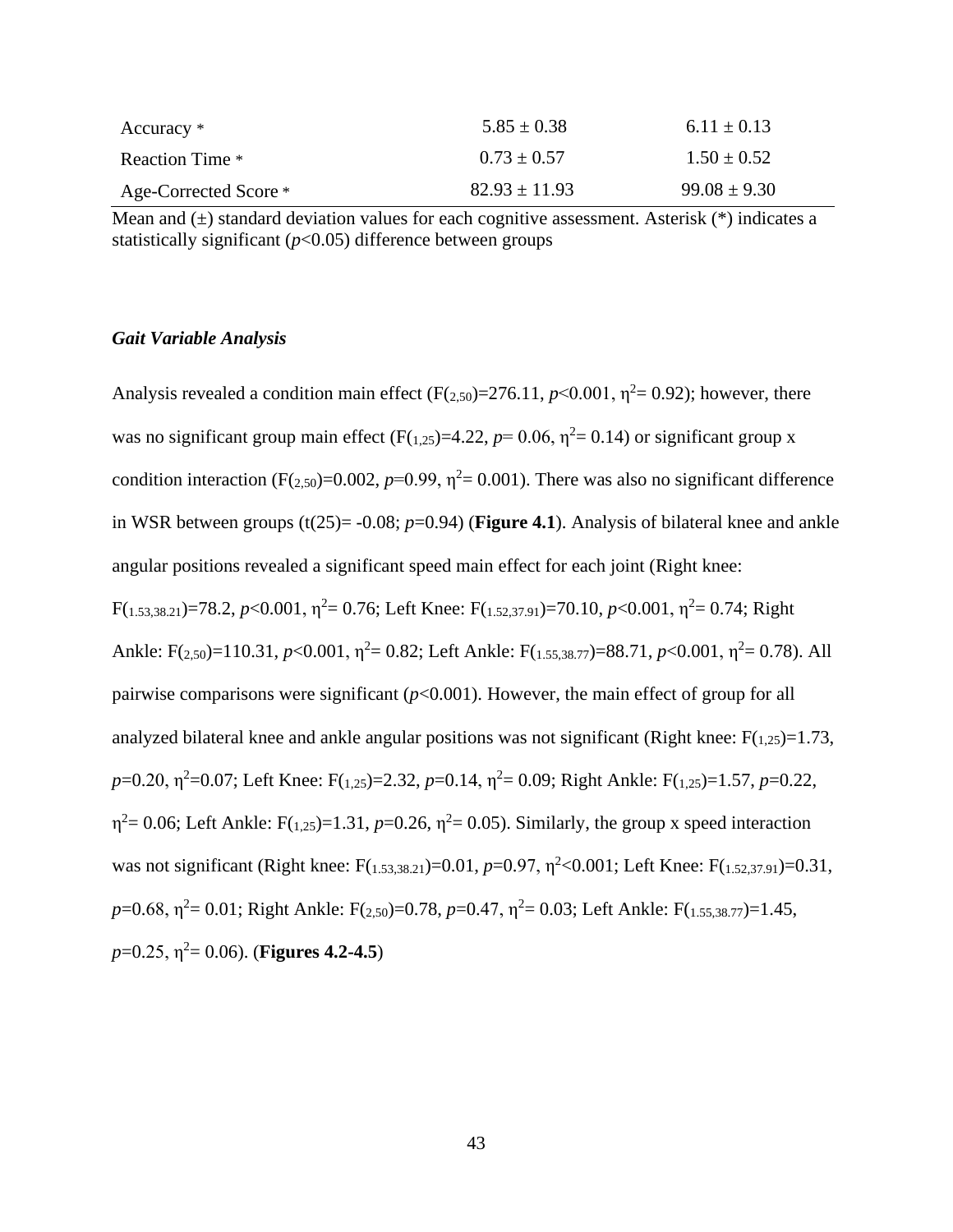

**Figure 4.1.** Mean and standard deviation for velocities during the preferred, fast, and slow conditions and walking speed reserve for each group. Asterisk (\*) indicates a statistically significant (*p*<0.05) difference between groups. (WSR: Walking Speed Reserve)



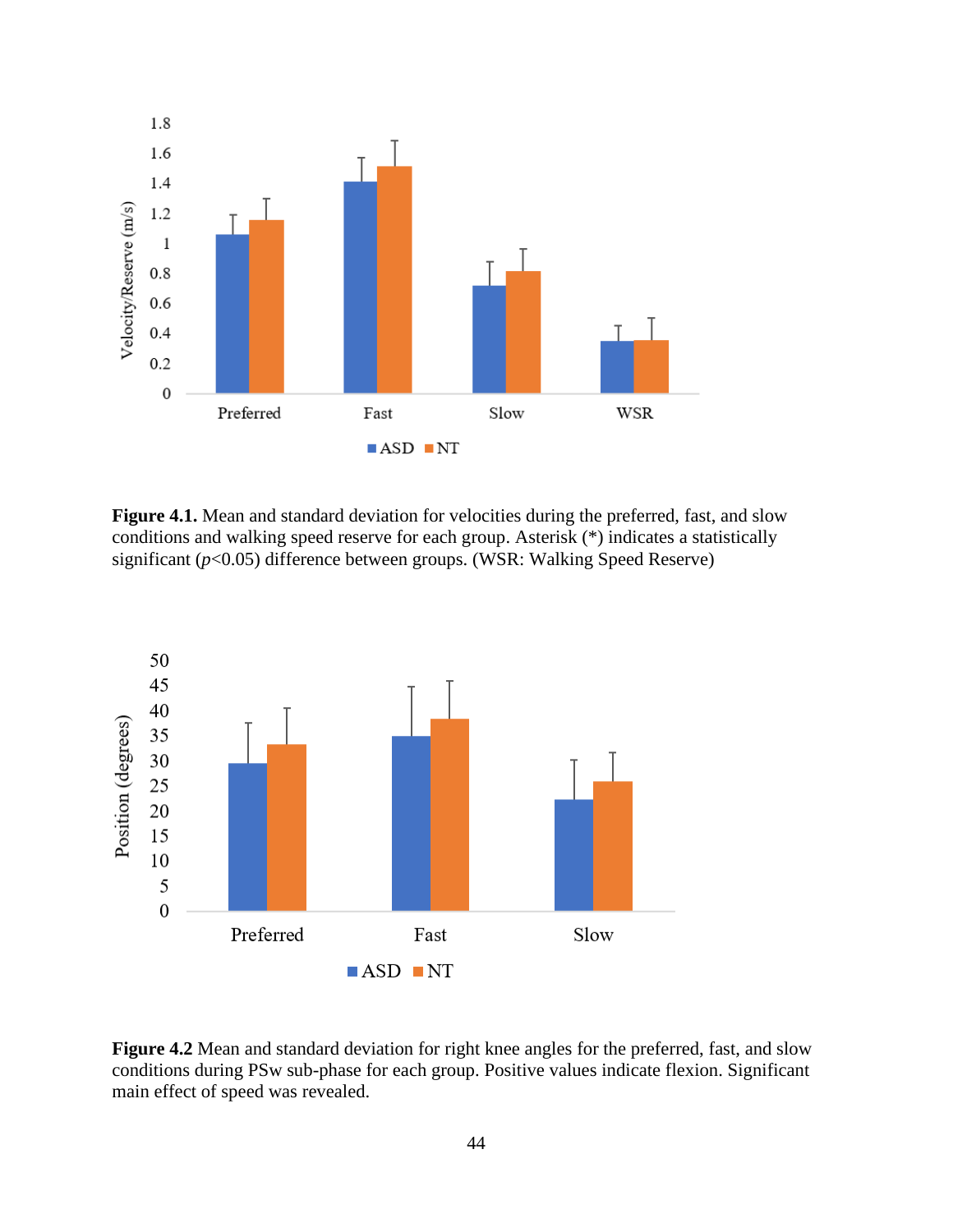

**Figure 4.3** Mean and standard deviation for left knee angles for the preferred, fast, and slow conditions during PSw sub-phase for each group. Positive values indicate flexion. Significant main effect of speed was revealed.



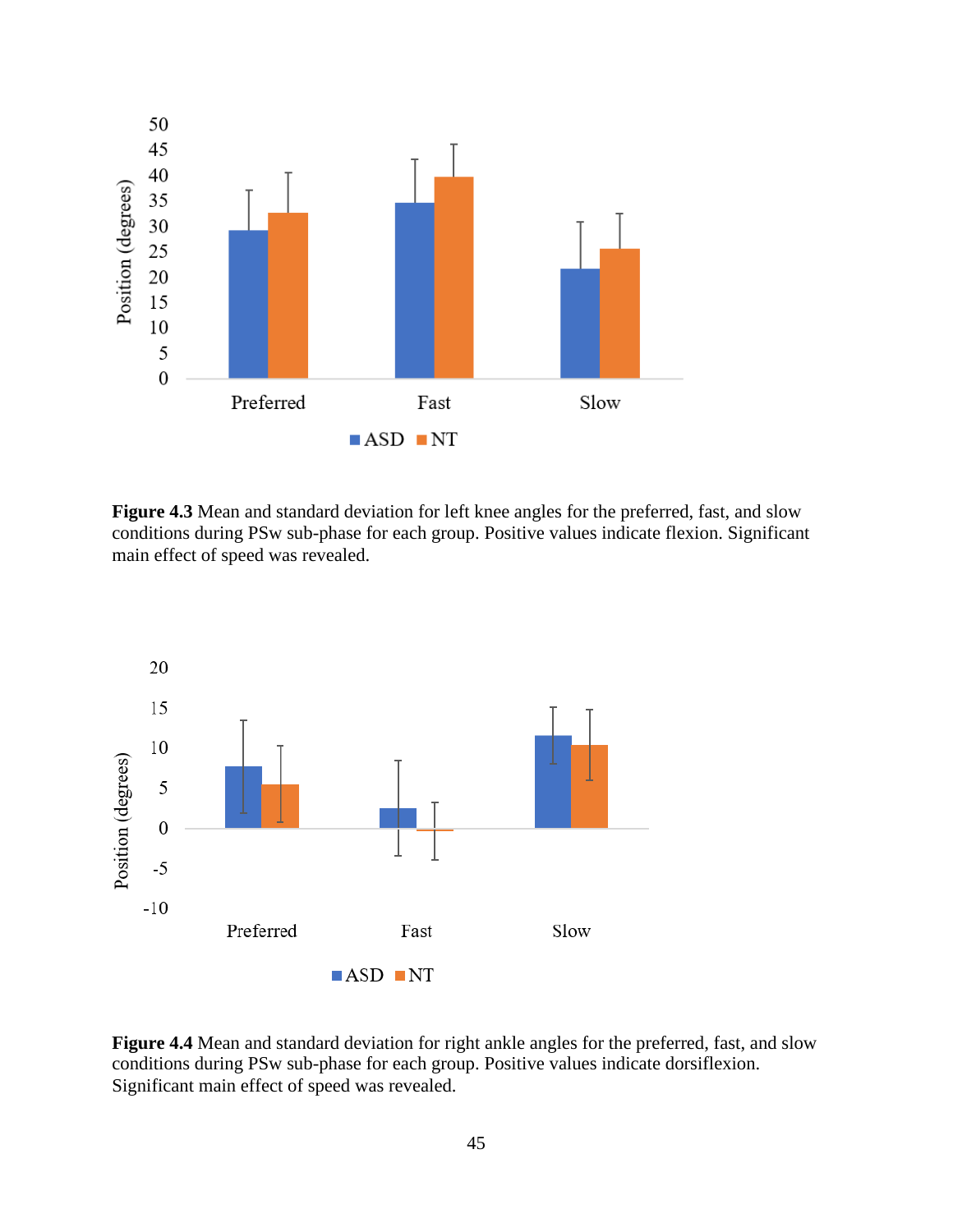

**Figure 4.5** Mean and standard deviation for left ankle angles for the preferred, fast, and slow conditions during PSw sub-phase for each group. Positive values indicate dorsiflexion. Significant main effect of speed was revealed.

# *Correlations Among Cognitive Abilities and Gait Variables*

A total of 100 correlations were analyzed to determine if significant correlations were observed between cognitive scores, walking velocity in each condition, WSR, and PSw bilateral knee and ankle angular joint positions. Significant correlations are included in **Table 4.3**.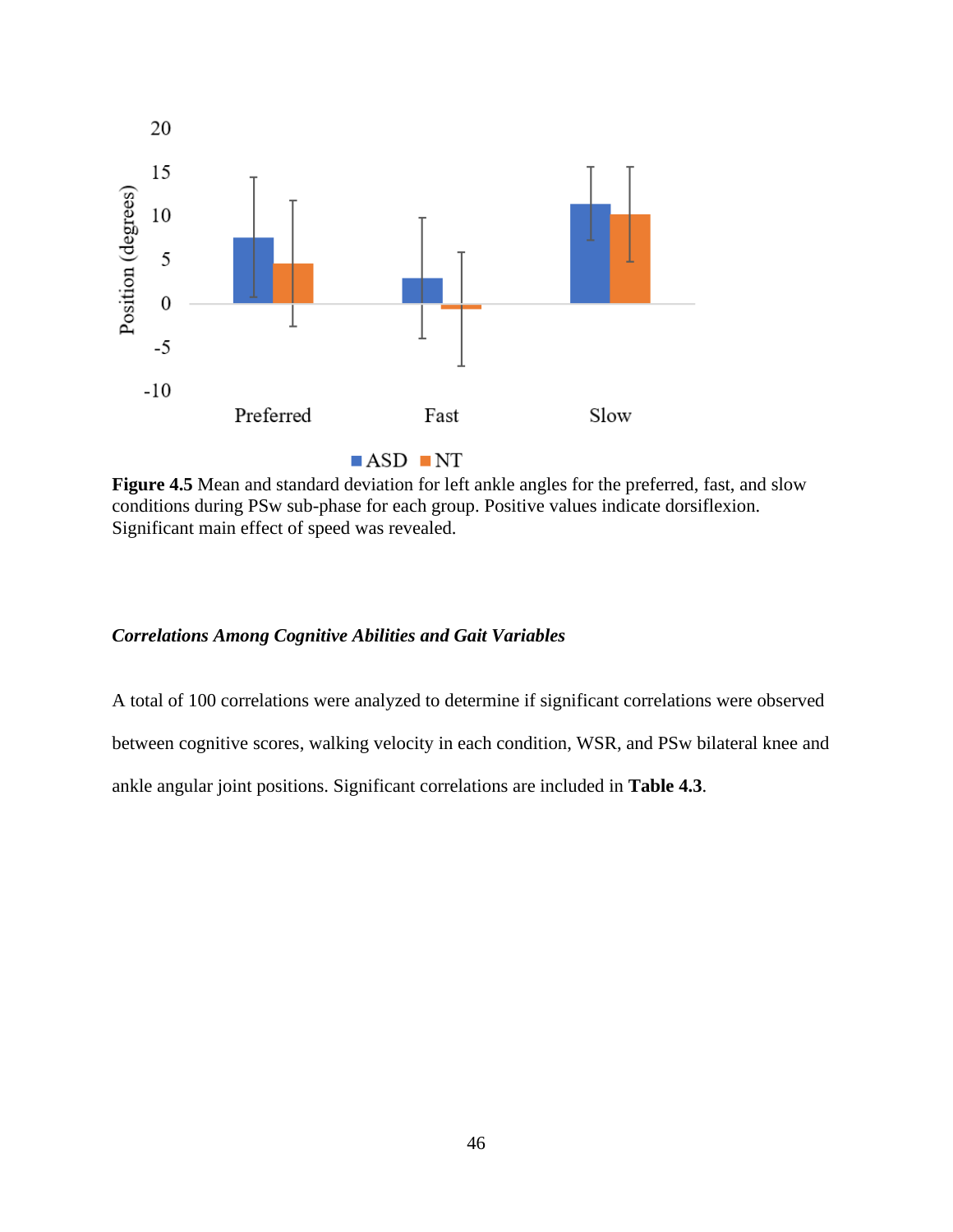|                | Dimensional Change Card Sort Test      |                      | Flanker Inhibitory Control and<br><b>Attention Test</b> |                      |
|----------------|----------------------------------------|----------------------|---------------------------------------------------------|----------------------|
|                | Age-Corrected<br><b>Standard Score</b> | <b>Reaction Time</b> | Age-Corrected<br><b>Standard Score</b>                  | <b>Reaction Time</b> |
| <b>ASD</b>     |                                        |                      |                                                         |                      |
| P: Left Knee   | $0.59; p=0.03$                         |                      |                                                         |                      |
|                |                                        |                      |                                                         |                      |
| <b>NT</b>      |                                        |                      |                                                         |                      |
| P: Velocity    |                                        | $0.62; p=0.02$       |                                                         |                      |
| F: Velocity    | 0.6; $p=0.03$                          |                      |                                                         |                      |
| S: Velocity    |                                        | $0.59; p=0.04$       |                                                         |                      |
| P: Right knee  | $0.56; p=0.04$                         |                      |                                                         |                      |
| F: Right knee  | $0.56; p=0.04$                         |                      |                                                         |                      |
| F: Left Knee   | $0.63; p=0.02$                         |                      | $0.63; p=0.02$                                          |                      |
| S: Left Knee   | $0.59; p=0.03$                         |                      | $0.62; p=0.02$                                          |                      |
| F: Right Ankle | $-0.57; p=0.04$                        |                      | $-0.86; p<0.001$                                        |                      |

| <b>Table 4.3 Cognitive and Gait Variable Correlations</b> |  |  |  |  |  |
|-----------------------------------------------------------|--|--|--|--|--|
|-----------------------------------------------------------|--|--|--|--|--|

Pearson's Correlation Coefficient (r) and *p* values for each significant (p<0.05) correlation. (P: Preferred Condition, F: Fast Condition, S: Slow Condition)

# **DISCUSSION**

The purpose of the current study was to examine the relationships between cognitive abilities and the ability to increase walking speed in children with ASD and compare to NT children. The hypothesis that children with ASD would present with decreased cognitive abilities in areas of perception, attention, and executive function was supported, as mostly all computed scores, accuracy, and reaction time scores were significantly different between groups. Children with ASD had decreased performance compared to NT children in all three cognitive domains examined in the current study. However, children with ASD and NT did not demonstrate any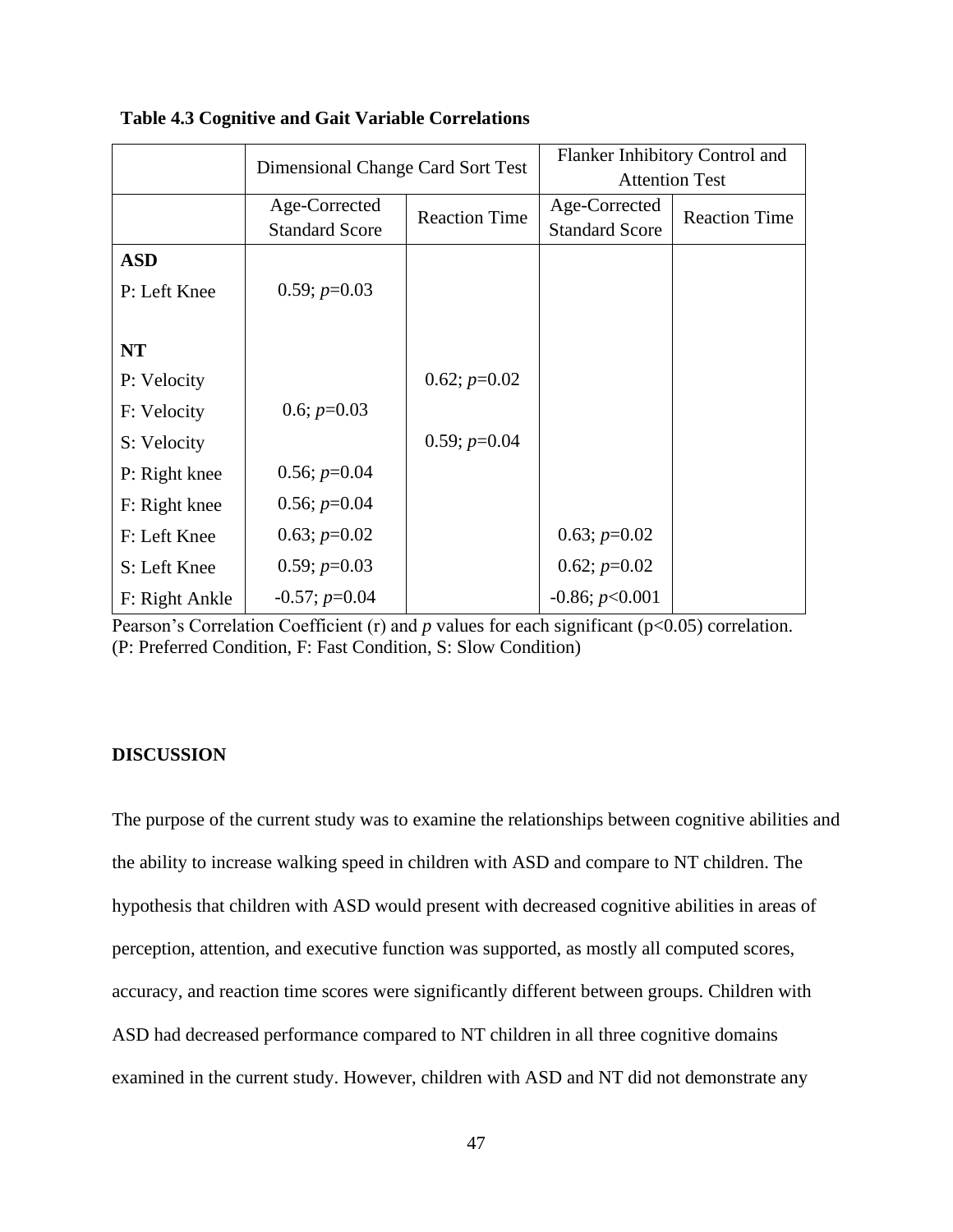significant differences in gait velocities in each of the conditions, WSR, or angular joint positions in the knee and ankle. Upon examination of significant correlations between cognitive assessment scores and gait variables, the ASD group had only one significant correlation between left knee flexion and score on the Dimensional Change Card Sort Test. The NT group had several significant correlations, notably between scores and reaction time in the Dimensional Change Card Sort test and knee flexion, ankle dorsiflexion, and gait velocity in each condition. These findings may suggest that children with NT development may employ some executive function processes to change their gait speed, while children with ASD do not utilize these processes.

Children with ASD present with reduced (slower and/or less accurate) cognitive processing in areas of attention, processing speed, and executive function, (Kas et al., 2014), which is further confirmed in this study. However, the lack of significant correlations between cognitive abilities and gait, is inconsistent with past literature, which suggested that cognitive impairments have a negative effect on gait performance (Sheridan & Hausdorff, 2007). The absence of significant correlations between cognitive abilities, in particular, executive functions, and gait variables in changing gait speed in children with ASD may indicate that they do not utilize executive functions, attention, or processing when changing their walking speed. This may be possible because their reduced cognitive abilities and slower cognitive processing does not allow them to utilize those resources to assist them in changing gait speed. It may also be possible that prioritization was given primarily to gait and the task of either walking slower or faster. Additionally, children with ASD did not show differences in walking velocity or kinematic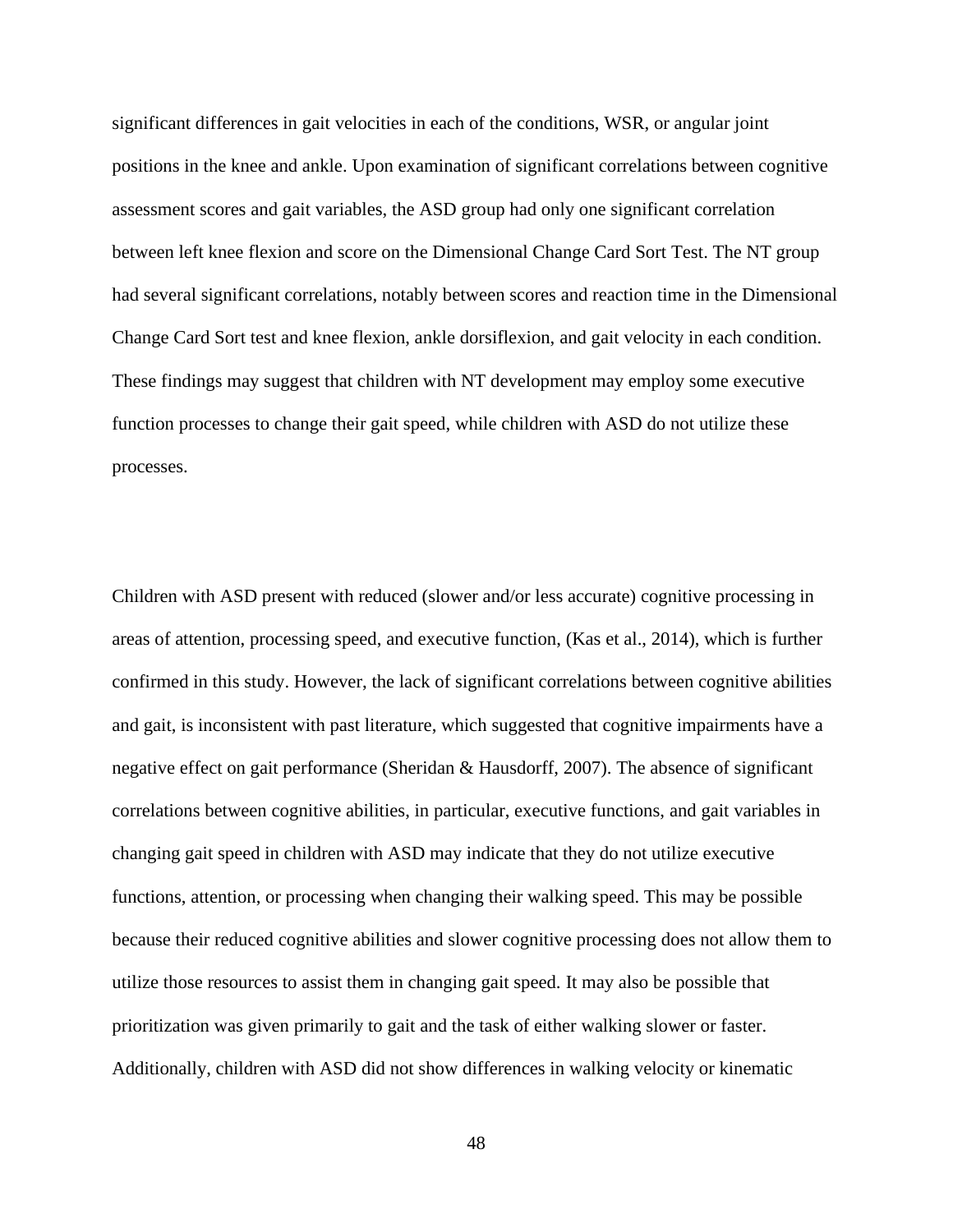strategies in any of the conditions or in WSR when compared to the NT group in the current study. This suggests that children with ASD are able to mechanically alter their gait speed similarly to those with NT. As observed in Aim 1, children with ASD exhibit different kinematic strategies in each gait speed; however, those strategies may not be related to their cognitive abilities in executive function and attention domains, while NT children may utilize those processes to achieve different kinematic strategies in each of the three speeds.

The presence of significant correlations between cognitive abilities and gait parameters used to change gait speed in children with NT development may indicate that children use executive function processes to change their walking speed. Executive function involves higher cognitive processes that use information to adjust and produce behavior, which involves initiation or intention of action, planning, and working memory (Lezak, Howieson, Loring, & Fischer, 2004). These cognitive and mobility relationships have been identified in other populations, including healthy adults with normal cognitive abilities (Hausdorff, Yogev, Springer, Simon, & Giladi, 2005; Persad, Jones, Ashton-Miller, Alexander, & Giordani, 2008; Yogev‐Seligmann, Hausdorff, & Giladi, 2008). Past studies suggest that executive function plays a role in several balance and walking tasks (Hausdorff et al., 2005). In addition to executive function, children with NT development demonstrated multiple significant correlations between attention and kinematic strategies in this study. This is consistent with previous literature that suggests attention plays a role in gait, even in healthy adults who are cognitively high functioning with no gait impairments (Yogev‐Seligmann et al., 2008). The findings from the current study and past studies further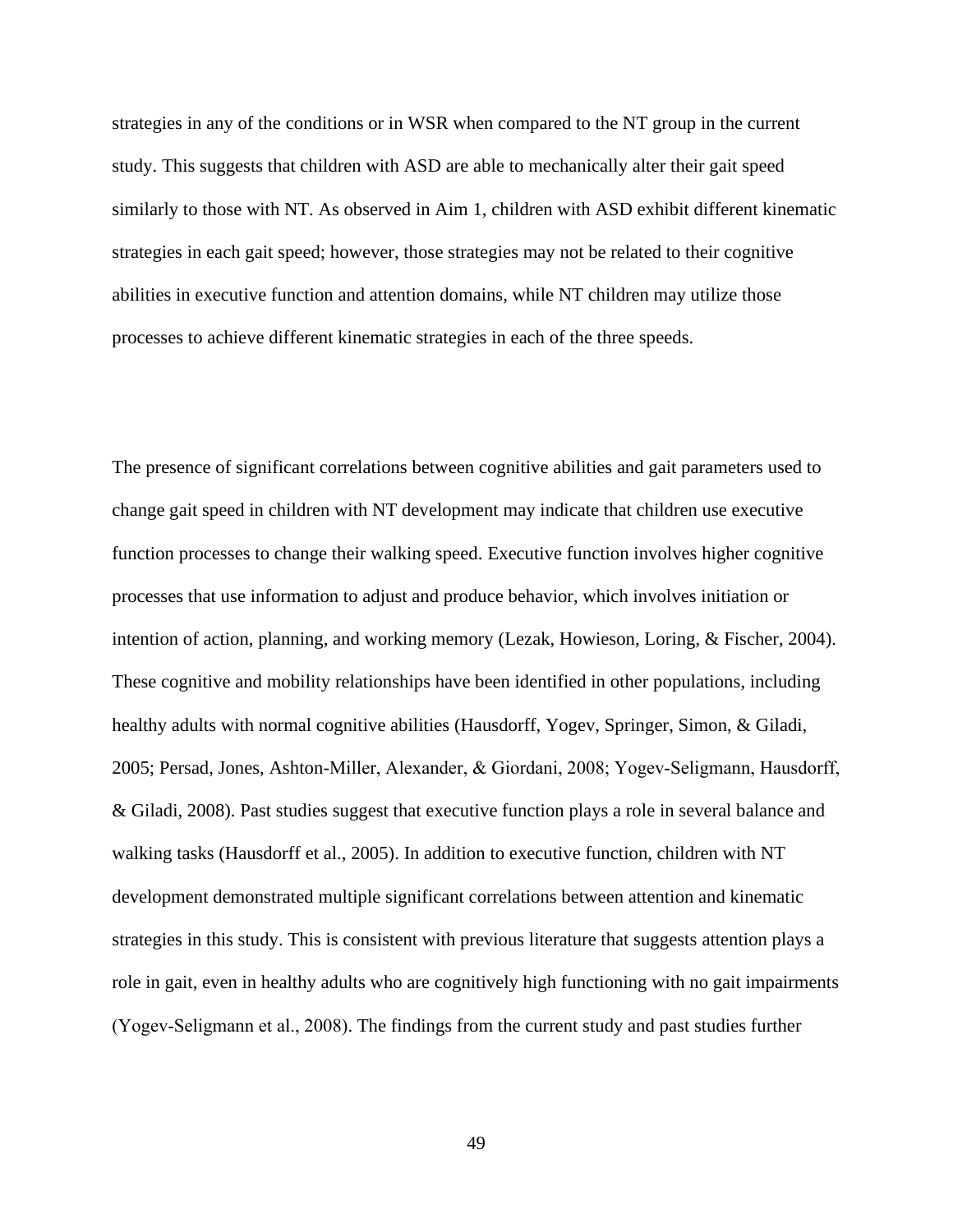supports that gait may not be purely an automatic activity but requires some amount of higherlevel cognitive input (Yogev‐Seligmann et al., 2008).

Previous research suggests the relationship between cognitive abilities and gait is more apparent in complex environmental conditions or locomotor tasks (Persad et al., 2008; Yogev-Seligmann et al., 2008). Additional use of attention and executive function resources are required for changes in walking surface (Sheridan & Hausdorff, 2007), obstacle avoidance (Ble et al., 2005), or dual task situations (Holtzer, Verghese, Xue, & Lipton, 2006). In the current study, participants were asked to walk faster or slower than their preferred pace. Research suggests that goal-oriented movement with intention involves some degree of cognitive resources (Sheridan & Hausdorff, 2007). However, the lack of significant correlations between cognition and gait parameters in the ASD group may indicate that the task of walking at a preferred, fast, or slow speed was not cognitively demanding enough for cognitive resources to affect gait performance. This may be due to fast and slow walking being everyday tasks that could be a more common motor skill for which the individuals with ASD developed distinct strategies from NT children. It is possible that more demanding motor tasks or dual tasking would make the relationships between cognitive abilities and changing gait speed more visible, particularly in the ASD group.

Past studies have focused on older adults with neurological conditions, such as Alzheimer's (Sheridan & Hausdorff, 2007) and dementia (Callisaya, Michele L. et al., 2017), which may account for the inconsistent findings observed in the current study. Age could play a role in gait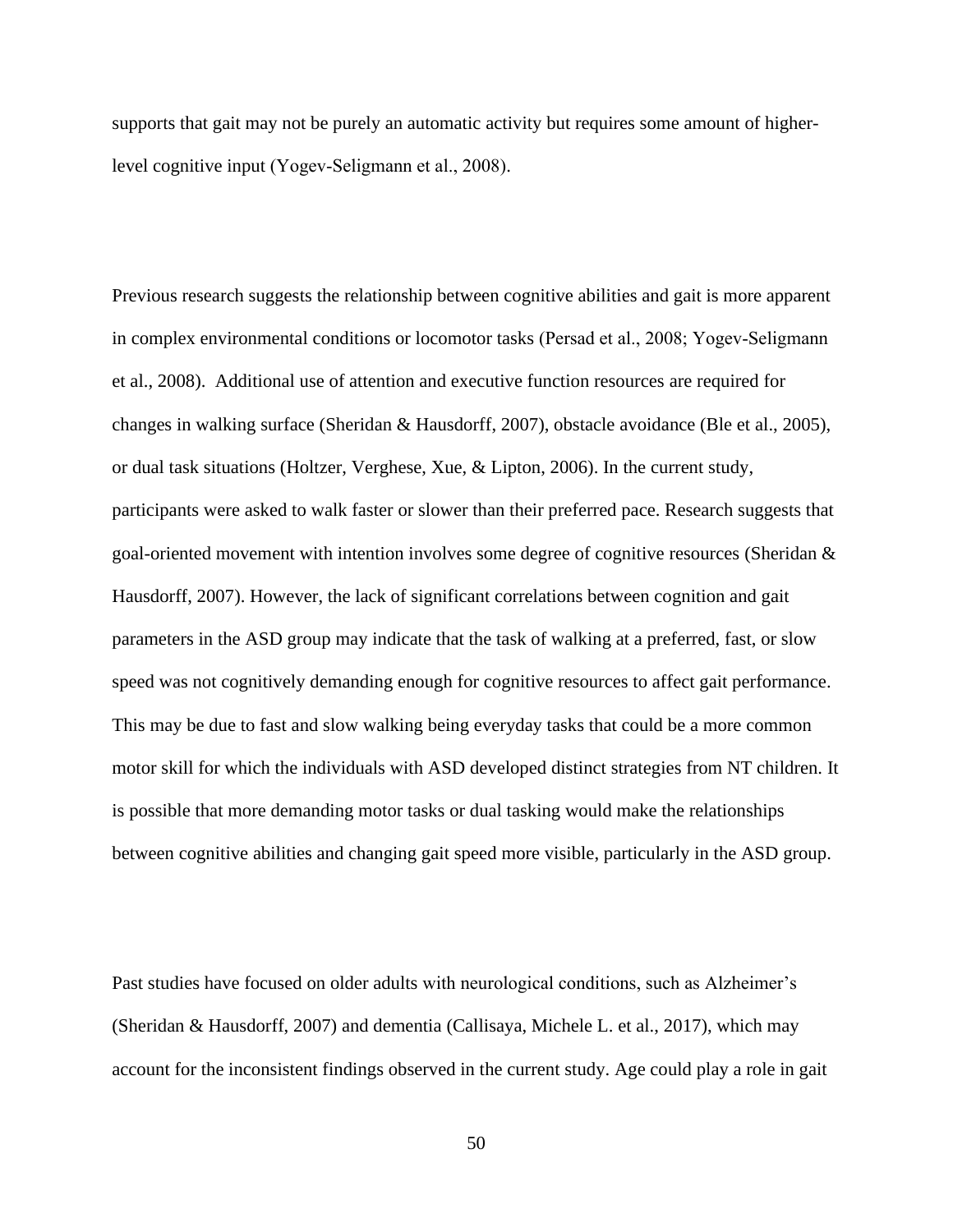decline, as well as cognitive decline in the ASD population. Past studies have established that adults with ASD present with slower reaction times, slower gait speed, and decreased step and stride times (Morrison et al., 2018). Future studies may examine adults with ASD to determine if there are more apparent relationships between cognitive abilities and changing gait speed. Additionally, many studies in this area utilize a dual task paradigm to investigate the effects of a concurrent task on gait parameters. Future research may focus on this phenomenon, and how children with ASD perform in cognitive and walking tasks when cognitive resources may be divided. Lastly, examining relationships between cognitive abilities and walking while changing walking surfaces may be worth examining in children with ASD, as changes in incoming sensory information during gait have shown decreased gait performance and children with ASD typically present with deficits in sensory processing (Boucher, 2008).

## *Limitations*

The current study has limitations, including a small sample size. The sample size may make it difficult to generalize the lack of significant correlations between cognitive abilities and gait parameters in the ASD group, and the presence of significant correlations in the NT group. Future studies should include a larger sample size to see if similar results are still observed. Additionally, participants performed overground walking over a short distance for each trial, and because the trials were short, cognitive resources may not have had a chance to be utilized in the ASD group, as they exhibited slower cognitive processing. By performing walking on a treadmill, where more steps could be captured for a longer duration of time, the relationship between cognitive abilities and gait speed may be more apparent. Lastly, co-morbidities, such as attention deficit hyperactivity disorder, were not controlled for within the ASD sample collected.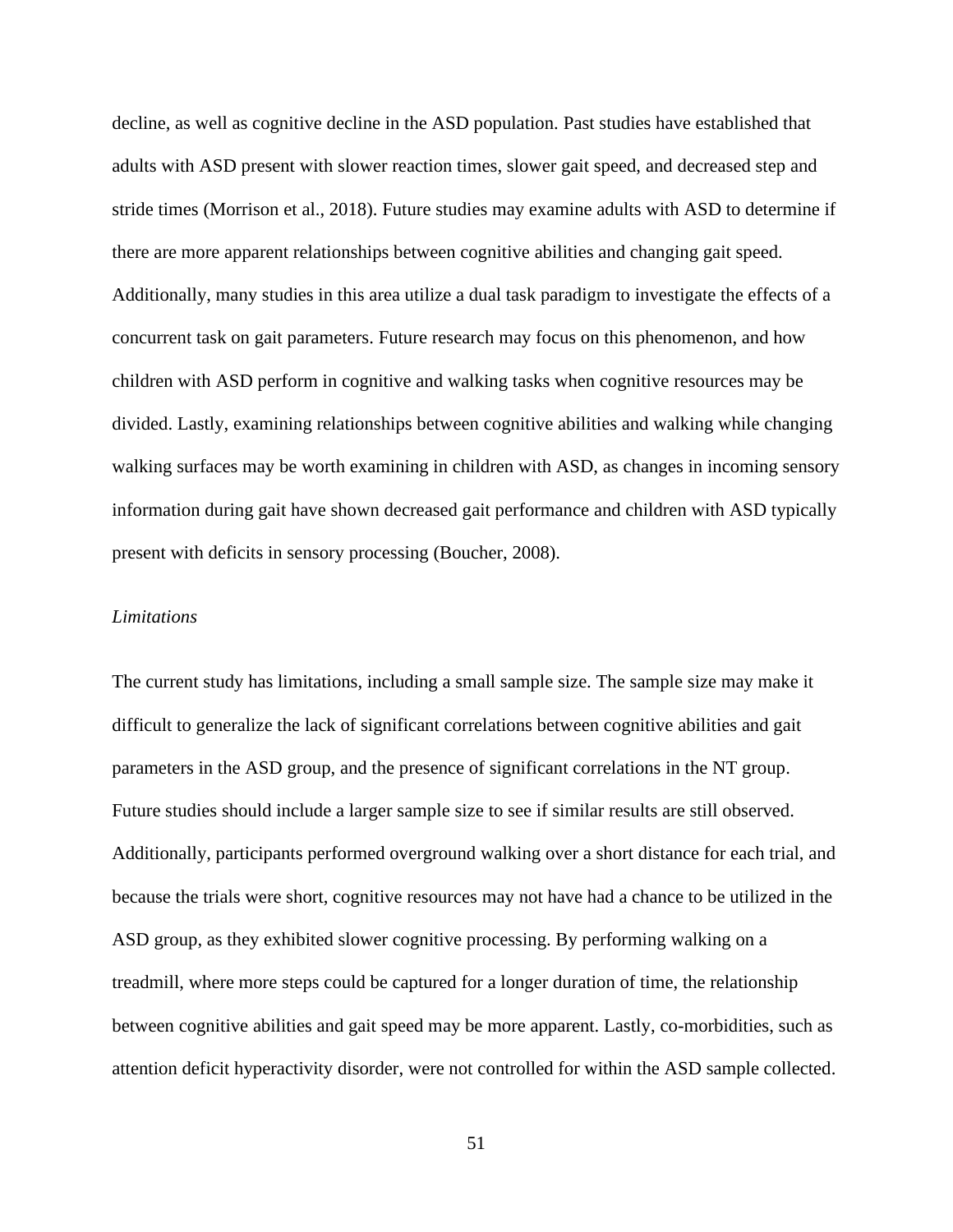This may have influenced the scores on the cognitive assessments, and future studies may aim to account for these differences.

#### **CONCLUSION**

In conclusion, this study aimed to determine if there was a potential relationship between cognitive abilities and gait variables involved in changing gait speed in children with ASD. When compared to NT children, children with ASD demonstrate reduced cognitive abilities and slower cognitive processing in areas of executive function, attention, and processing speed. However, the groups did not demonstrate differences in walking velocity, WSR, or in lower extremity kinematic strategies when changing gait speed. Additionally, children with ASD do not demonstrate any significant correlations between cognitive assessment scores and gait variables, while NT children demonstrate relationships primarily in executive function and gait variables. This may indicate that children with ASD are not using cognitive resources to change their speed while NT children do, possibly due to their limited cognitive abilities. This could be advantageous for children with ASD, as decreased cognitive abilities and slower cognitive processing may not impact daily walking tasks and locomotion. However, based on the findings in the NT group, the involvement of cognitive resources in changing gait speed is an important component of the motor control. Future studies should examine dual task conditions, which demand higher cognitive resources to determine if a more visible relationship exists between changing gait speed and cognitive abilities in children with ASD.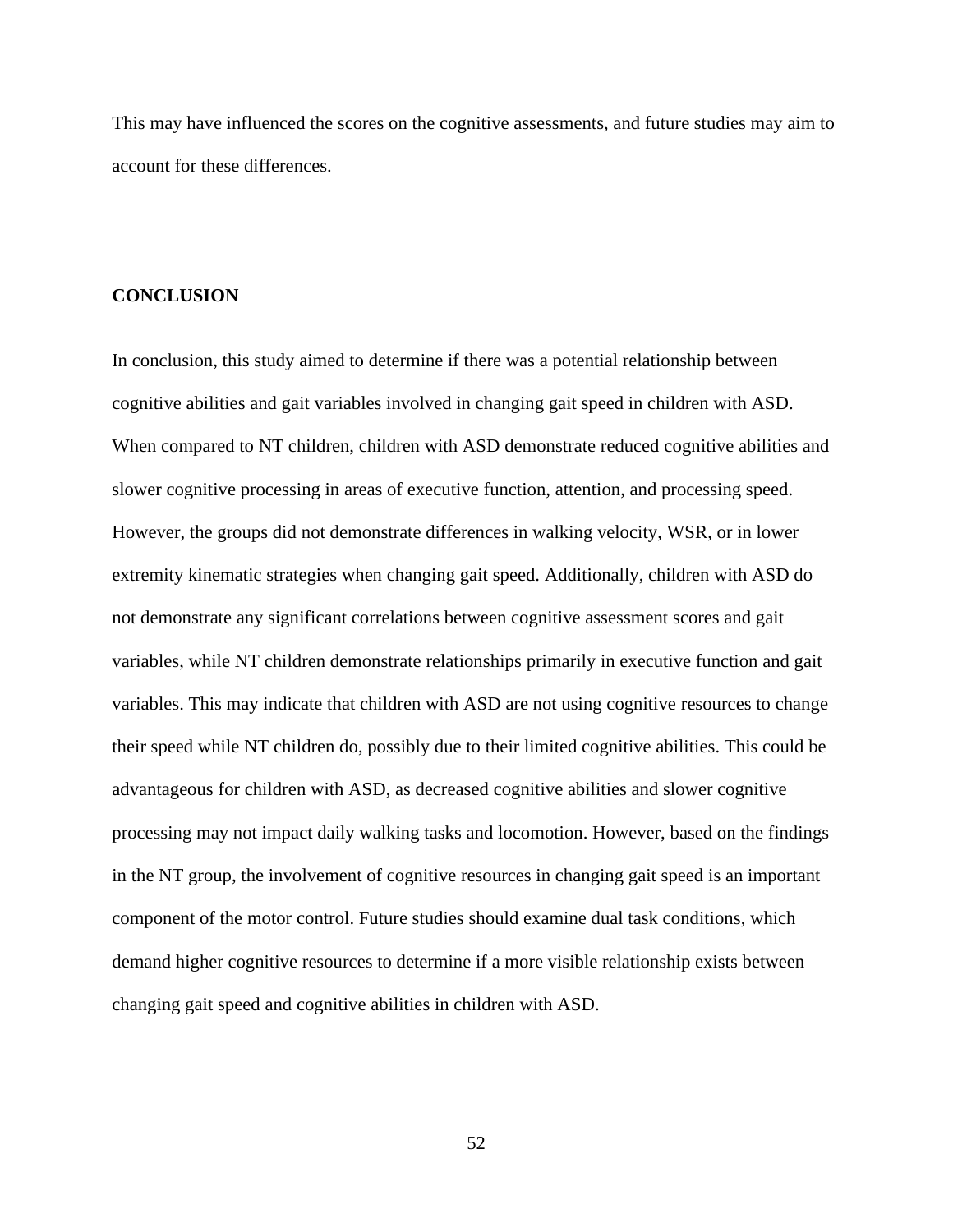#### **CHAPTER 5: GENERAL DISCUSSION**

Recent research has suggested that ASD is manifests as a movement disorder with motor and locomotion deficits. It is essential to understand how children with ASD are performing in various gait tasks, including changing their walking speed, and how their cognitive abilities may play a role in locomotion. The first aim of the project was to examine the kinematic strategies used by children with ASD in three speeds (preferred, fast, and slow). The second aim was to quantify dynamic stability in children with ASD in all three speeds. The third aim was to examine the relationships between cognitive abilities and the ability to increase walking speed in children with ASD.

The second chapter of this dissertation revealed that children with ASD present with significantly different bilateral hip, knee, and ankle angular joint positions at different gait subphases. Particularly, the PSw sub-phase revealed differences in all the lower extremity joints. At PSw, children with ASD demonstrated increased hip extension, increased knee flexion, and decreased dorsiflexion at increased speeds. The largest effect sizes observed throughout this study were the bilateral ankle angular joint positions, indicating that the ankle may be the primary strategy used in children with ASD to change their gait speed. Decreased dorsiflexion of the ankle may provide support and aid with propulsion when changing gait speed. However, children with ASD have previously presented with reduced range of motion at the ankle and increased ankle joint stiffness during gait. Therefore, if the ankle function is compromised in children with ASD, they may have difficulty when changing speed or different joints will have to compensate.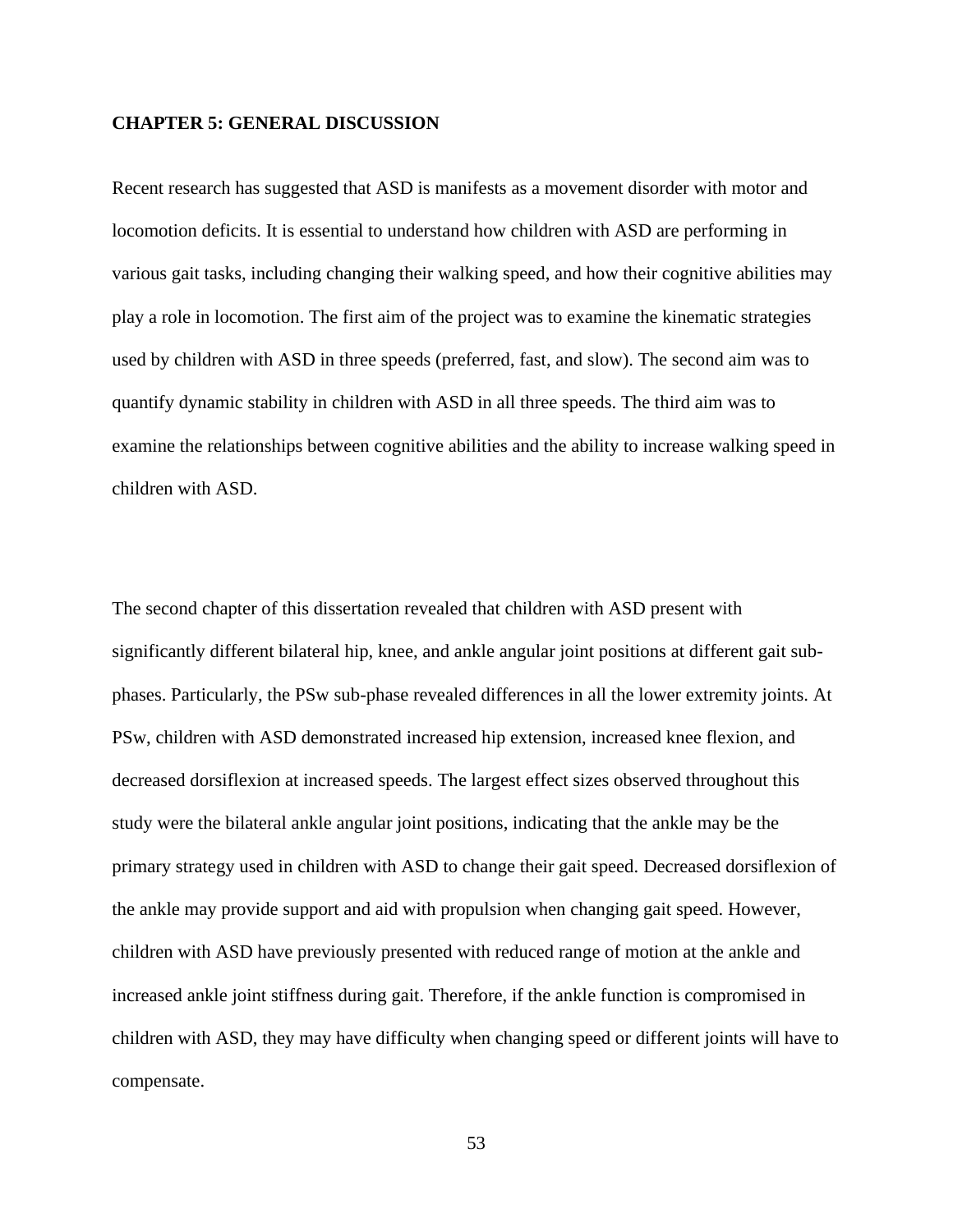The third chapter evaluated  $MOS<sub>ML</sub>$  and  $MOS<sub>AP</sub>$  to quantify dynamic stability in this population. Upon examination of  $MOS_{ML}$  and  $MOS_{AP}$ , children with ASD did not demonstrate any changes in dynamic stability among the three speed conditions. While they were able to alter their stride characteristics, their MOS in the fast and slow speed were not significantly different from their preferred MOS. The large variation in  $MOS<sub>ML</sub>$  and  $MOS<sub>AP</sub>$  may indicate the need for single subject studies to evaluate if some children with ASD are particularly unstable at certain speeds. However, the findings from this study suggest that dynamic stability may be relatively unaffected in different gait speeds, and that postural instability and increased postural sway in this population may be limited to static posture.

The fourth chapter confirmed that children with ASD present with reduced cognitive abilities and processing in the areas of executive function, attention, and processing speed, when compared to children with NT. However, children with ASD did not demonstrate differences in walking velocity, WSR, or kinematic strategies compared to the NT group. Additionally, there were no significant correlations between cognitive assessments and gait variables in the ASD. The NT group displayed several correlations between scores on executive function and attention assessments and gait variables. This may suggest that walking may not be a purely automatic task, and when deviating from a learned pattern, cognitive resources may come into play. Based on the findings of the current study, children with ASD do not utilize executive function, attention, or processing speed to change their gait speed, which could be due to their limited cognitive resources and slower cognitive processes. However, more demanding motor tasks,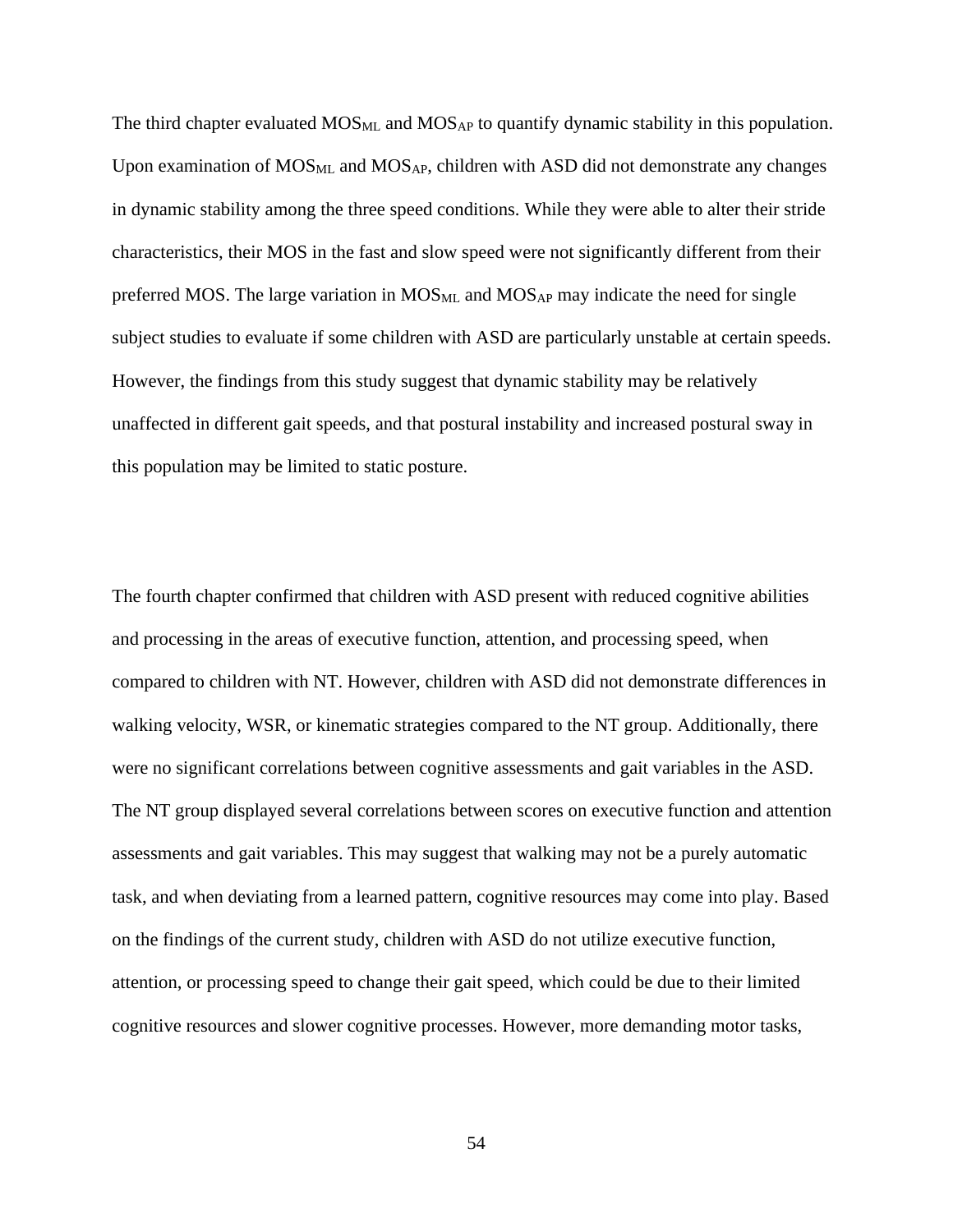such as dual task conditions or walking on different surfaces, may make the relationship between cognitive abilities and gait parameters more visible.

In conclusion, the information gleaned from this multi-aim project has provided insight into the mobility mechanisms involved in changing gait speed in children with ASD, as well as their cognitive abilities and how that impacts their capability to change their walking speed. Particularly, it has revealed the primary kinematic strategy to change gait speed may involve the ankle joint in children with ASD. Additionally, dynamic stability is not altered in fast or slow walking conditions. Lastly, reduced cognitive abilities and slower cognitive processing in areas of executive function, attention, and processing speed do not play a role in how children with ASD are able to change their walking speed. Children with ASD also appear to mechanically alter their speed in a similar fashion to NT children. This research adds to the growing body of literature on motor deficits and overall locomotion in the ASD population. The findings also prompt further research questions that can be evaluated and contribute to the research in this area. More research in this area will aid in future diagnosis methods or interventions for children with ASD.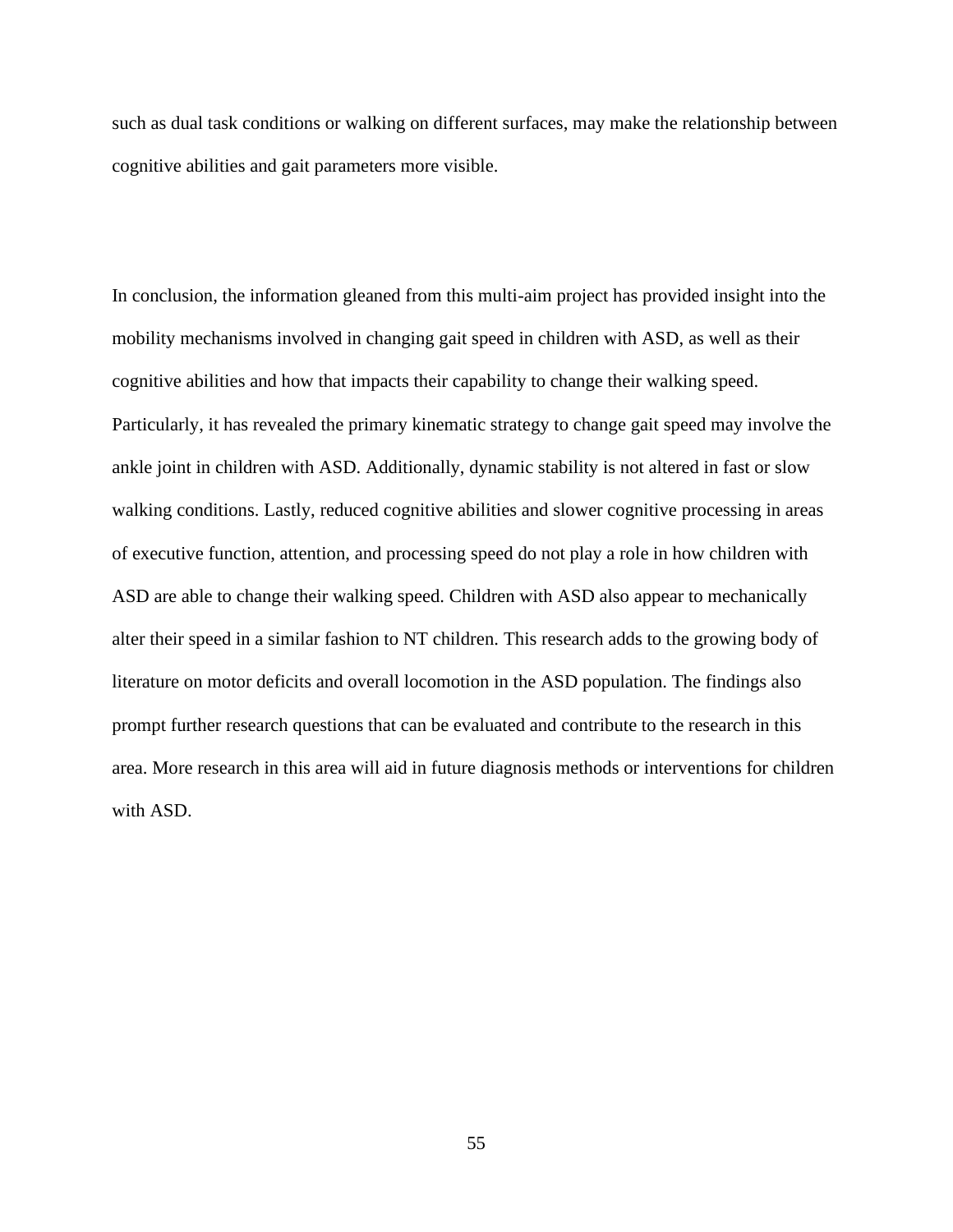## **REFERENCES**

- Ambrosini, D., Courchesne, E., & Kaufman, K. R. (1998). Motion analysis of patients with infantile autism. *Gait and Posture, 7*(2), 188.
- American Psychiatric Association. (2013). *Diagnostic and statistical manual of mental disorders (DSM-5®)* American Psychiatric Pub.
- Belmonte, M. K., & Yurgelun-Todd, D. A. (2003). Functional anatomy of impaired selective attention and compensatory processing in autism. *Cognitive Brain Research, 17*(3), 651- 664.
- Ble, A., Volpato, S., Zuliani, G., Guralnik, J. M., Bandinelli, S., Lauretani, F., . . . Ferrucci, L. (2005). Executive function correlates with walking speed in older persons: The InCHIANTI study. *Journal of the American Geriatrics Society, 53*(3), 410-415.

Boucher, J. (2008). *The autistic spectrum: Characteristics, causes and practical issues* Sage.

- Bruijn, S. M., Meijer, O., Beek, P., & van Dieen, J. H. (2013). Assessing the stability of human locomotion: A review of current measures. *Journal of the Royal Society Interface, 10*(83), 20120999.
- Brunsdon, V. E., Colvert, E., Ames, C., Garnett, T., Gillan, N., Hallett, V., . . . Happé, F. (2015). Exploring the cognitive features in children with autism spectrum disorder, their co-twins, and typically developing children within a population‐based sample. *Journal of Child Psychology and Psychiatry, 56*(8), 893-902.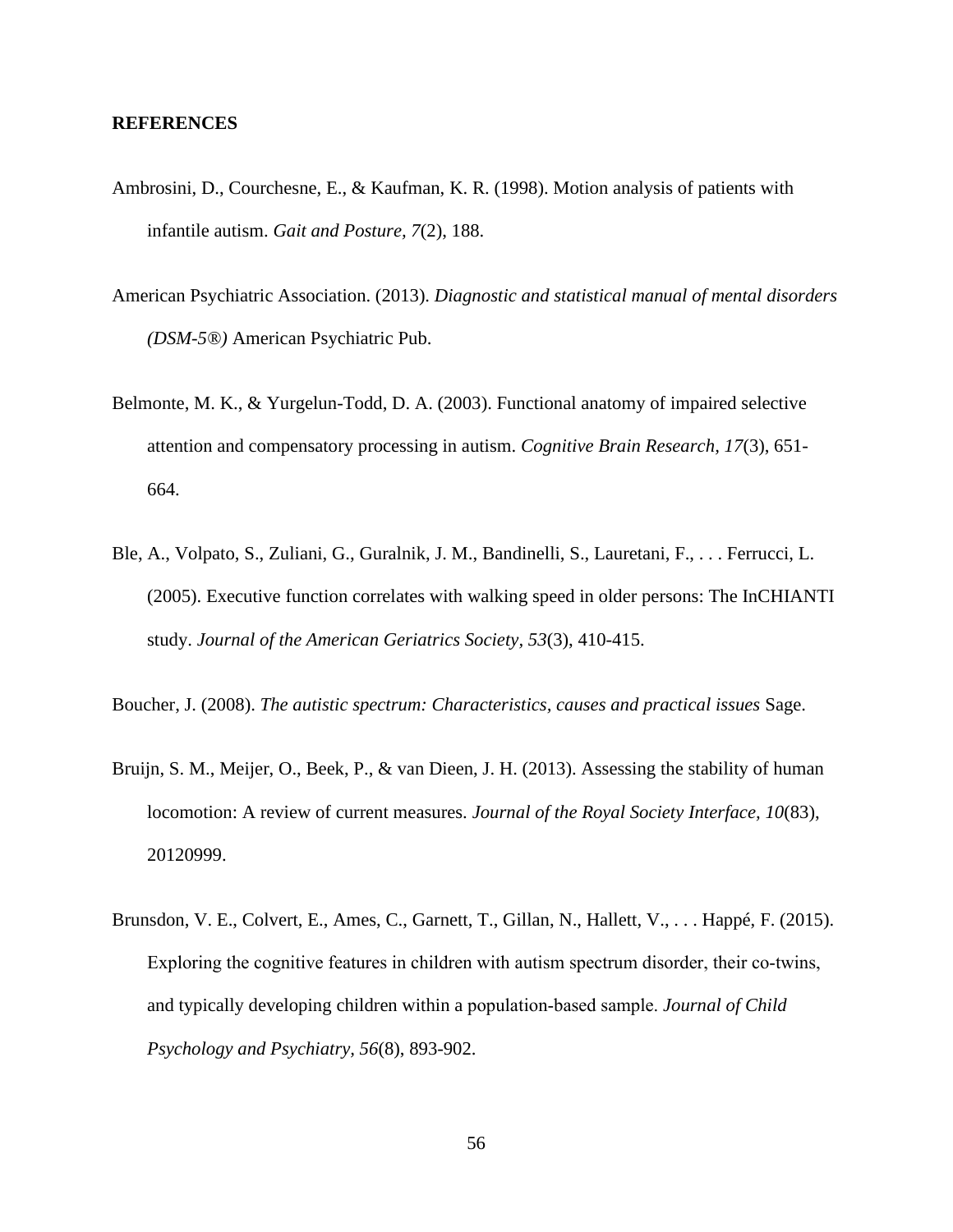- Caderby, T., Yiou, E., Peyrot, N., Begon, M., & Dalleau, G. (2014). Influence of gait speed on the control of mediolateral dynamic stability during gait initiation. *Journal of Biomechanics, 47*(2), 417-423.
- Callisaya, M. L., Launay, C. P., Srikanth, V. K., Verghese, J., Allali, G., & Beauchet, O. (2017). Cognitive status, fast walking speed and walking speed reserve—the gait and alzheimer interactions tracking (GAIT) study. *Geroscience, 39*(2), 231-239.
- Callisaya, M., Blizzard, L., McGinley, J. L., & Srikanth, V. (2012). Risk of falls in older people during fast-walking–the TASCOG study. *Gait & Posture, 36*(3), 510-515.
- Chen, I., Kuo, K., & Andriacchi, T. (1997). The influence of walking speed on mechanical joint power during gait. *Gait & Posture, 6*(3), 171-176.
- Cole, M. H., Sweeney, M., Conway, Z. J., Blackmore, T., & Silburn, P. A. (2017). Imposed faster and slower walking speeds influence gait stability differently in parkinson fallers. *Archives of Physical Medicine and Rehabilitation, 98*(4), 639-648.
- Cook, J. (2016). From movement kinematics to social cognition: The case of autism. *Philosophical Transactions of the Royal Society B: Biological Sciences, 371*(1693), 20150372.
- Deshpande, N., Metter, E. J., Bandinelli, S., Guralnik, J., & Ferrucci, L. (2009). Gait speed under varied challenges and cognitive decline in older persons: A prospective study. *Age and Ageing, 38*(5), 509-514.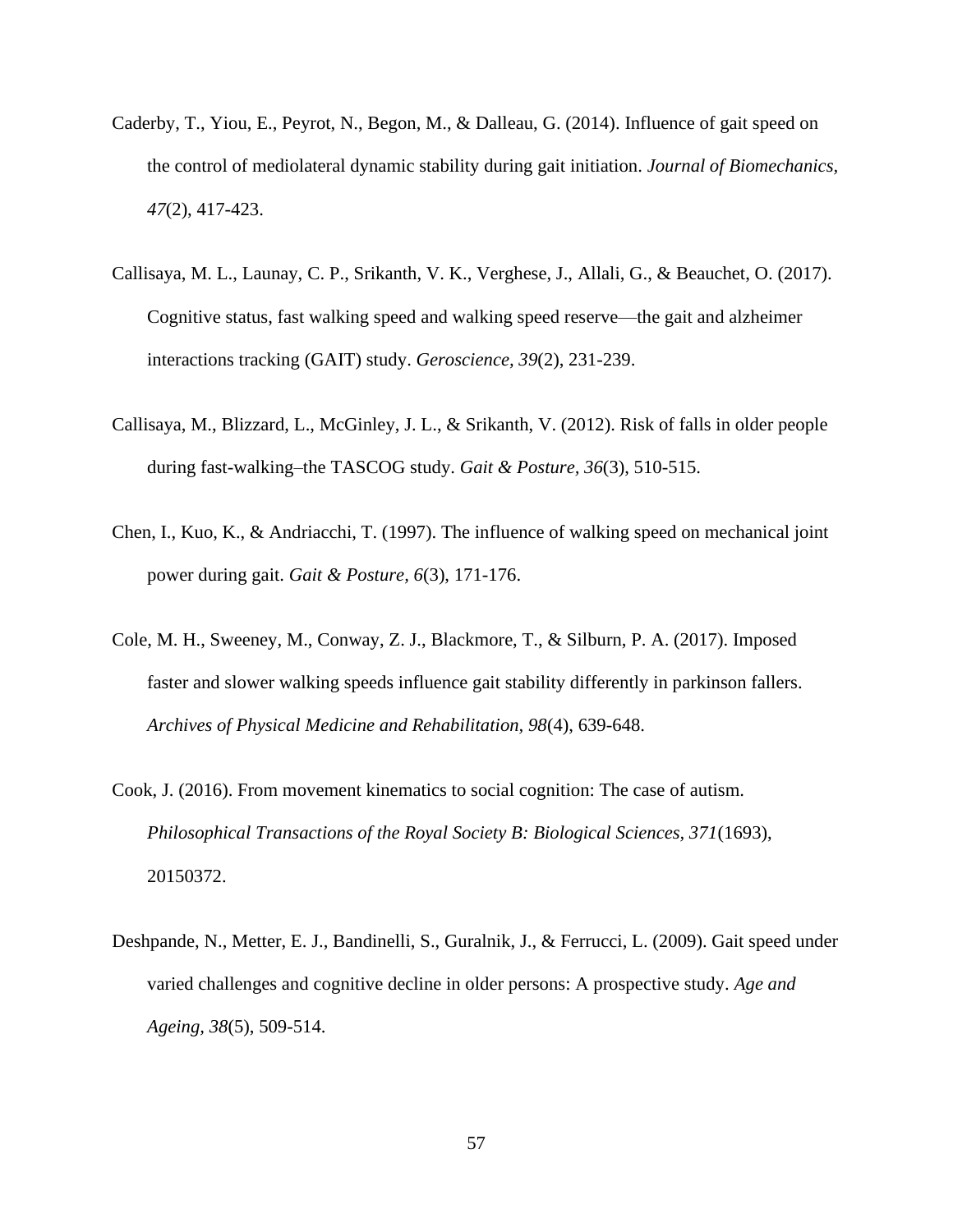- Dichter, G. S., Radonovich, K. J., Turner-Brown, L. M., Lam, K. S., Holtzclaw, T. N., & Bodfish, J. W. (2010). Performance of children with autism spectrum disorders on the dimension-change card sort task. *Journal of Autism and Developmental Disorders, 40*(4), 448-456.
- Dingwell, J. B., & Cusumano, J. P. (2000). Nonlinear time series analysis of normal and pathological human walking. *Chaos: An Interdisciplinary Journal of Nonlinear Science, 10*(4), 848-863.
- Donohue, S. E., Darling, E. F., & Mitroff, S. R. (2012). Links between multisensory processing and autism. *Experimental Brain Research, 222*(4), 377-387.
- Dufek, J., Eggleston, J., Harry, J., & Hickman, R. (2017). A comparative evaluation of gait between children with autism and typically developing matched controls. *Medical Sciences, 5*(1), 1.
- Dyck, M. J., Hay, D., Anderson, M., Smith, L. M., Piek, J., & Hallmayer, J. (2004). Is the discrepancy criterion for defining developmental disorders valid? *Journal of Child Psychology and Psychiatry, 45*(5), 979-995.
- Eggleston, J. D., Harry, J. R., Cereceres, P. A., Olivas, A. N., Chavez, E. A., Boyle, J. B., & Dufek, J. S. (2020). Lesser magnitudes of lower extremity variability during terminal swing characterizes walking patterns in children with autism. *Clinical Biomechanics,* , 105031.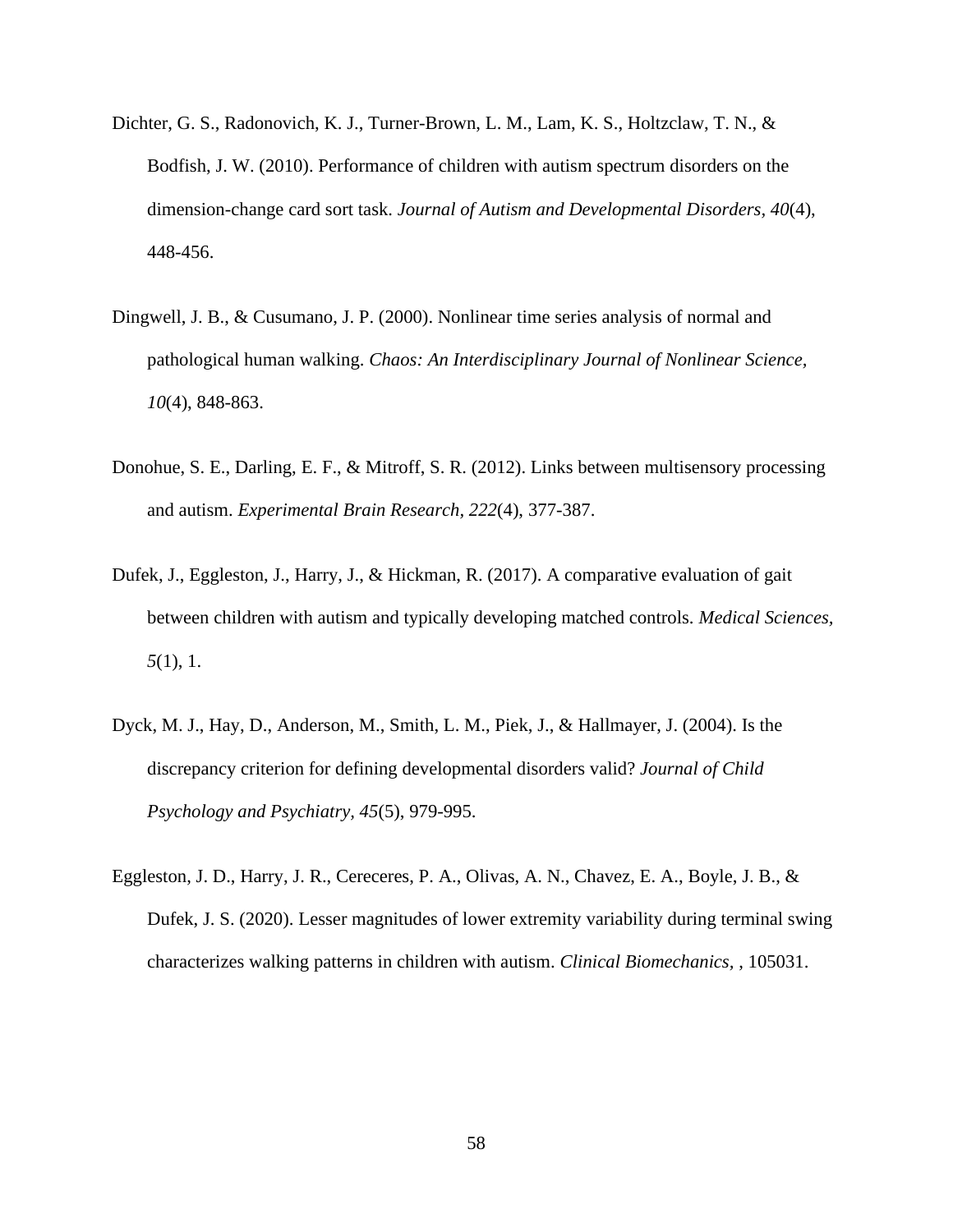- Eggleston, J. D., Harry, J. R., & Dufek, J. S. (2018). Lower extremity joint stiffness during walking distinguishes children with and without autism. *Human Movement Science, 62*, 25- 33.
- Eggleston, J. D., Harry, J. R., Hickman, R. A., & Dufek, J. S. (2017). Analysis of gait symmetry during over-ground walking in children with autism spectrum disorder. *Gait & Posture, 55*, 162-166.
- Eggleston, J. D., Landers, M. R., Bates, B. T., Nagelhout, E., & Dufek, J. S. (2018). Examination of gait parameters during perturbed over-ground walking in children with autism spectrum disorder. *Research in Developmental Disabilities, 74*, 50-56.
- England, S. A., & Granata, K. P. (2007). The influence of gait speed on local dynamic stability of walking. *Gait & Posture, 25*(2), 172-178.
- Falter, C. M., Noreika, V., Wearden, J. H., & Bailey, A. J. (2012). More consistent, yet less sensitive: Interval timing in autism spectrum disorders. *Quarterly Journal of Experimental Psychology, 65*(11), 2093-2107.
- Fan, Y., Li, Z., Han, S., Lv, C., & Zhang, B. (2016). The influence of gait speed on the stability of walking among the elderly. *Gait & Posture, 47*, 31-36.
- Fitzpatrick, A. L., Buchanan, C. K., Nahin, R. L., DeKosky, S. T., Atkinson, H. H., Carlson, M. C., & Williamson, J. D. (2007). Associations of gait speed and other measures of physical function with cognition in a healthy cohort of elderly persons. *The Journals of Gerontology Series A: Biological Sciences and Medical Sciences, 62*(11), 1244-1251.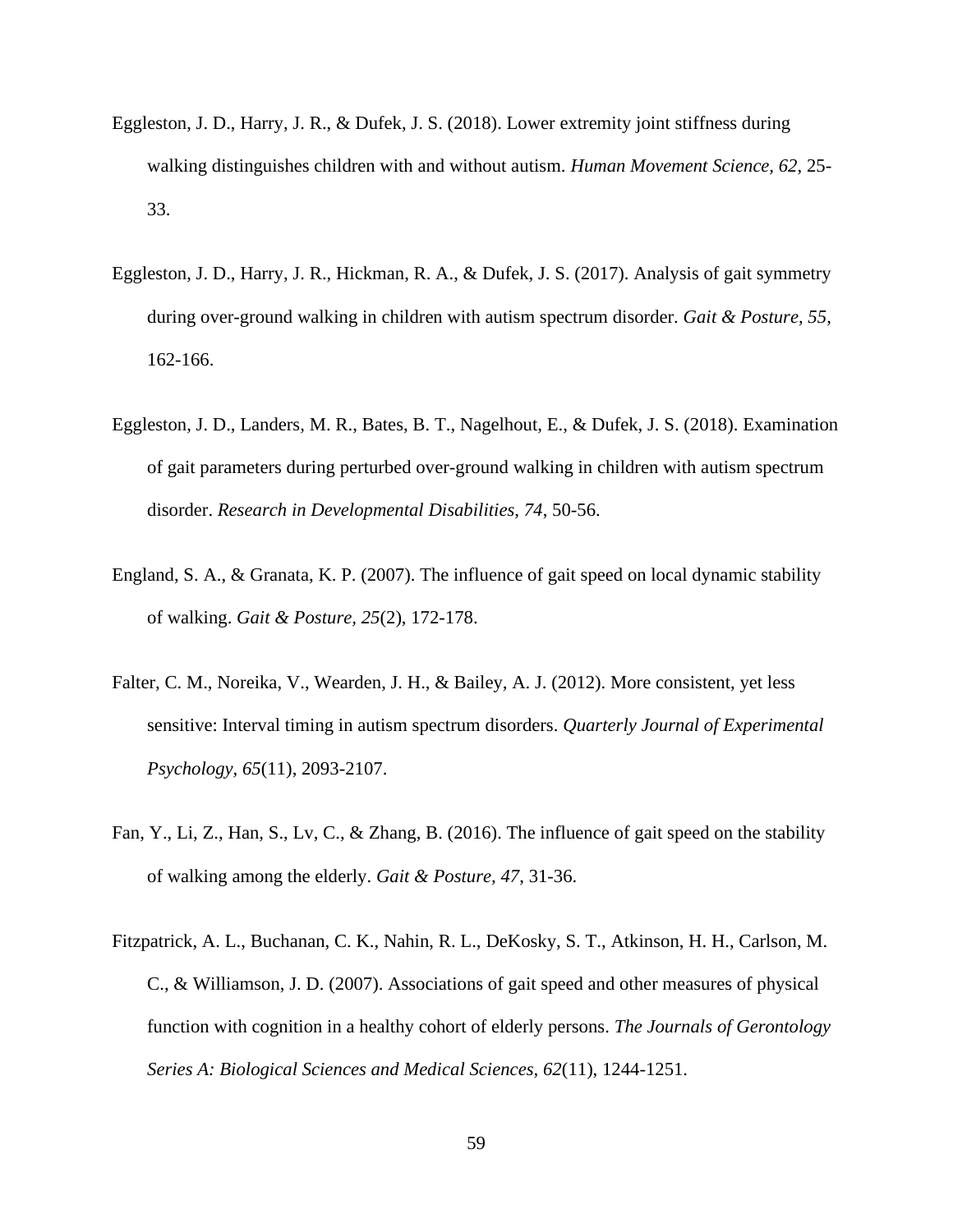- Floris, D. L., Barber, A. D., Nebel, M. B., Martinelli, M., Lai, M., Crocetti, D., . . . Mostofsky, S. H. (2016). Atypical lateralization of motor circuit functional connectivity in children with autism is associated with motor deficits. *Molecular Autism, 7*(1), 35.
- Fournier, K. A., Hass, C. J., Naik, S. K., Lodha, N., & Cauraugh, J. H. (2010). Motor coordination in autism spectrum disorders: A synthesis and meta-analysis. *Journal of Autism and Developmental Disorders, 40*(10), 1227-1240.
- Fournier, K. A., Kimberg, C. I., Radonovich, K. J., Tillman, M. D., Chow, J. W., Lewis, M. H., . . . Hass, C. J. (2010). Decreased static and dynamic postural control in children with autism spectrum disorders. *Gait & Posture, 32*(1), 6-9.
- Fukuchi, C. A., Fukuchi, R. K., & Duarte, M. (2019). Effects of walking speed on gait biomechanics in healthy participants: A systematic review and meta-analysis. *Systematic Reviews, 8*(1), 1-11.
- Green, D., Charman, T., Pickles, A., Chandler, S., Loucas, T., Simonoff, E., & Baird, G. (2009). Impairment in movement skills of children with autistic spectrum disorders. *Developmental Medicine & Child Neurology, 51*(4), 311-316.
- Hanlon, M., & Anderson, R. (2006). Prediction methods to account for the effect of gait speed on lower limb angular kinematics. *Gait & Posture, 24*(3), 280-287.
- Hausdorff, J. M., Yogev, G., Springer, S., Simon, E. S., & Giladi, N. (2005). Walking is more like catching than tapping: Gait in the elderly as a complex cognitive task. *Experimental Brain Research, 164*(4), 541-548.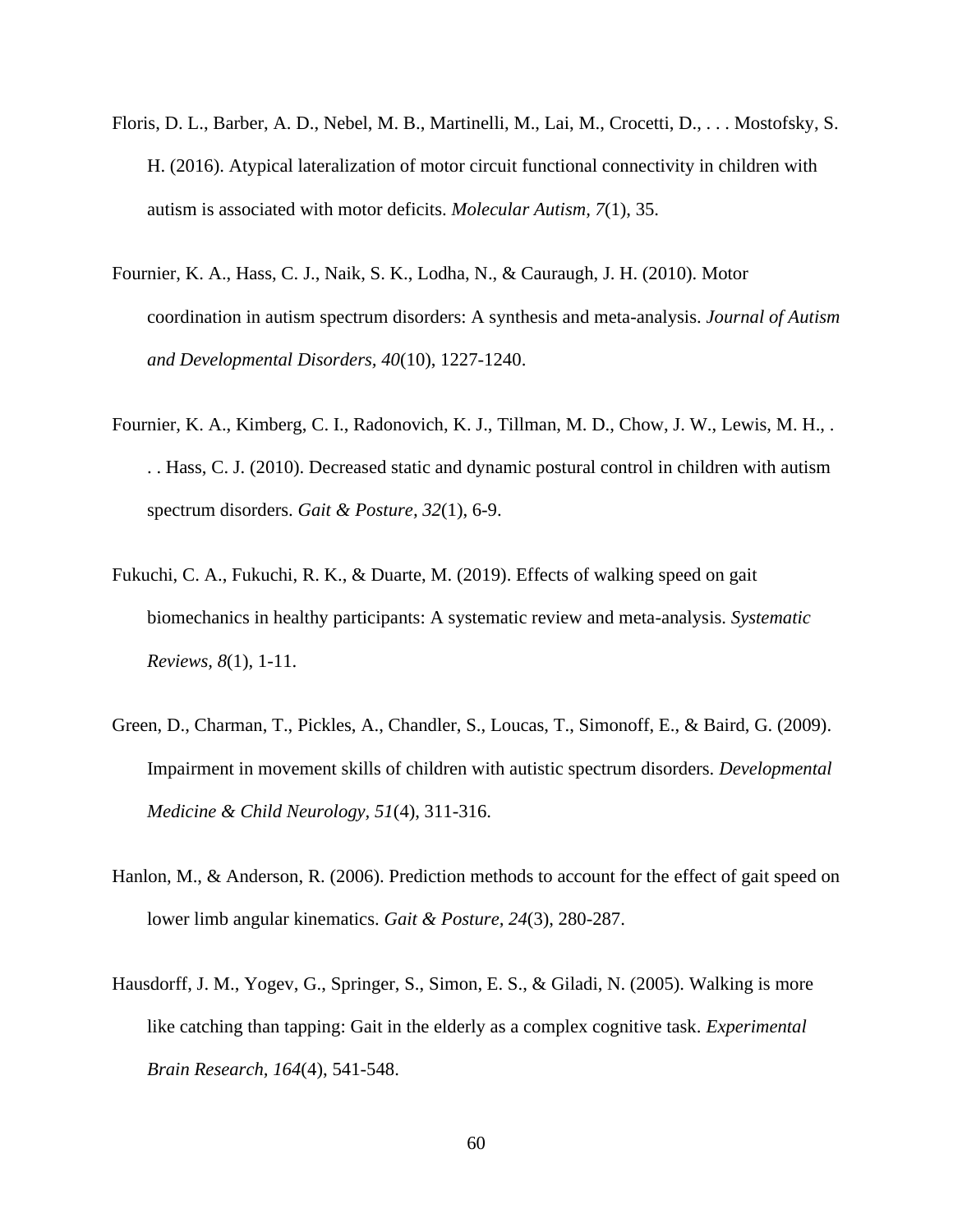- Hebenstreit, F., Leibold, A., Krinner, S., Welsch, G., Lochmann, M., & Eskofier, B. M. (2015). Effect of walking speed on gait sub phase durations. *Human Movement Science, 43*, 118- 124.
- Helbostad, J. L., & Moe-Nilssen, R. (2003). The effect of gait speed on lateral balance control during walking in healthy elderly. *Gait & Posture, 18*(2), 27-36.
- Hof, A., Gazendam, M., & Sinke, W. (2005). The condition for dynamic stability. *Journal of Biomechanics, 38*(1), 1-8.
- Hof, A. L., van Bockel, R. M., Schoppen, T., & Postema, K. (2007). Control of lateral balance in walking: Experimental findings in normal subjects and above-knee amputees. *Gait & Posture, 25*(2), 250-258.
- Hollman, J. H., Watkins, M. K., Imhoff, A. C., Braun, C. E., Akervik, K. A., & Ness, D. K. (2016). A comparison of variability in spatiotemporal gait parameters between treadmill and overground walking conditions. *Gait & Posture, 43*, 204-209.
- Holtzer, R., Verghese, J., Xue, X., & Lipton, R. B. (2006). Cognitive processes related to gait velocity: Results from the einstein aging study. *Neuropsychology, 20*(2), 215.
- Johnson, K. A., Robertson, I. H., Kelly, S. P., Silk, T. J., Barry, E., Dáibhis, A., . . . Gallagher, L. (2007). Dissociation in performance of children with ADHD and high-functioning autism on a task of sustained attention. *Neuropsychologia, 45*(10), 2234-2245.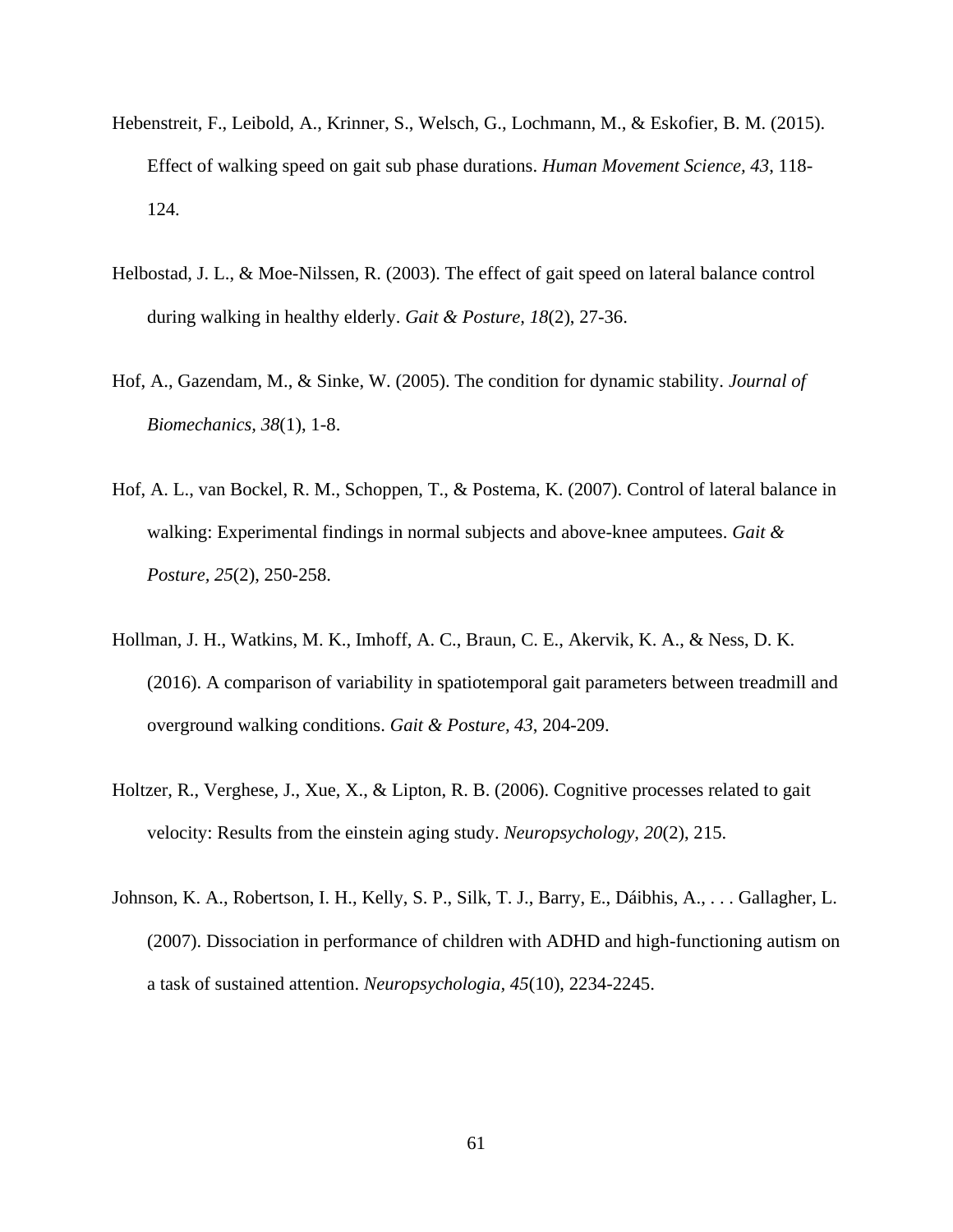- Joseph, R. M., McGrath, L. M., & Tager-Flusberg, H. (2005). Executive dysfunction and its relation to language ability in verbal school-age children with autism. *Developmental Neuropsychology, 27*(3), 361-378.
- Kas, M. J., Glennon, J. C., Buitelaar, J., Ey, E., Biemans, B., Crawley, J., . . . Talpos, J. (2014). Assessing behavioural and cognitive domains of autism spectrum disorders in rodents: Current status and future perspectives. *Psychopharmacology, 231*(6), 1125-1146.
- Kharb, A., Saini, V., Jain, Y., & Dhiman, S. (2011). A review of gait cycle and its parameters. *IJCEM International Journal of Computational Engineering & Management, 13*, 78-83.
- Kohen-Raz, R., Volkman, F. R., & Cohen, D. J. (1992). Postural control in children with autism. *Journal of Autism and Developmental Disorders, 22*(3), 419-432.
- Krebs, D. E., Goldvasser, D., Lockert, J. D., Portney, L. G., & Gill-Body, K. M. (2002). Is base of support greater in unsteady gait? *Physical Therapy, 82*(2), 138-147.
- Lai, M., Lombardo, M. V., Ruigrok, A. N., Chakrabarti, B., Wheelwright, S. J., Auyeung, B., . . . MRC AIMS Consortium. (2012). Cognition in males and females with autism: Similarities and differences. *PLoS One, 7*(10), e47198.
- Lee, A., Bhatt, T., Smith-Ray, R. L., Wang, E., & Pai, Y. (2019). Gait speed and dynamic stability decline accelerates only in late life: A cross-sectional study in community-dwelling older adults. *Journal of Geriatric Physical Therapy (2001), 42*(2), 73.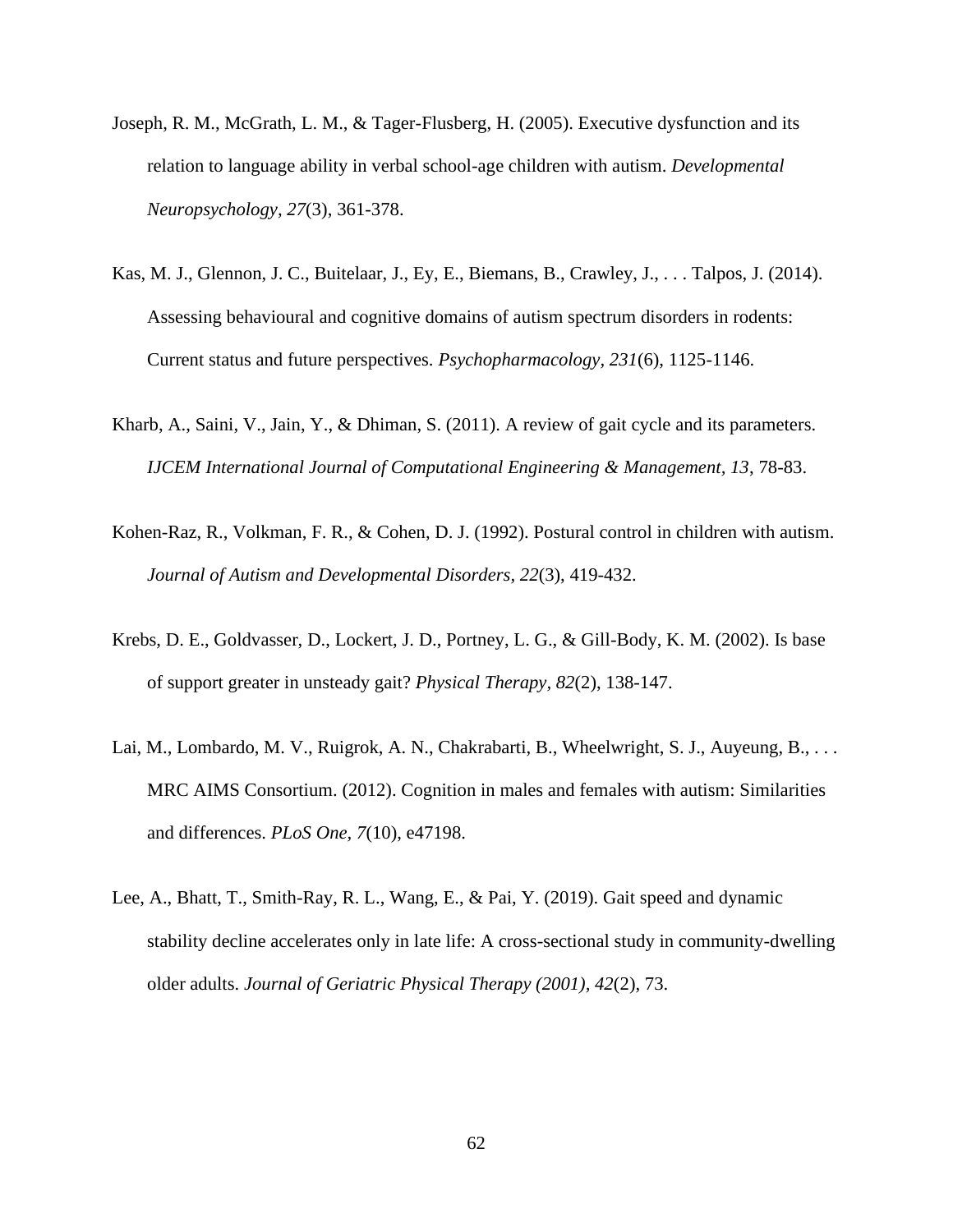- Leigh, J. P., & Du, J. (2015). Brief report: Forecasting the economic burden of autism in 2015 and 2025 in the united states. *Journal of Autism and Developmental Disorders, 45*(12), 4135-4139.
- Lelas, J. L., Merriman, G. J., Riley, P. O., & Kerrigan, D. C. (2003). Predicting peak kinematic and kinetic parameters from gait speed. *Gait & Posture, 17*(2), 106-112.
- Lezak, M. D., Howieson, D. B., Loring, D. W., & Fischer, J. S. (2004). *Neuropsychological assessment* Oxford University Press, USA.
- Lim, Y. H., Partridge, K., Girdler, S., & Morris, S. L. (2017). Standing postural control in individuals with autism spectrum disorder: Systematic review and meta-analysis. *Journal of Autism and Developmental Disorders, 47*(7), 2238-2253.
- Lord, C., Elsabbagh, M., Baird, G., & Veenstra-Vanderweele, J. (2018). Autism spectrum disorder. *The Lancet, 392*(10146), 508-520.
- Lum, J. A., Shandley, K., Albein‐Urios, N., Kirkovski, M., Papadopoulos, N., Wilson, R. B., . . . Rinehart, N. J. (2020). Meta‐Analysis reveals gait anomalies in autism. *Autism Research,*
- Maenner, M. J., Shaw, K. A., & Baio, J. (2020). Prevalence of autism spectrum disorder among children aged 8 years—autism and developmental disabilities monitoring network, 11 sites, united states, 2016. *MMWR Surveillance Summaries, 69*(4), 1.
- Maki, B. E. (1997). Gait changes in older adults: Predictors of falls or indicators of fear? *Journal of the American Geriatrics Society, 45*(3), 313-320.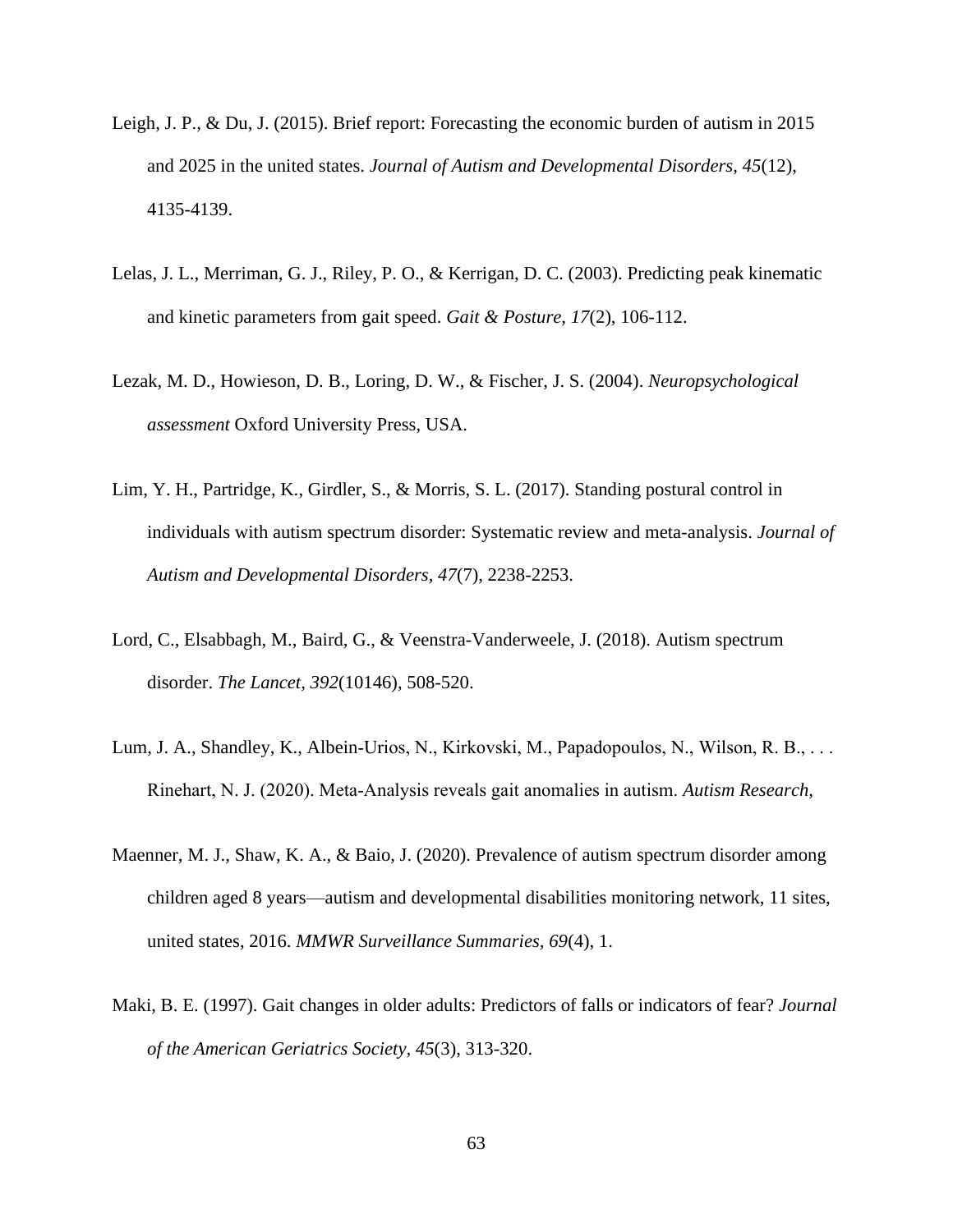- Manicolo, O., Brotzmann, M., Hagmann-von Arx, P., Grob, A., & Weber, P. (2019). Gait in children with infantile/atypical autism: Age-dependent decrease in gait variability and associations with motor skills. *European Journal of Paediatric Neurology, 23*(1), 117-125.
- Matson, M. L., Matson, J. L., & Beighley, J. S. (2011). Comorbidity of physical and motor problems in children with autism. *Research in Developmental Disabilities, 32*(6), 2304- 2308.
- McPhillips, M., Finlay, J., Bejerot, S., & Hanley, M. (2014). Motor deficits in children with autism spectrum disorder: A cross‐syndrome study. *Autism Research, 7*(6), 664-676.
- Middleton, A., Fulk, G. D., Herter, T. M., Beets, M. W., Donley, J., & Fritz, S. L. (2016). Selfselected and maximal walking speeds provide greater insight into fall status than walking speed reserve among community-dwelling older adults. *American Journal of Physical Medicine & Rehabilitation, 95*(7), 475-482. doi:10.1097/PHM.0000000000000488 [doi]
- Minshew, N. J., Sung, K., Jones, B. L., & Furman, J. M. (2004). Underdevelopment of the postural control system in autism. *Neurology, 63*(11), 2056-2061. doi:63/11/2056 [pii]
- Molloy, C. A., Dietrich, K. N., & Bhattacharya, A. (2003). Postural stability in children with autism spectrum disorder. *Journal of Autism and Developmental Disorders, 33*(6), 643-652.
- Morris, M. E., Iansek, R., Matyas, T. A., & Summers, J. J. (1994). The pathogenesis of gait hypokinesia in parkinson's disease. *Brain, 117*(5), 1169-1181.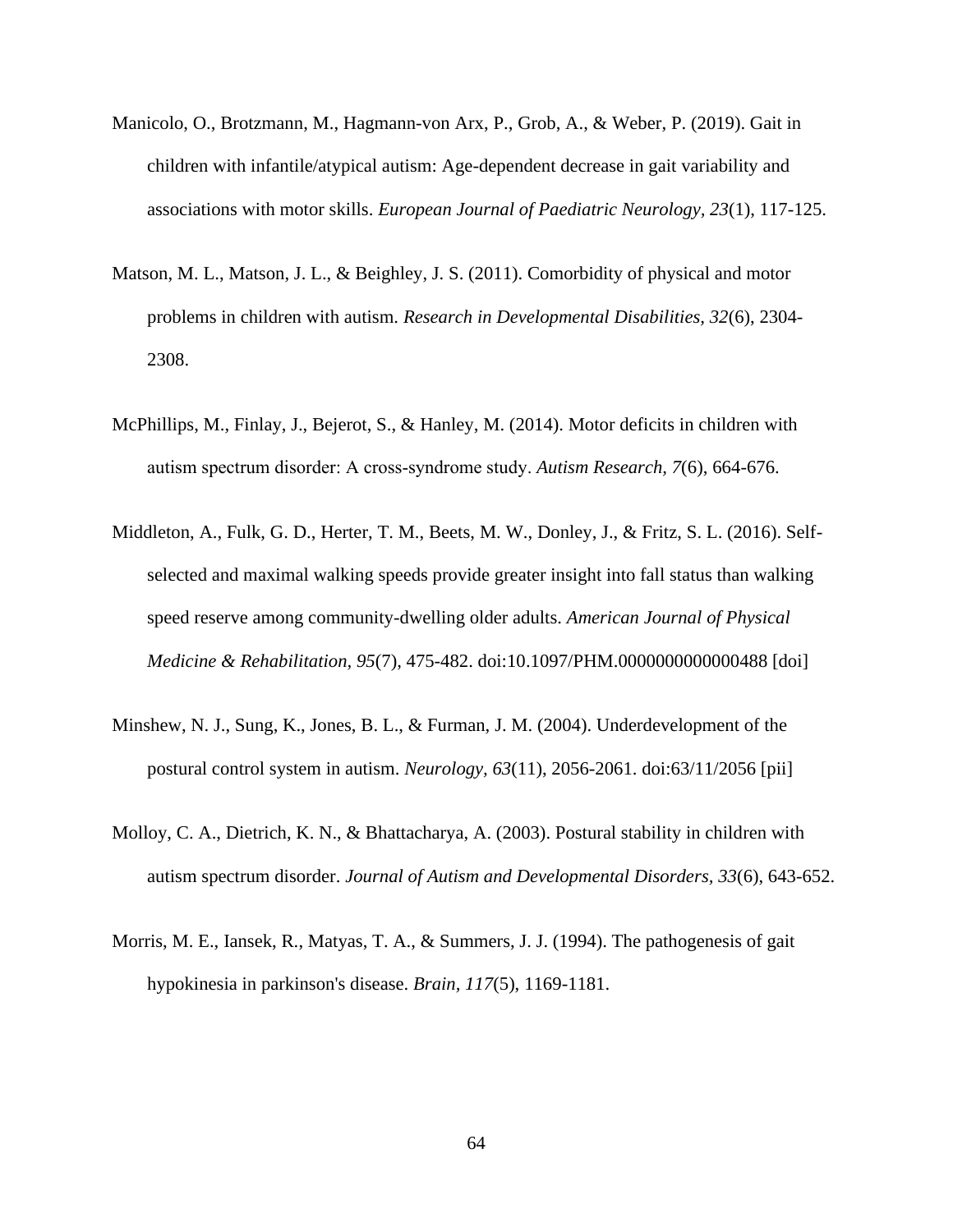- Morrison, S., Armitano, C. N., Raffaele, C. T., Deutsch, S. I., Neumann, S. A., Caracci, H., & Urbano, M. R. (2018). Neuromotor and cognitive responses of adults with autism spectrum disorder compared to neurotypical adults. *Experimental Brain Research, 236*(8), 2321-2332.
- Narzisi, A., Muratori, F., Calderoni, S., Fabbro, F., & Urgesi, C. (2013). Neuropsychological profile in high functioning autism spectrum disorders. *Journal of Autism and Developmental Disorders, 43*(8), 1895-1909.
- Nayate, A., Tonge, B. J., Bradshaw, J. L., McGinley, J. L., Iansek, R., & Rinehart, N. J. (2012). Differentiation of high-functioning autism and asperger's disorder based on neuromotor behaviour. *Journal of Autism and Developmental Disorders, 42*(5), 707-717.
- Nobile, M., Perego, P., Piccinini, L., Mani, E., Rossi, A., Bellina, M., & Molteni, M. (2011). Further evidence of complex motor dysfunction in drug naive children with autism using automatic motion analysis of gait. *Autism, 15*(3), 263-283.
- Nutt, J., Marsden, C., & Thompson, P. (1993). Human walking and higher level gait disorders, particularly in the elderly. *Neurology-Minneapolis-, 43*, 268-268.
- Pan, C., Tsai, C., & Chu, C. (2009). Fundamental movement skills in children diagnosed with autism spectrum disorders and attention deficit hyperactivity disorder. *Journal of Autism and Developmental Disorders, 39*(12), 1694.
- Papadopoulos, N., McGinley, J. L., Bradshaw, J. L., & Rinehart, N. J. (2014). An investigation of gait in children with attention deficit hyperactivity disorder: A case controlled study. *Psychiatry Research, 218*(3), 319-323.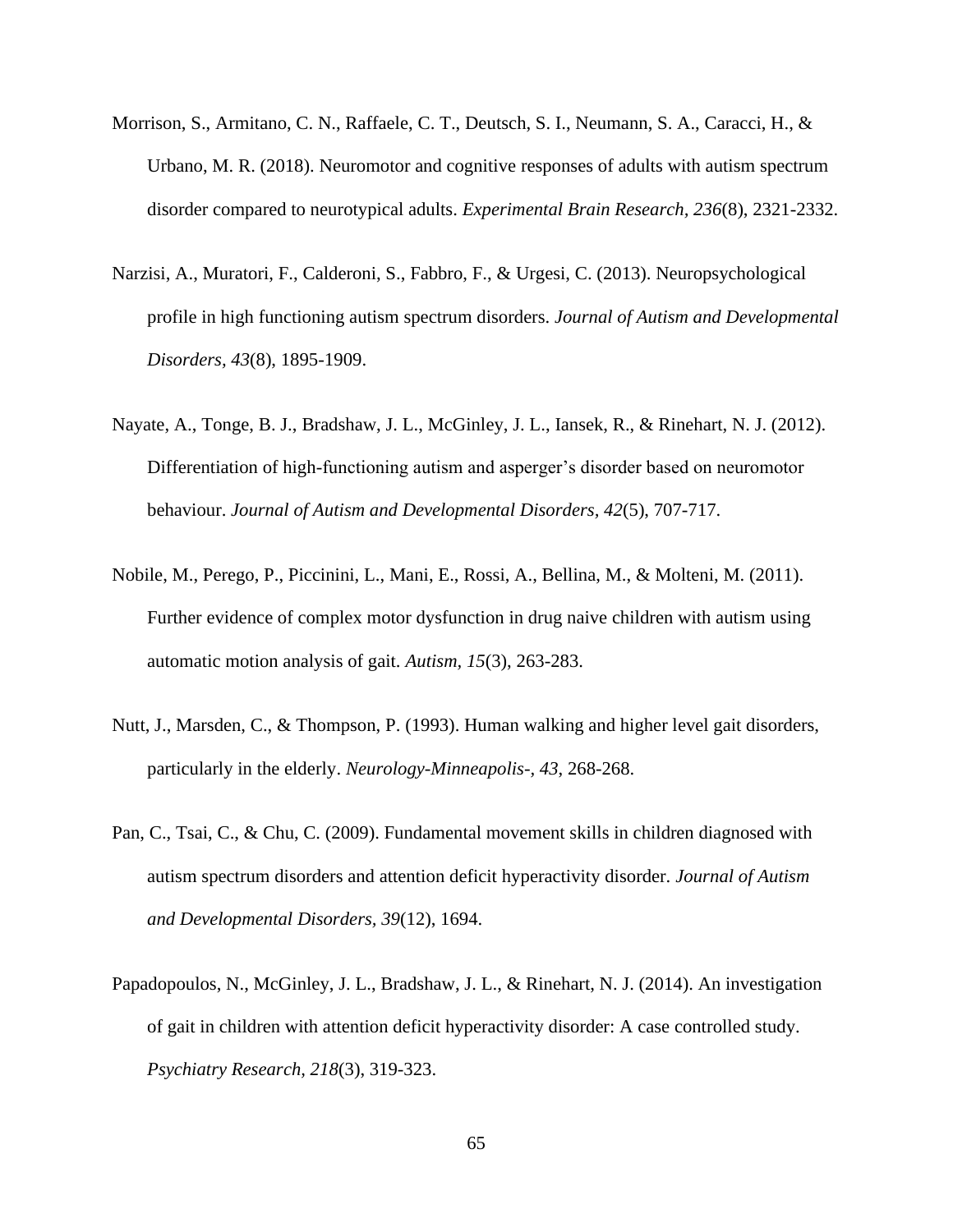- Peebles, A. T., Reinholdt, A., Bruetsch, A. P., Lynch, S. G., & Huisinga, J. M. (2016). Dynamic margin of stability during gait is altered in persons with multiple sclerosis. *Journal of Biomechanics, 49*(16), 3949-3955.
- Persad, C. C., Jones, J. L., Ashton-Miller, J. A., Alexander, N. B., & Giordani, B. (2008). Executive function and gait in older adults with cognitive impairment. *The Journals of Gerontology Series A: Biological Sciences and Medical Sciences, 63*(12), 1350-1355.
- Rajendran, G., & Mitchell, P. (2007). Cognitive theories of autism. *Developmental Review, 27*(2), 224-260.
- Rancho Los Amigos National Rehabilitation Center. (2001). Observational gait analysis.*4th ed*(Los Amigos Research and Education Institute, Rancho Los Amigos National Rehabilitation Center: Downey, CA, USA)
- Remelius, J. G., Jones, S. L., House, J. D., Busa, M. A., Averill, J. L., Sugumaran, K., . . . Van Emmerik, R. E. (2012). Gait impairments in persons with multiple sclerosis across preferred and fixed walking speeds. *Archives of Physical Medicine and Rehabilitation, 93*(9), 1637- 1642.
- Riley, P. O., Della Croce, U., & Kerrigan, D. C. (2001). Propulsive adaptation to changing gait speed. *Journal of Biomechanics, 34*(2), 197-202.
- Rinehart, N. J., Tonge, B. J., Bradshaw, J. L., Iansek, R., Enticott, P. G., & Johnson, K. A. (2006). Movement‐related potentials in high‐functioning autism and asperger's disorder. *Developmental Medicine & Child Neurology, 48*(4), 272-277.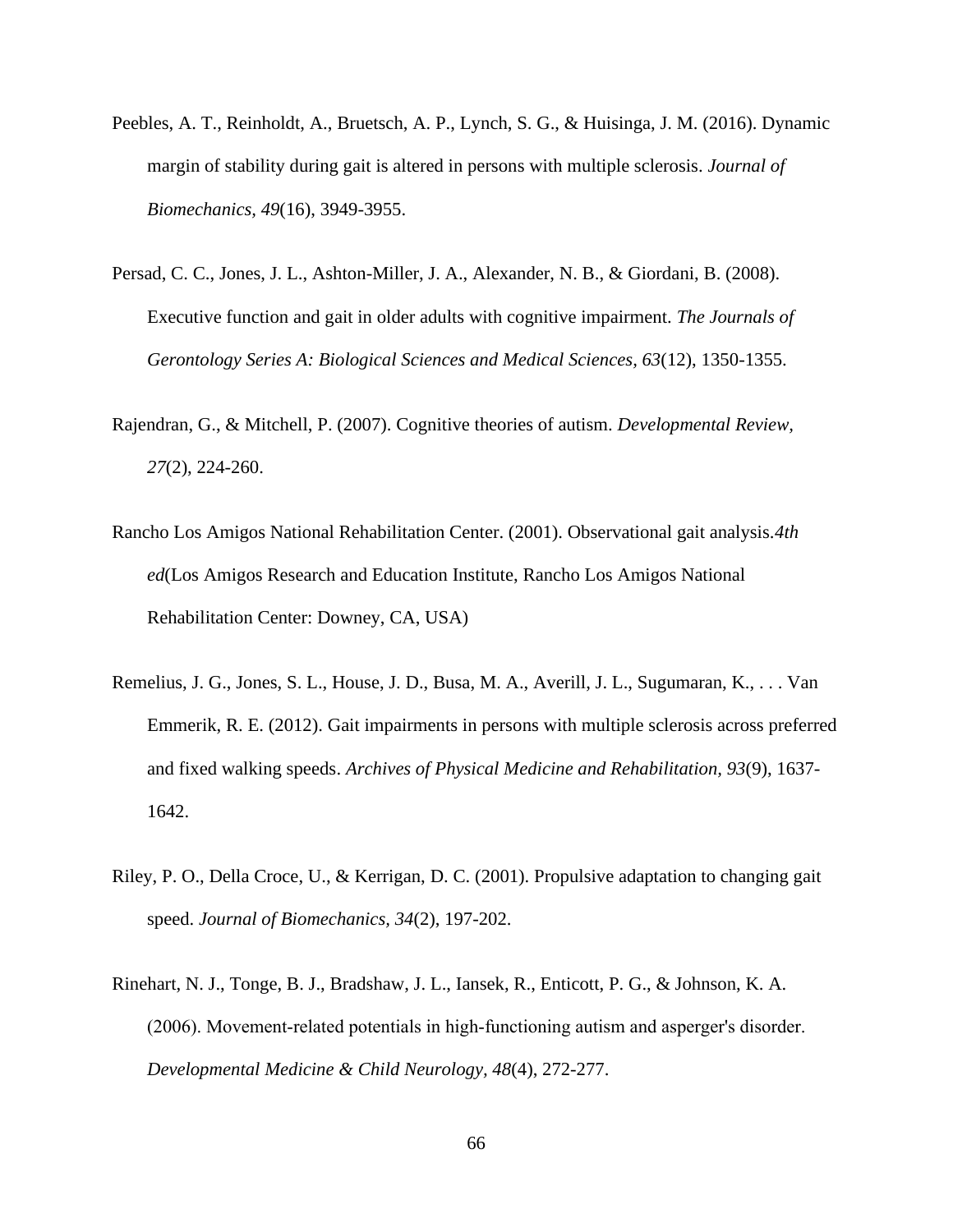- Rinehart, N. J., Tonge, B. J., Iansek, R., McGinley, J., Brereton, A. V., Enticott, P. G., & Bradshaw, J. L. (2006). Gait function in newly diagnosed children with autism: Cerebellar and basal ganglia related motor disorder. *Developmental Medicine and Child Neurology, 48*(10), 819-824.
- Robinson, S., Goddard, L., Dritschel, B., Wisley, M., & Howlin, P. (2009). Executive functions in children with autism spectrum disorders. *Brain and Cognition, 71*(3), 362-368.
- Sheridan, P. L., & Hausdorff, J. M. (2007). The role of higher-level cognitive function in gait: Executive dysfunction contributes to fall risk in alzheimer's disease. *Dementia and Geriatric Cognitive Disorders, 24*(2), 125-137.
- Shetreat-Klein, M., Shinnar, S., & Rapin, I. (2014). Abnormalities of joint mobility and gait in children with autism spectrum disorders. *Brain and Development, 36*(2), 91-96.
- Sinzig, J., Bruning, N., Morsch, D., & Lehmkuhl, G. (2008). Attention profiles in autistic children with and without comorbid hyperactivity and attention problems. *Acta Neuropsychiatrica, 20*(4), 207-215.
- Sivakumaran, S., Schinkel-Ivy, A., Masani, K., & Mansfield, A. (2018). Relationship between margin of stability and deviations in spatiotemporal gait features in healthy young adults. *Human Movement Science, 57*, 366-373.
- Stansfield, B., Hillman, S., Hazlewood, M., & Robb, J. (2006). Regression analysis of gait parameters with speed in normal children walking at self-selected speeds. *Gait & Posture, 23*(3), 288-294.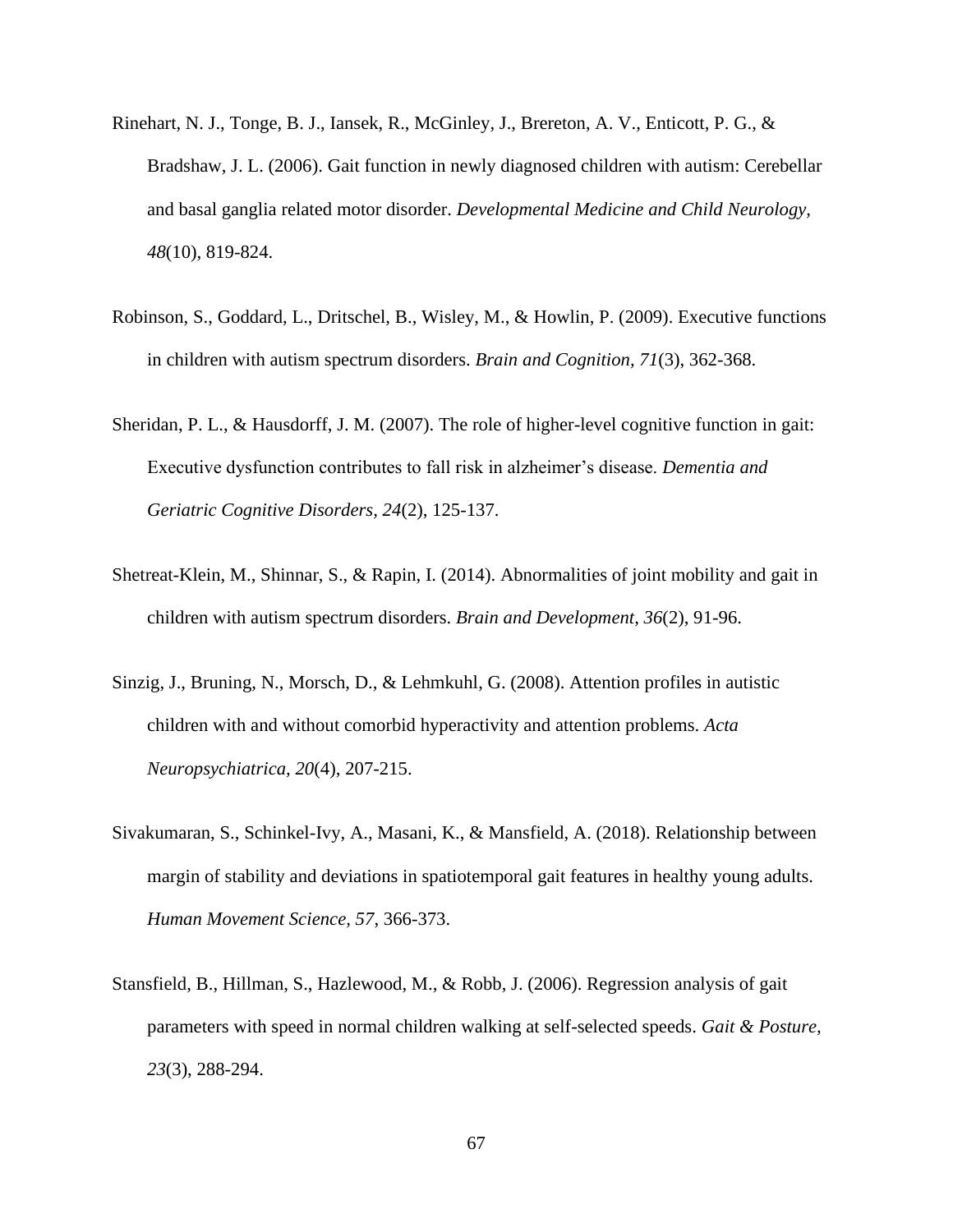- van der Linden, Mariëtta L, Kerr, A. M., Hazlewood, M. E., Hillman, S. J., & Robb, J. E. (2002). Kinematic and kinetic gait characteristics of normal children walking at a range of clinically relevant speeds. *Journal of Pediatric Orthopaedics, 22*(6), 800-806.
- Vernazza-Martin, S., Martin, N., Vernazza, A., Lepellec-Muller, A., Rufo, M., Massion, J., & Assaiante, C. (2005). Goal directed locomotion and balance control in autistic children. *Journal of Autism and Developmental Disorders, 35*(1), 91-102.
- Vilensky, J. A., Damasio, A. R., & Maurer, R. G. (1981). Gait disturbances in patients with autistic behavior: A preliminary study. *Archives of Neurology, 38*(10), 646-649.
- Webster, K. E., Merory, J. R., & Wittwer, J. E. (2006). Gait variability in community dwelling adults with alzheimer disease. *Alzheimer Disease & Associated Disorders, 20*(1), 37-40.
- Weiss, M. J., Moran, M. F., Parker, M. E., & Foley, J. T. (2013). Gait analysis of teenagers and young adults diagnosed with autism and severe verbal communication disorders. *Frontiers in Integrative Neuroscience, 7*, 33.
- Winter, D. A. (1983). Biomechanical motor patterns in normal walking. *Journal of Motor Behavior, 15*(4), 302-330.
- Yogev-Seligmann, G., Hausdorff, J. M., & Giladi, N. (2008). The role of executive function and attention in gait. *Movement Disorders: Official Journal of the Movement Disorder Society, 23*(3), 329-342.
- Young, P. M. M., & Dingwell, J. B. (2012). Voluntary changes in step width and step length during human walking affect dynamic margins of stability. *Gait & Posture, 36*(2), 219-224.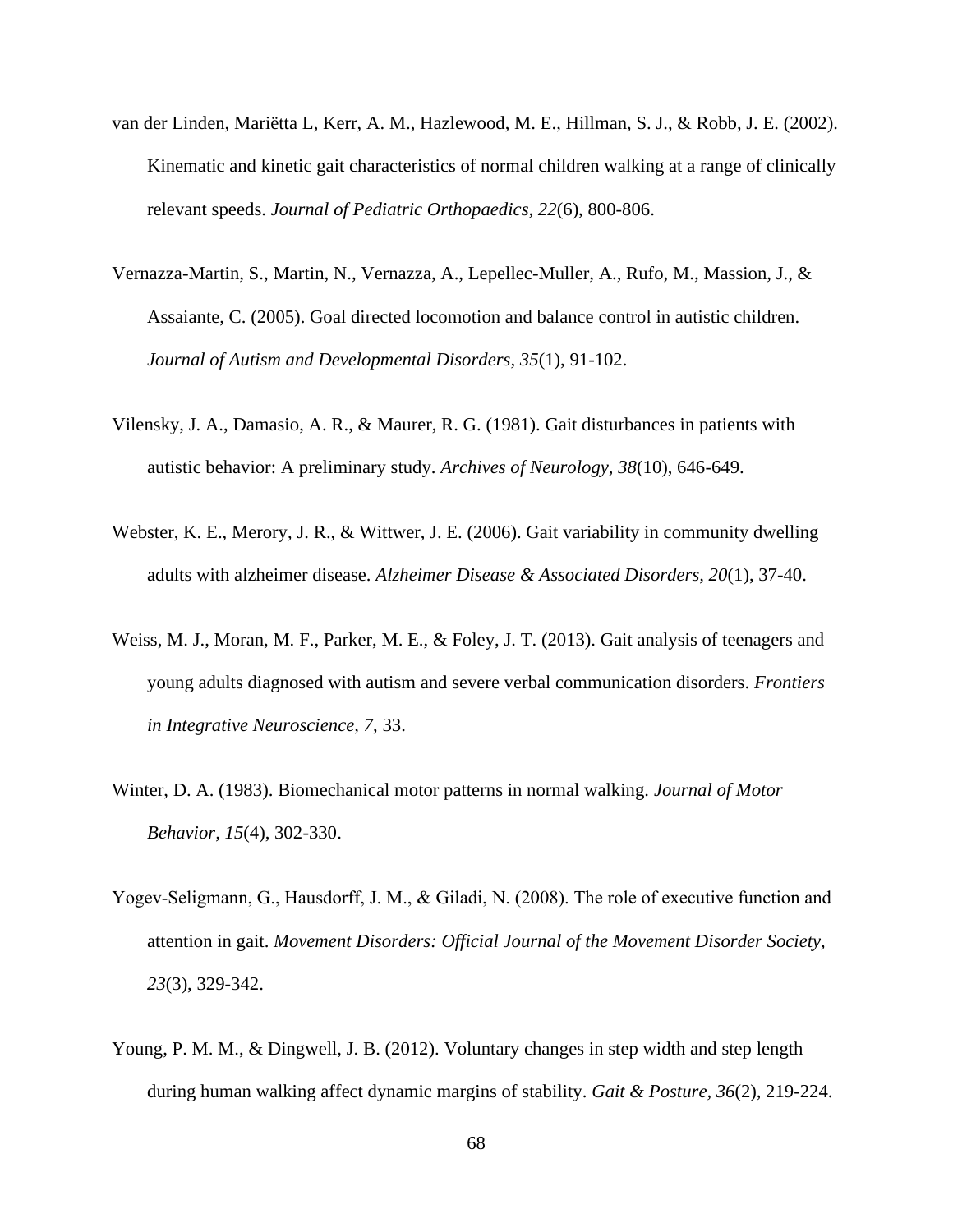- Yu, H., Riskowski, J., Brower, R., & Sarkodie-Gyan, T. (2009). Gait variability while walking with three different speeds. Paper presented at the *2009 IEEE International Conference on Rehabilitation Robotics,* 823-827.
- Zeni Jr, J., Richards, J., & Higginson, J. (2008). Two simple methods for determining gait events during treadmill and overground walking using kinematic data. *Gait & Posture, 27*(4), 710- 714.